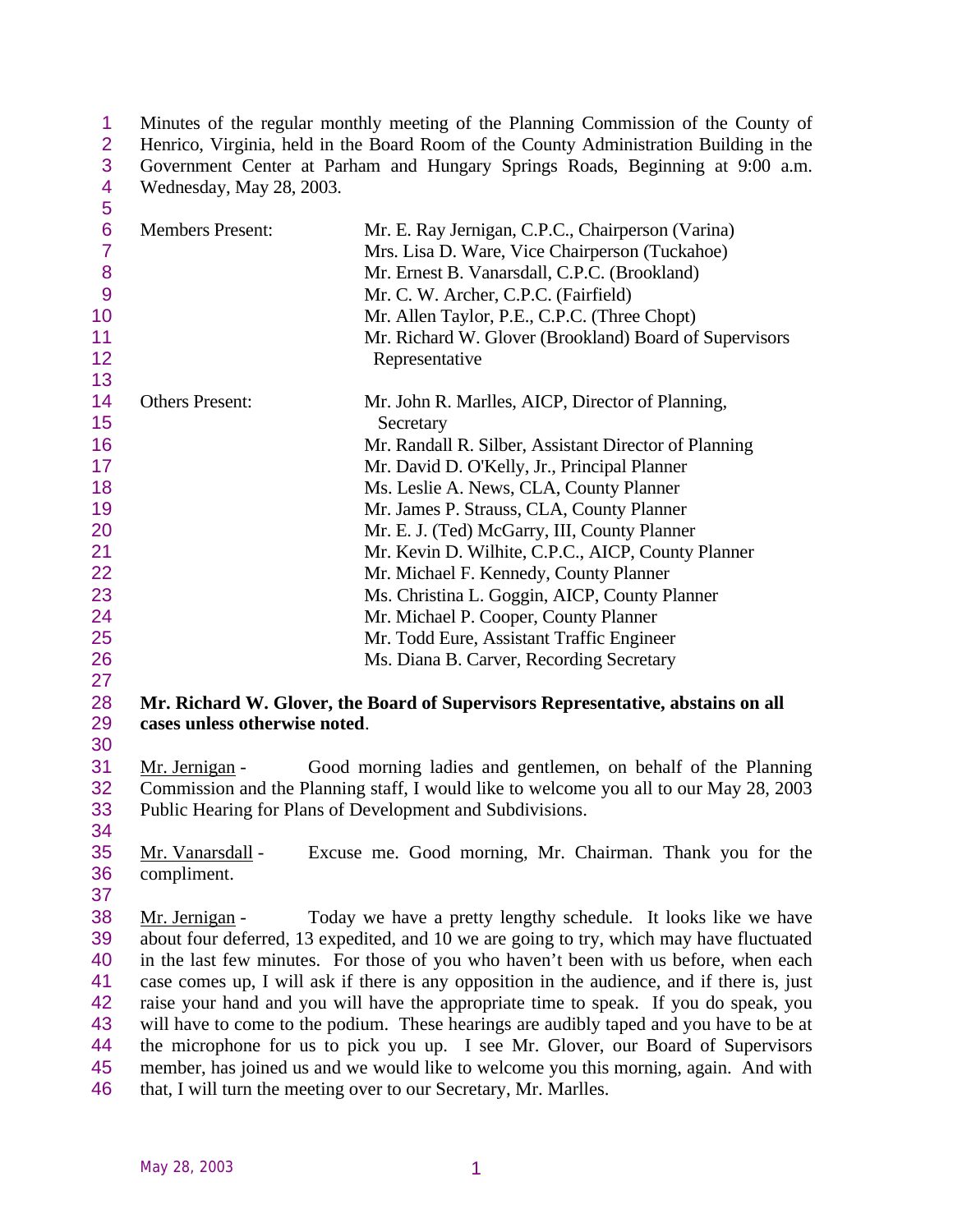Mr. Marlles - Good morning, Mr. Chairman, and members of the Commission. We have a full quorum today and, of course, we can conduct business. The first item on the agenda is request for deferrals and withdrawals and they will be presented by Mr. Ted McGarry.

Mr. Jernigan - Good morning, Mr. McGarry.

 Mr. McGarry -Good morning, Mr. Chairman, Commission, ladies and gentlemen. We have five items on our deferral and withdrawal list. The first one is on Page 3.

#### **SUBDIVISION WITH EXCEPTION (Deferred from the April 23, 2003, Meeting)**

- Hanover Estates (April 2003 Plan) **Potts, Minter & Associates, P.C. for CGDS Development Company, LLC:** Request for approval of a conditional subdivision and exception pursuant to Section 19-4(c) of the Henrico County Code. The 27.7-acre site is located on the east line of Hanover Road at 445 and 505 Hanover Road approximately 1,000 feet north of Graves Road on parcels 831- 723-4522 and 5867. The zoning is A-1, Agricultural District and ASO (Airport Safety Overlay) District. County water and sewer. **(Varina) 21 Lots**
- 
- Mr. McGarry -The applicant requests deferral to your June 25, 2003 meeting.

 Mr. Jernigan - Is there any opposition in the audience to the deferral of Hanover Estates Subdivision (April 2003 Plan)? With that, I make a motion to defer Hanover Estates (April 2003 Plan) to June 25, 2003.

Mr. Vanarsdall - Second.

 Mr. Jernigan - We have a motion by Mr. Jernigan and a second by Mr. Vanarsdall. All in favor say aye. All opposed say no. The motion passes.

 At the request of the applicant, the Planning Commission deferred Hanover Estates Subdivision (April 2003 Plan) to its meeting on June 25, 2003.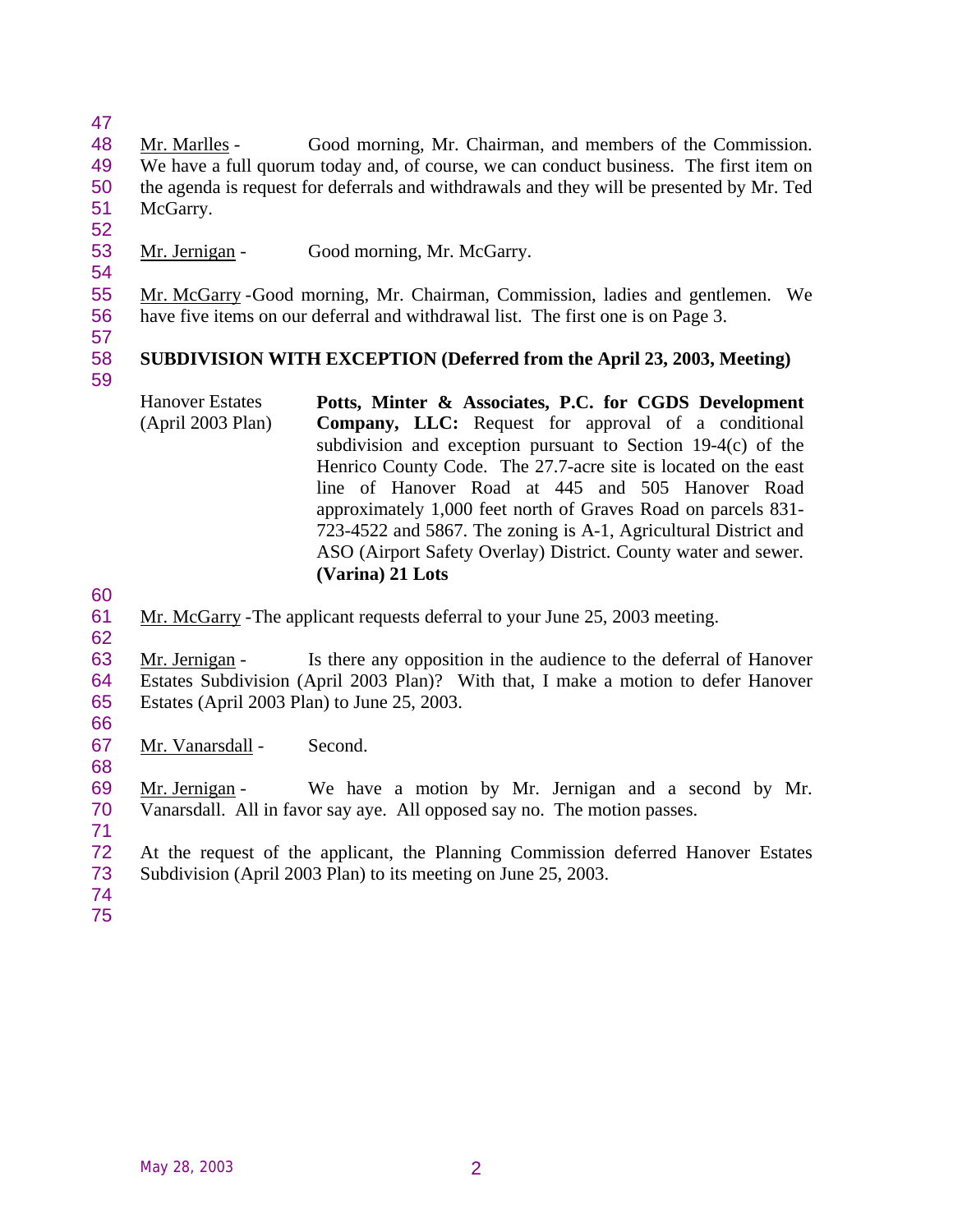### 75 **SUBDIVISION (Deferred from the April 23, 2003, Meeting)**

76

| Mankin Industrial  | <b>Engineering Design Associates for Godsey Properties, Inc.:</b> |
|--------------------|-------------------------------------------------------------------|
| Park (A Dedication | The 60.696-acre site is located along the north line of Oakleys   |
| of Oakley's Lane   | Lane at 4450 Oakley's Lane approximately 600 feet west of         |
| Relocated)         | Holly Avenue on parcel 817-721-5981. The zoning is M-1C,          |
| (April 2003 Plan)  | Light Industrial District (Conditional) and ASO (Airport Safety   |
|                    | Overlay) District. (Varina)                                       |

78 Mr. McGarry -The applicant is requesting deferral for two months to your July 23, 2003 79 meeting.

80

77

81 Mr. Jernigan - Is there any opposition to the deferral of Mankin Industrial Park? 82 With that I make a motion to defer Subdivision Mankin Industrial Park to the July 23, 83 2003 meeting.

84 85 Mr. Taylor - Second.

87 Mr. Jernigan - We have a motion by Mr. Jernigan and a second by Mr. Taylor. 88 All in favor say aye. All opposed say no. The motion passes.

89

86

90 At the request of the applicant, the Planning Commission deferred Subdivision Mankin 91 Industrial Park (A Dedication of Oakley's Lane Relocated) (April 2003 Plan) to its 92 meeting on July 23, 2003.

- 93 94 **SUBDIVISION**
- 95

96

99

100 Mr. Jernigan - In the audience, is there any opposition to the deferral of 101 Greenbrooke (May 2003 Plan) to June 12, 2003? No opposition.

Greenbrooke (May 2003 Plan) **Youngblood, Tyler & Associates for Sadler Grove, LLC; William G. Swift c/o Main Street Properties; Oscar A. Crawford; Julius Houston Estate c/o Hortense Lee; Marie E. Burnette & et. Als.; Ellsworth Charles Pryor; Douglas H. Houston and Fidelity Properties, Ltd.:** The 42.76-acre site is located at the northwest intersection of Dublin Road and Belfast Road adjacent to Interstate 295 on parcels 744-765-2664, 0530, 4795, 8338, 5906; and 745-765-2822, 1418, 8941, and 743-764- 8795. The zoning is R-3C, One-Family Residence District (Conditional), C-1, Conservation District and C-1C, Conservation District (Conditional). County water and sewer. **(Three Chopt) 72 Lots**

<sup>97</sup> Mr. McGarry -The applicant requests deferral to the night meeting in June, which is June 98 12, 2003.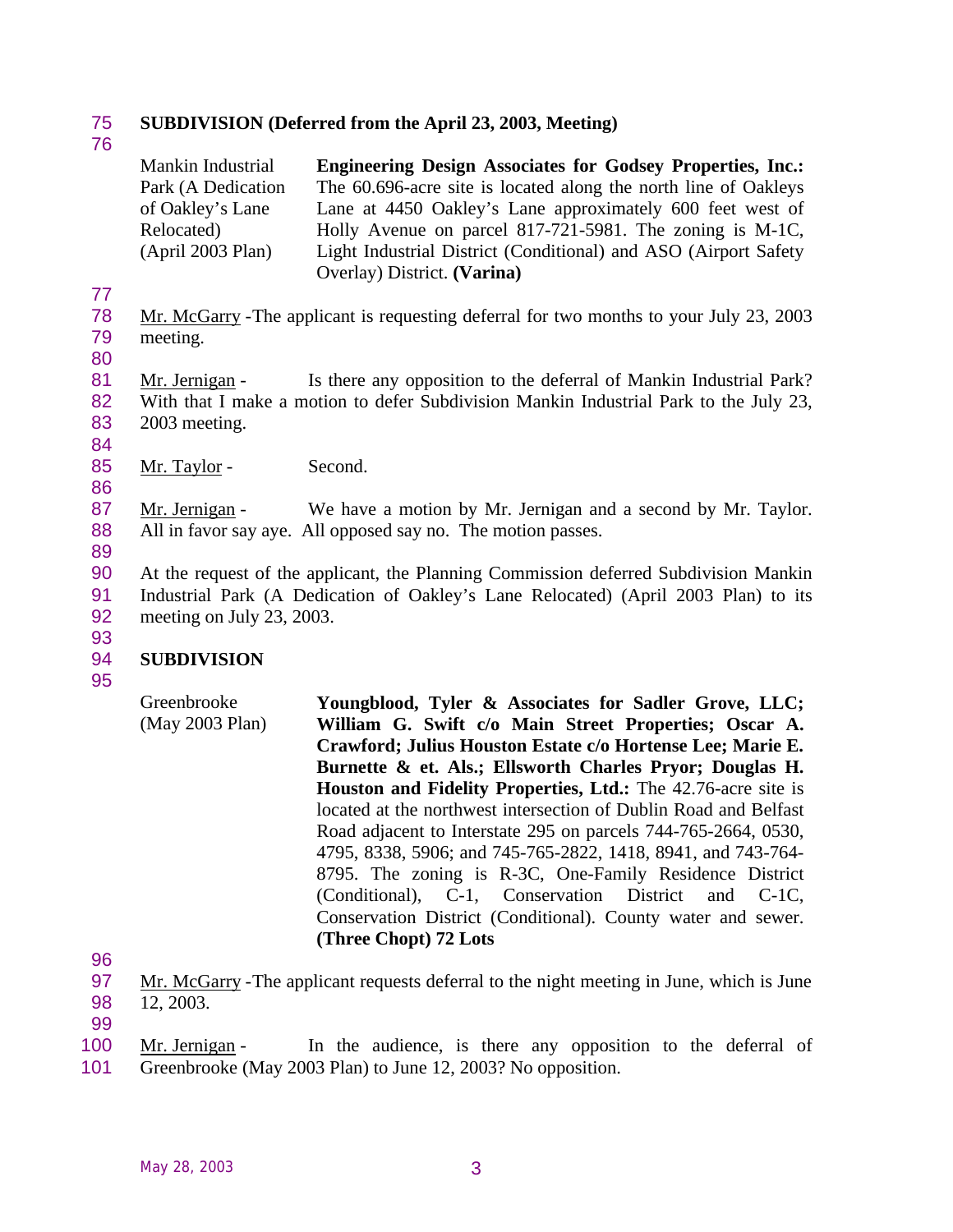Mr. Taylor - Mr. Chairman, I move the deferral of Greenbrooke (May 2003 Plan) to June 12, 2003 at the applicant's request.

- 105 Mr. Vanarsdall Second.
- 

107 Mr. Jernigan - We have a motion by Mr. Taylor and a second by Mr. Vanarsdall. All in favor say aye. All opposed say no. The motion passes.

 At the request of the applicant, the Planning Commission deferred Subdivision Greenbrooke (May 2003 Plan) to its meeting on June 12, 2003.

### **PLAN OF DEVELOPMENT (Deferred from the February 26, 2003, Meeting)**

- POD-68-02 Blackwood Retail Glen Eagles Shopping Center **Balzer & Associates, Inc. for Richfield Associates, LLC:** Request for approval of a plan of development, as required by Chapter 24, Section 24-106 of the Henrico County Code, to construct a 6,600 square foot building addition in an existing shopping center. The 0.90-acre site is located on the northwest corner of Ridgefield Parkway and Eagles View Drive in the Glen Eagles Shopping Center on part of parcel 740-500-0178. The zoning is B-2C, Business District (Conditional). County water and sewer. **(Tuckahoe)**
- 
- Mr. McGarry- The applicant is requesting deferral for four months to September 24, 2003.
- 
- 119 Mr. Jernigan Is there any opposition in the audience to the deferral of POD-68-02, Blackwell Retail – Glen Eagles Shopping Center? No opposition.
- 

- Mrs. Ware Then I move that POD-68-02, Blackwood Retail Glen Eagles Shopping Center be deferred to the September 24, 2003 meeting at the applicant's request.
- 126 Mr. Vanarsdall Second.
- Mr. Jernigan We have a motion by Mrs. Ware and a second by Mr. Vanarsdall. All in favor say aye. All opposed say no. The motion passes.
- At the request of the applicant, the Planning Commission deferred POD-68-02, Blackwood Retail – Glen Eagles Shopping Center, to its meeting on September 24, 2003.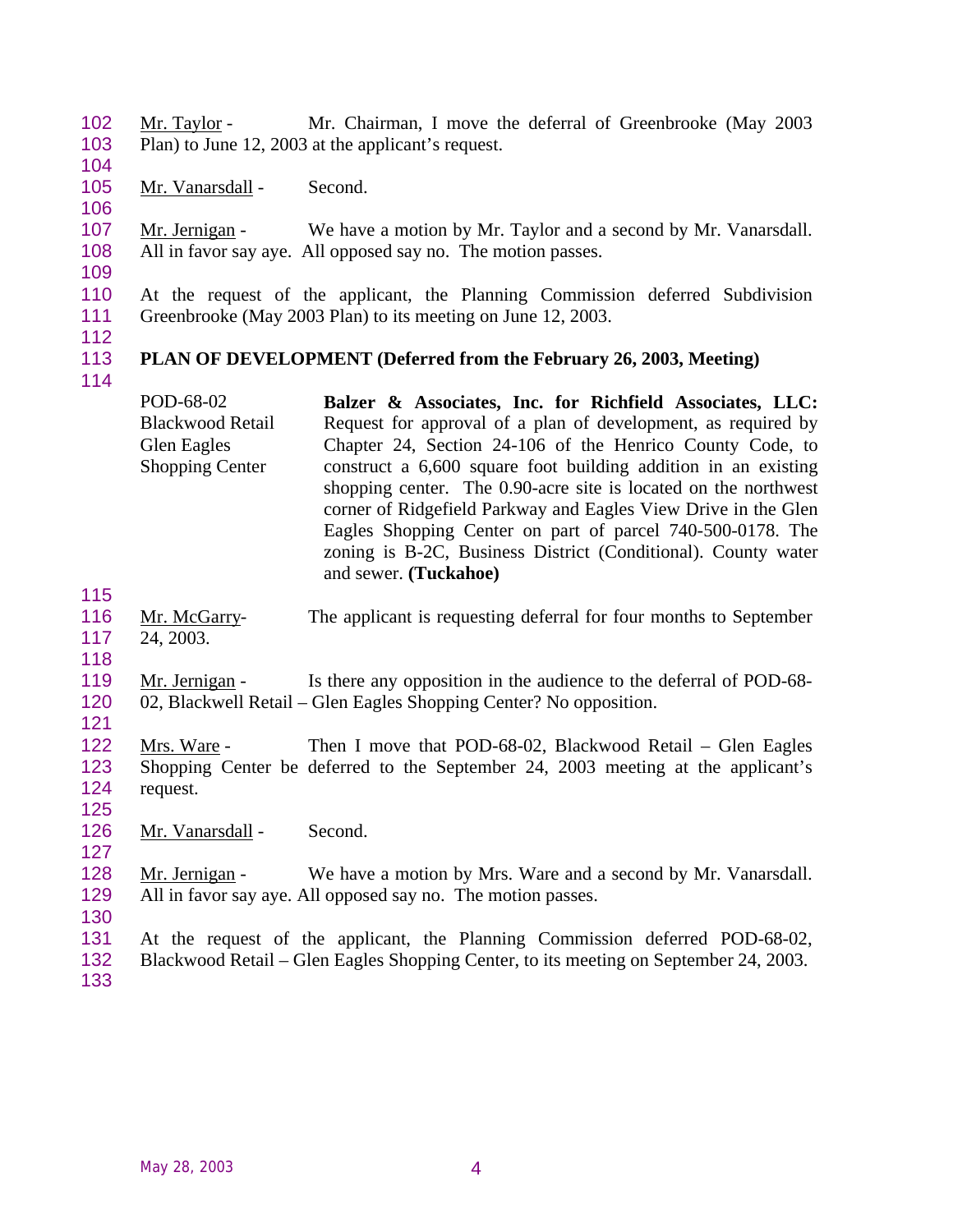### **PLAN OF DEVELOPMENT (Deferred from the March 26, 2003, Meeting)**

POD-22-03 Bethlehem Road Office Building – Bethlehem Road **Engineering Design Associates for Hugh W. Owens:** Request for approval of a plan of development, as required by Chapter 24, Section 24-106 of the Henrico County Code, to construct a two-story, 6,450 square foot office building. The 2.58-acre site is located at 6501 Old Bethlehem Road on parcels 769-745-9774 and 770-745-1768. The zoning is O-2C, Office District (Conditional). County water and sewer. **(Brookland)**

- Mr. McGarry -The applicant is requesting deferral for two months to your July 23, 2003 meeting.
- 139 Mr. Jernigan Is there any opposition to the deferral of POD-22-03, Bethlehem Road Office Building?
- Mr. Vanarsdall I move that POD-22-03, Bethlehem Road Office Building Bethlehem Road, be deferred to July 23, 2003, at the applicant's request.
- 145 Mrs. Ware Second.
- 147 Mr. Jernigan We have a motion by Mr. Vanarsdall and a second by Mrs. Ware. All in favor say aye. All opposed say no. The motion passes.
- 
- At the applicant's request, the Planning Commission deferred POD-22-03, Bethlehem Road Office Building – Bethlehem Road, to its meeting on July 23, 2003.
- 
- Mr. Marlles The next item on the Agenda is the Expedited Agenda. For the ladies and gentlemen in the audience, items on the Expedited Agenda are cases for which the staff is recommending approval. The Planning Commissioner from the District has no issues and there is no known citizen opposition. If there is citizen opposition, the case can be pulled off the Agenda and would be heard in its normal rotation.
- Mr. McGarry -We have a total of 14 eligible for the Expedited Agenda. The first one is on Page 1.
- 

#### **DEFERRED FROM THE MAY 15, 2003, REZONING MEETING**

 **C-9C-03 Skip Gelletly for EJD Associates, Inc.:** Request to conditionally rezone from B-3C Business District (Conditional) and O-2 Office District to RTHC Residential Townhouse District (Conditional) and B-3C Business District (Conditional), Parcels 809-729-7165 and part of Parcel 810-728-3075, containing 29.92 acres (RTHC – 22.86 ac.; B-3C - 7.059 ac.), located at the southeast intersection of Laburnum Avenue and Creighton Road. A townhouse and commercial development is proposed. The applicant proffers a maximum density of no more than 137 units to be developed on the site (The unit density shall not exceed 5.99 units/acre (137/22.86 acres). The RTH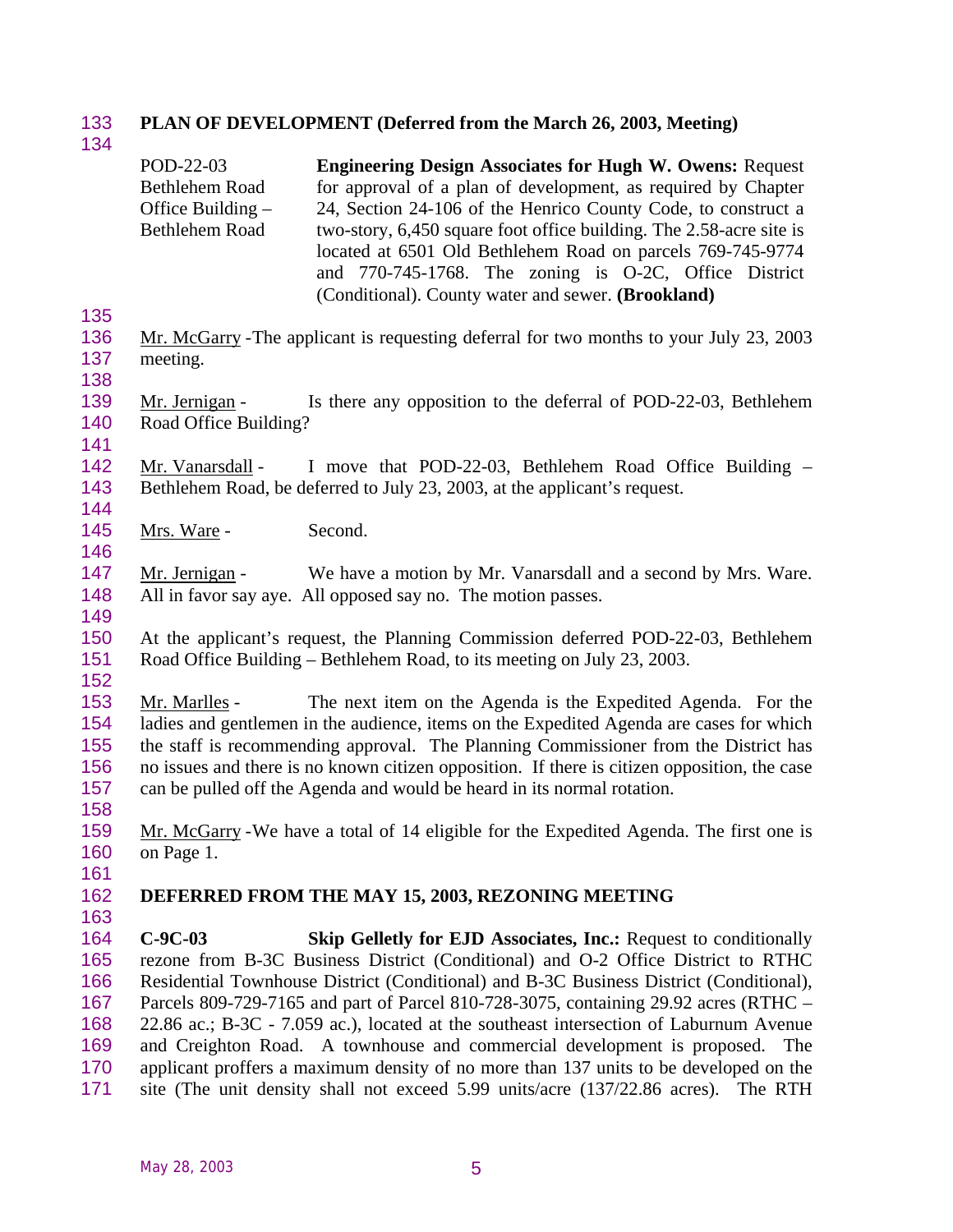- District allows a maximum density of nine (9) units per acre. The business use will be controlled by zoning ordinance regulations and proffered conditions. The Land Use Plan recommends Semi-Public. The site is also in the Airport Safety Overlay District.
- 176 Mr. Jernigan Is there any opposition to Case C-9C-03? No opposition.

 Mr. Archer - Mr. Chairman, before we proceed, I need to speak to the applicant for just one second, if I may. Mr. Gelletly, at our meeting last night, there was a proffered being discussed. Was it made?

182 Mr. Gelletly - We have not made it yet this morning. We wanted to make sure that that was what the community was actually thinking when they left last night. They were going to think about it.

- 186 Mr. Archer They were going to leave it until the Board meeting?
- 188 Mr. Gelletly Yes.
- 190 Mr. Archer OK.
- Mr. Gelletly Yes, and I was going to follow up with him to make sure that we are on the same wave length.
- 

 Mr. Archer - That will be fine. Thank you, sir. Mr. Chairman, with that I will move approval of Case C-9C-03 to the Board.

- 198 Mr. Vanarsdall Second.
- 200 Mr. Jernigan We have a motion by Mr. Archer and second by Mr. Vanarsdall. All in favor say aye. All opposed say no. The motion passes.

 **REASON**: Acting on a motion by Mr. Archer, seconded by Mr. Vanarsdall, the Planning Commission voted 5-0 (one abstention) to recommend that the Board of Supervisors **grant** the request because the project would include a logical mixture of business and residential zoning in this area and the proffered conditions would provide for a higher quality of development than would otherwise be possible.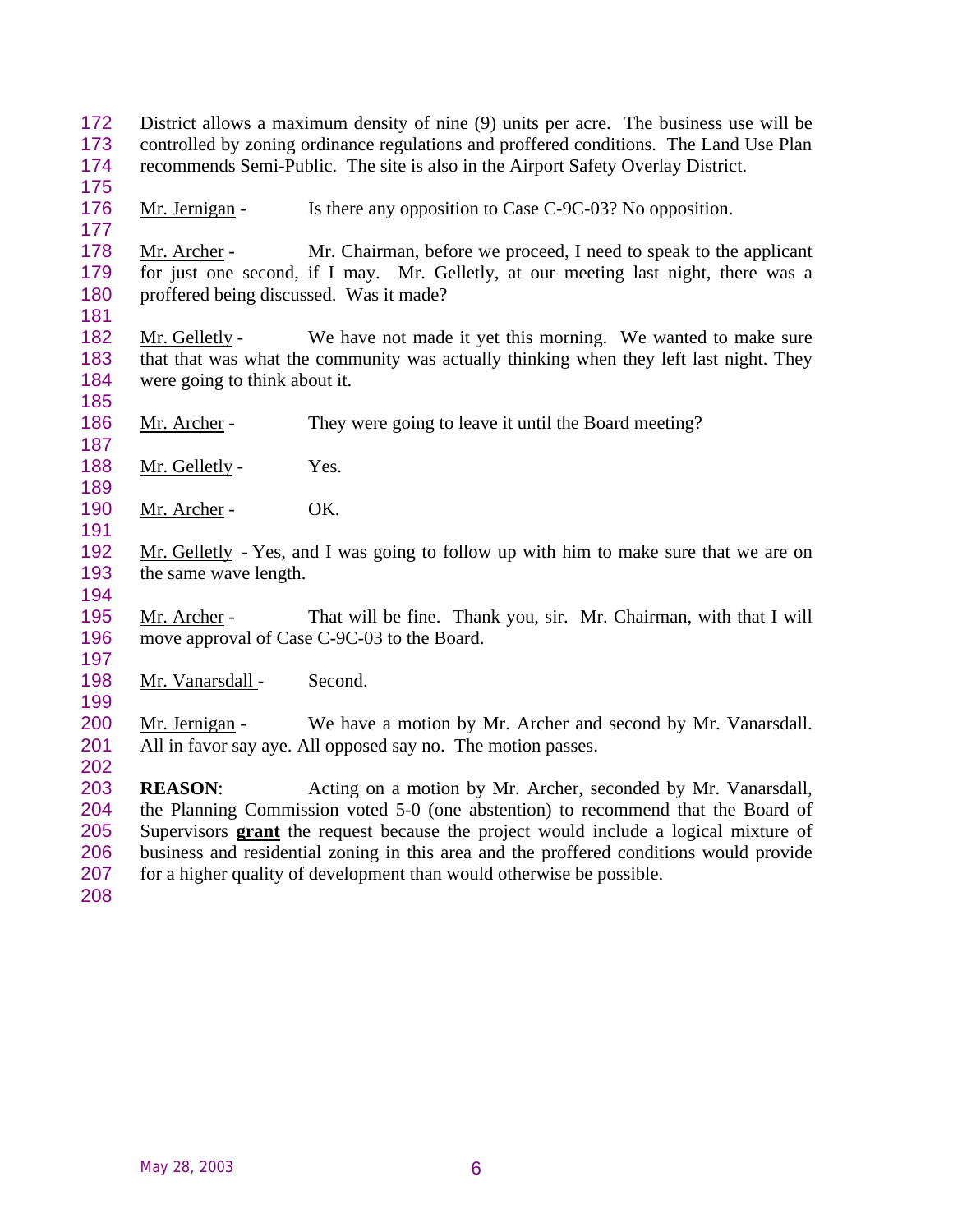## 208 **LIGHTING PLAN**

209

LP/POD-119-98 Great To Go #3 – 4101 Dominion Boulevard **Perretz & Young for Woodfin Heating, Inc.:** Request for approval of a lighting plan, as required by Chapter 24, Section 24-106 of the Henrico County Code. The 2.34-acre site is located at the northeast corner of Dominion Boulevard and W. Broad Street (U.S. Route 250) on parcel 747-760-6472. The zoning is B-2C, Business District (Conditional). **(Three Chopt)**

- 210 211 Mr. Jernigan - Is there any opposition to LP/POD-119-98, Great To Go #3? No 212 opposition.
- 213

217

219

222

214 Mr. Taylor - Mr. Chairman, there being no opposition, I move approval of 215 LP/POD-119-98, Great To Go #3 - 4101 Dominion Boulevard, subject to the annotations 216 on the plan and the standard conditions for lighting plans.

218 Mr. Vanarsdall - Second.

220 Mr. Jernigan - We have a motion by Mr. Taylor and a second by Mr. Vanarsdall. 221 All in favor say aye. All opposed say no. The motion passes.

223 The Planning Commission approved the lighting plan for LP/POD-119-98, Great To Go 224 #3 – 4101 Dominion Boulevard, subject to the annotations on the plans and the standard 225 conditions for lighting plans.

### 227 **SUBDIVISION**

228

226

Williams Cove (May 2003 Plan) **G. Stuart Grattan for Maxine E. Johnson:** The 30.37-acre site is located approximately 1,500 feet south of Local Street at 8751 Strath Road on parcel 817-680-5933. The zoning is A-1, Agricultural District and ASO (Airport Safety Overlay District). Individual well and septic tank/drainfield. **(Varina) 6 Lots**

229

- 230 Mr. Jernigan Is there any opposition to Williams Cove Subdivision (May 2003) 231 Plan)? No opposition. With that I will make a motion to approve Williams Cove 232 Subdivision (May 2003 Plan), subject to the annotations on the plans, the standard 233 conditions for subdivisions not served by public utilities, and the following conditional 234 conditions Nos. 11, 12 and 13.
- 235
- 236 Mr. Vanarsdall Second. 237

238 Mr. Jernigan - We have a motion by Mr. Jernigan and a second by Mr. Taylor. 239 All in favor say aye. All opposed say no. The motion is passed.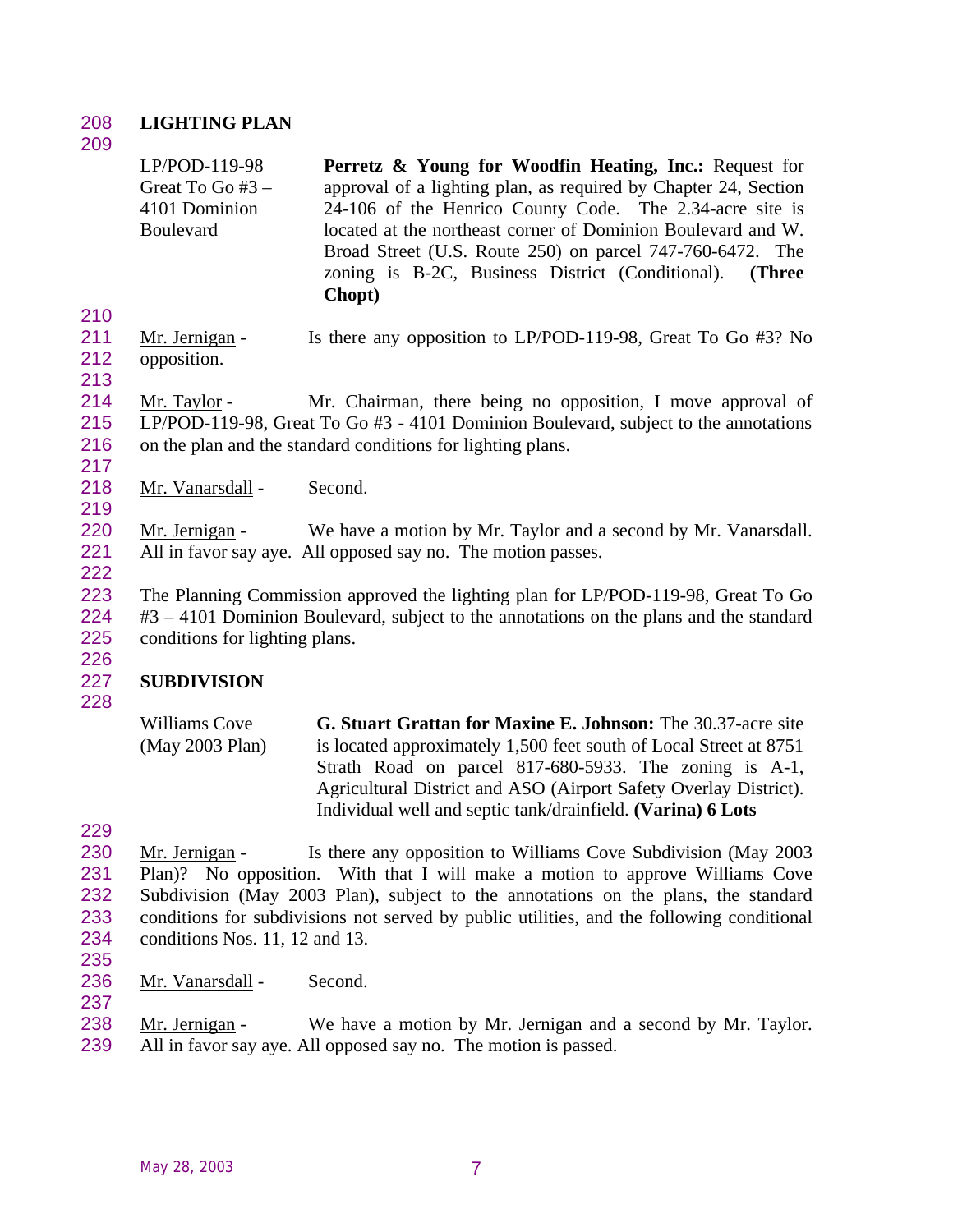The Planning Commission granted conditional approval to Subdivision Williams Cove (May 2003 Plan), subject to the annotations on the plans, the standard conditions for subdivisions not served by public utilities and the following additional conditions:

- 
- 11. Prior to requesting recordation, the developer shall furnish a letter from Dominion Virginia Power and Virginia Natural Gas Pipeline stating that this proposed development does not conflict with its facilities.
- 247 12. Prior to requesting the final approval, a draft of the covenants and deed restrictions for the maintenance of the common area by a homeowners association shall be submitted to the Planning Office for review. Such covenants and restrictions shall be in form and substance satisfactory to the County Attorney and shall be recorded prior to recordation of the subdivision plat.
- 13. Each pair of lots shall provide a single shared driveway connecting to Strath Road.

### **SUBDIVISION WITH EXCEPTION**

Glendale Woods (May 2003 Plan) **Engineering Design Associates for James River Lumber Co., Inc. and Hamlin Homes:** Request for approval of a conditional subdivision and exception pursuant to Section 19-4 (c) of the Henrico County Code for one double frontage lot on Hob Nob Hill Road. The 91.98-acre site is located at the southeast intersection of Charles City Road (State Route 156) and Warriner Road on parcel 852-687-8364. The zoning is A-1, Agricultural District and ASO (Airport Safety Overlay District). Individual well and septic tank/drainfield. **(Varina) 41 Lots**

- 
- Mr. McGarry -The item on your Addendum is essentially that the exception is not required for this subdivision. The special exception is no longer required.
- 

260 Mr. Jernigan - In the audience, is there any opposition to the Subdivision Glendale Woods (May 2003 Plan)? No opposition? With that, I will move for approval of Glendale Woods Subdivision (May 2003 Plan), subject to the annotations on the plans, the standard conditions for subdivisions not served by Public Utilities and the following additional conditions, Nos. 11 and 12.

Mrs. Ware - Second.

 Mr. Jernigan - We have a motion by Mr. Jernigan and a second by Mrs. Ware. All in favor say aye. All opposed say no. The motion passes.

The Planning Commission granted conditional approval for Subdivision Glendale Woods

- (May 2003 Plan), subject to the annotations on the plans, the standard conditions for
- subdivisions not served by public utilities and the following additional conditions:
-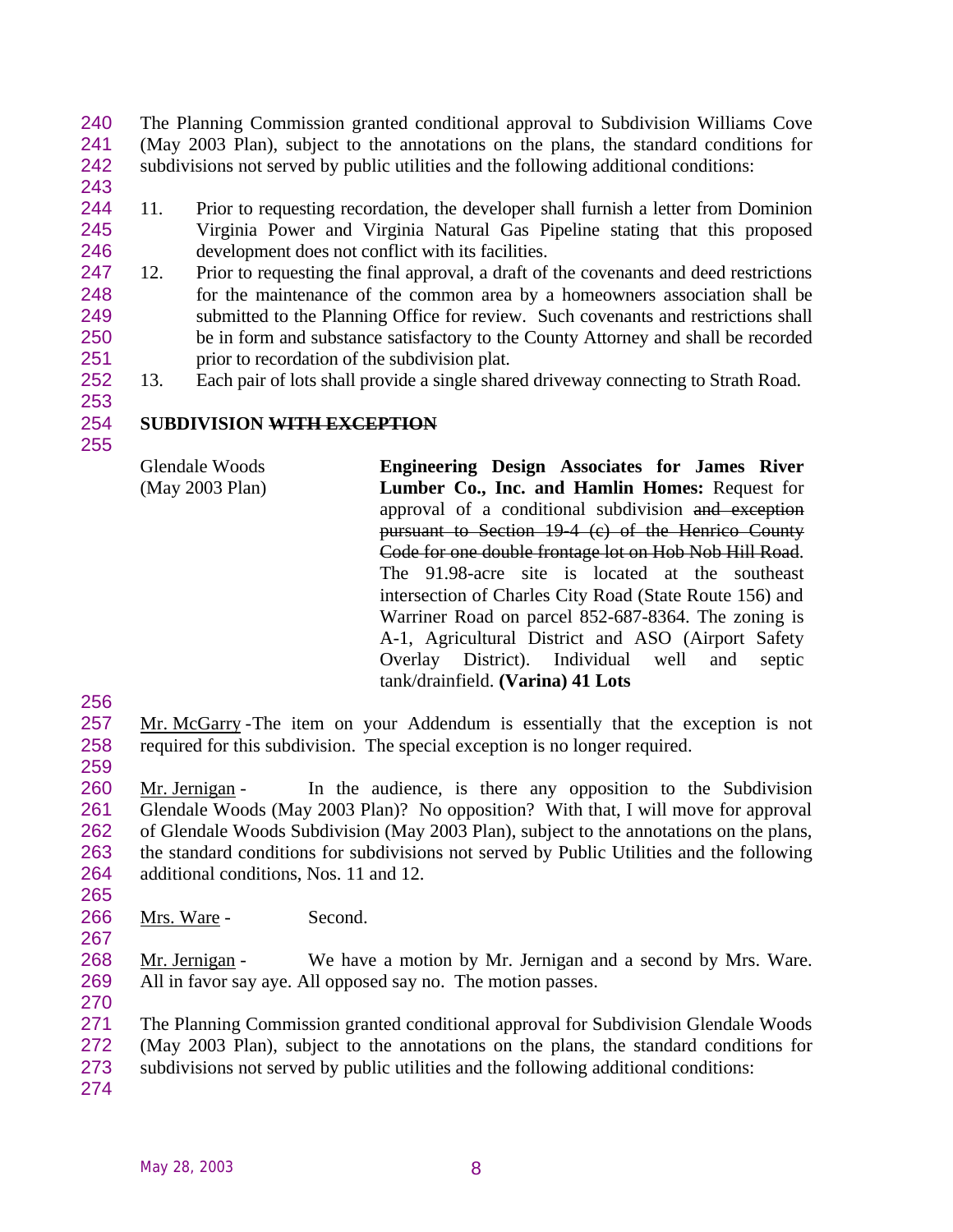- 11. Prior to requesting recordation, the developer shall furnish a letter from Dominion Virginia Power stating that this proposed development does not conflict with its facilities.
- 12. The detailed plant list and specifications for the landscaping to be provided within the 25-foot-wide planting strip easement along Charles City and Hob Nob Hill Roads shall be submitted to the Planning Office for review and approval prior to recordation of the plat.

### **LANDSCAPE PLAN**

LP/POD-86-02 Carmax – Richmond Expansion **Jeff Loman for Carmax Auto Super Stores:** Request for approval of a landscape plan, as required by Chapter 24, Sections 24-106 and 24-106.2 of the Henrico County Code. The 3.8-acre site is located on the southeast corner of the intersection of Sadler and Old Sadler Roads on part of parcel 746-761-5525. The zoning is B-3C, Business District (Conditional). **(Three Chopt)**

286 Mr. Jernigan - Is there any opposition to LP/POD-86-02, Carmax – Richmond Expansion? No opposition.

289 Mr. Taylor - Mr. Chairman, I move approval of LP/POD-86-02, Carmax – Richmond Expansion, on the Expedited Agenda, subject to the annotations on the plan and the standard conditions for landscape plans.

293 Mrs. Ware - Second.

 Mr. Jernigan - We have a motion by Mr. Taylor and a second by Mrs. Ware. All in favor say aye. All opposed say no. The motion passes.

 The Planning Commission approved the landscape plan for LP/POD-86-02, Carmax – Richmond Expansion, subject to the annotations on the plan and the standard conditions for landscape plans.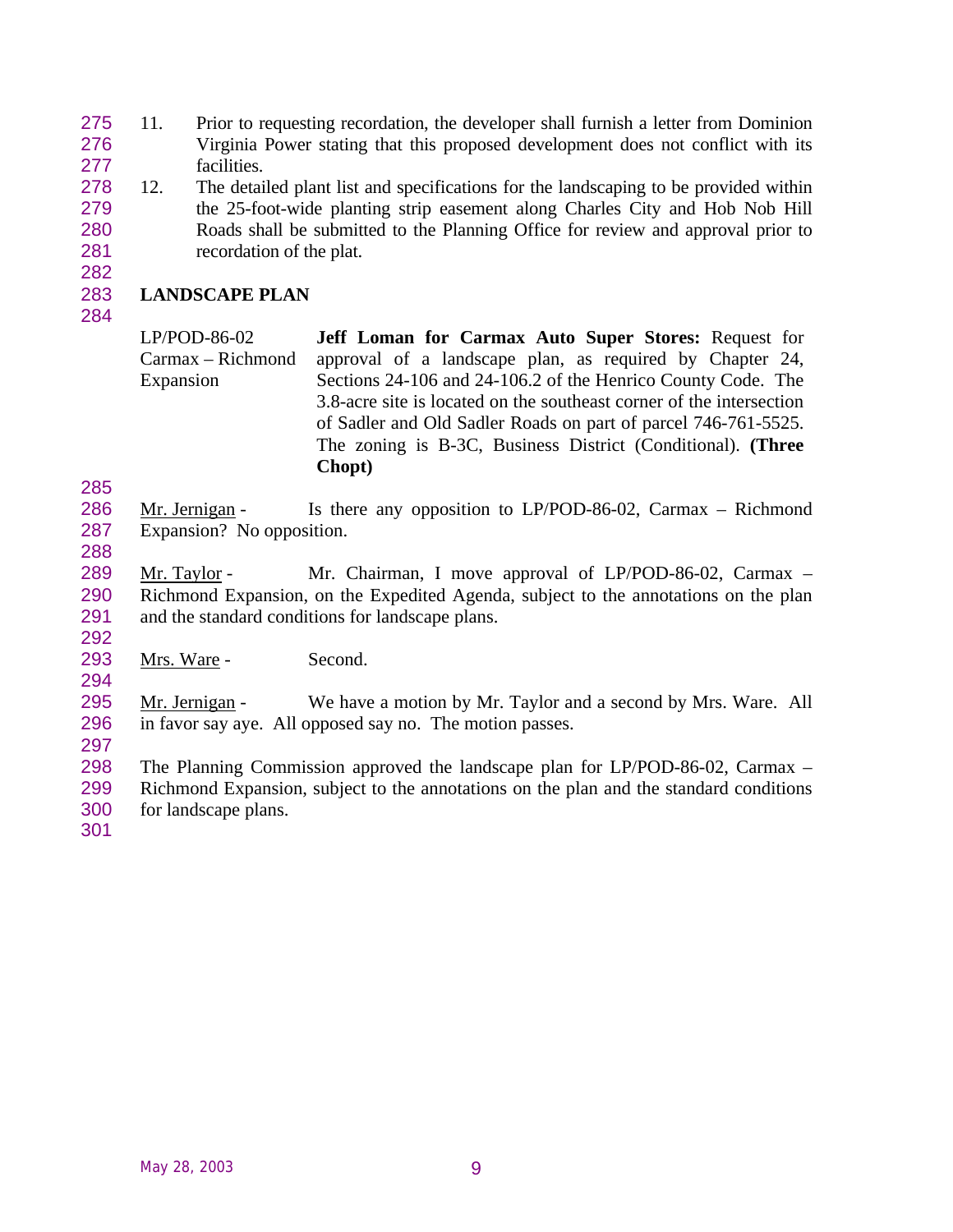#### 301 **TRANSFER OF APPROVAL**

302

303

306

310

312

315

319

321

POD-72-99 Westerre IV – Westerre Parkway **Balzer & Associates, Inc. for Liberty Property Limited Partnership:** Request for approval of a transfer of approval, as required by Chapter 24, Section 24-106 of the Henrico County Code from Westerre Land Development, LLC and Trammel Crow Company to Liberty Property Limited Partnership. The 4.82-acre site is located along the south line of Westerre Parkway, approximately 1,100 feet south of W. Broad Street (U.S. Route 250) on part of parcel 749-759-7710. The zoning is O-3C, Office District (Conditional). **(Three Chopt)** 304 Mr. Jernigan - Is there any opposition to transfer of approval of POD-72-99, 305 Westerre IV? No opposition. 307 Mr. Taylor - I will move approval Transfer of Approval of POD-72-99, 308 Westerre IV – Westerre Parkway, subject to continued compliance with the conditions of 309 the original approval. 311 Mr. Vanarsdall - Second. 313 Mr. Jernigan - We have a motion by Mr. Taylor and a second by Mr. Vanarsdall. 314 All in favor say aye. All opposed say no. The ayes have it. The motion is passed. 316 The Planning Commission approved Transfer of Approval of POD-72-99, Westerre IV – 317 Westerre Parkway, subject to continued compliance with the conditions of the original 318 approval. 320 **PLAN OF DEVELOPMENT & LIGHTING PLAN** POD-34-03 **McKinney & Company for Short Pump Town**

Parc Place @ Short Pump Town Center **Center, LLC and SBRD No. 4, LP:** Request for approval of a plan of development and lighting plan as required by Chapter 24, Section 24-106 of the Henrico County Code to construct a one-story, 96,535 square foot shopping center. The 8.57-acre site is located approximately 800 feet north of W. Broad Street (U. S. Route 250) and 600 feet west of Pouncey Tract Road (State Route 271) on parcel 739-763-1874. The zoning is B-3C, Business District (Conditional) and WBSO (West Broad Street Overlay District). Private water and sewer. **(Three Chopt)**

322

323 Mr. McGarry -On your Addendum you have a revised recommendation, added conditions 324 and there is an additional handout in your packet showing architectural details.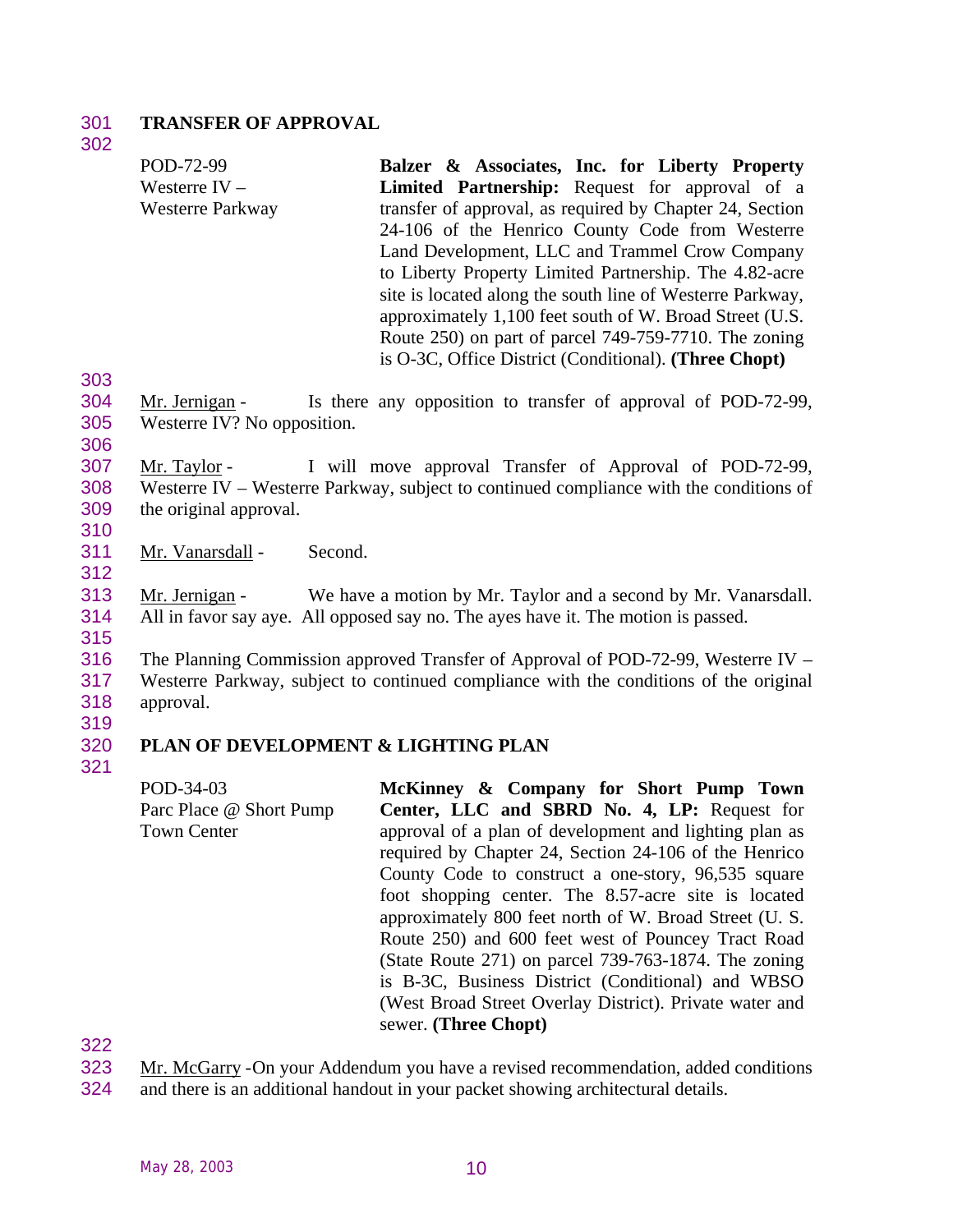326 Mr. Jernigan - Is there any opposition to POD-34-03, Parc Place @ Short Pump Town Center? No opposition. Mr. Taylor.

 Mr. Taylor - Mr. Chairman, I move approval of POD-34-03, Parc Place @ Short Pump Town Center, subject to the standard conditions for developments of this type, and added conditions Nos. 9 Amended, 11B Amended, and Nos.23 through 34 and the comments in the addendum.

Mr. Vanarsdall - Second.

 Mr. Jernigan - We have a motion by Mr. Taylor and a second by Mr. Vanarsdall. All in favor say aye. All opposed say no. The motion passes.

 The Planning Commission approved Plan of Development and Lighting Plan for POD- 34-03, Parc Place @ Short Pump Town Center, subject to the annotations on the plans, the standard conditions for developments of this type, and the following additional conditions: 

- 9. **AMENDED** A detailed landscaping plan shall be submitted to the Planning Office for review and Planning Commission approval prior to the issuance of any occupancy permits.
- 11B. **AMENDED** Prior to the approval of an electrical permit application and installation of the site lighting equipment, a plan including light spread and intensity diagrams, and fixture specifications and mounting heights details shall be revised as annotated on the staff plan and included with the construction plans for final signature.
- 23. The easements for drainage and utilities as shown on approved plans shall be granted to the County in a form acceptable to the County Attorney prior to any occupancy permits being issued. The easement plats and any other required information shall be submitted to the County Real Property Agent at least sixty (60) days prior to requesting occupancy permits.
- 24. The developer shall provide fire hydrants as required by the Department of Public Utilities and Division of Fire.
- 25. Employees shall be required to use the parking spaces provided at the rear of the building(s) as shown on the approved plans.
- 26. Outside storage shall not be permitted.
- 27. The proffers approved as a part of zoning case C-29C-98 shall be incorporated in this approval.
- 28. Deviations from County standards for pavement, curb or curb and gutter design shall be approved by the County Engineer prior to final approval of the construction plans by the Department of Public Works.
- 29. Insurance Services Office (ISO) calculations must be included with the plans and contracts and must be approved by the Department of Public Utilities prior to the issuance of a building permit.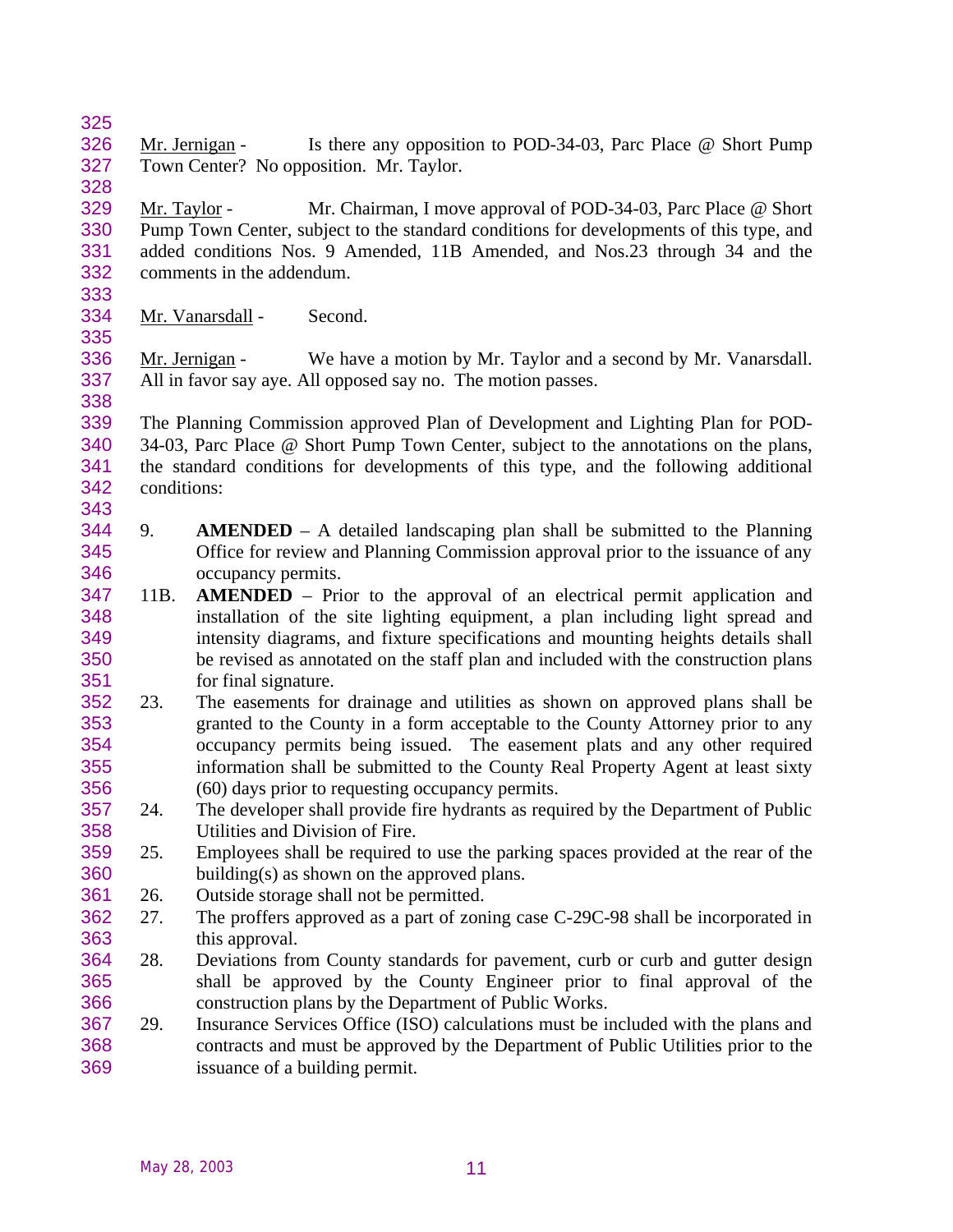- 30. The location of all existing and proposed utility and mechanical equipment (including HVAC units, electric meters, junction and accessory boxes, transformers, and generators) shall be identified on the landscape plans. All equipment shall be screened by such measures as determined appropriate by the Director of Planning or the Planning Commission at the time of plan approval**.**
- 31. The ground area covered by all the buildings shall not exceed in the aggregate 25 percent of the total site area.
- 32. No merchandise shall be displayed or stored outside of the building(s) or on sidewalk(s).
- 33. The Phase 2 building (identified as buildings A and B) shall be substantially similar in style and materials to the Phase 1 building as provided with this approval. Deviations in style or material shall be reviewed and approved by the Director of Planning.
- 34. The retaining wall shall be constructed of brick, stone, split face block, concrete, similar material, with a high-quality exterior finish. Construction and finish details shall be reviewed and approved by the Director of Planning and included in the POD plans for signature.

# **SUBDIVISION**

Brookland Gardens (May 2003 Plan)

**Goodfellow, Jalbert, Beard & Associates for Stephanie G. Holmes:** The 1.033-acre site is located at the southwest corner of Second and Ackley Avenues, approximately 800 feet east of CSX Railroad on parcel 773-754-0932. The zoning is R-3, One-Family Residence District. County water and sewer. **(Brookland) 3 Lots**

 Mr. McGarry -On your Addendum you have a revised recommendation for approval, subject to annotations to the plan, standard conditions for subdivisions served by Public Utilities and conditions listed on the Agenda, Nos. 12 and 13.

 Mr. Jernigan - Is there any opposition to Subdivision Brookland Gardens (May 2003 Plan)?

 Mr. Vanarsdall - I move that Brookland Gardens (May 2003 Plan) be approved on the Expedited Agenda as indicated on the Addendum and standard conditions for subdivisions served by Public Utilities and the following conditions Nos. 12 and 13. 

Mrs. Ware - Second.

 Mr. Jernigan - We have a motion by Mr. Vanarsdall and a second by Mrs. Ware. All in favor say aye. All opposed say no. The motion is passed. 

 The Planning Commission granted conditional approval for Subdivision Brookland Gardens (May 2003 Plan), subject to the annotations on the plans, the standard conditions 408 for subdivisions served by Public Utilities and the following additional conditions: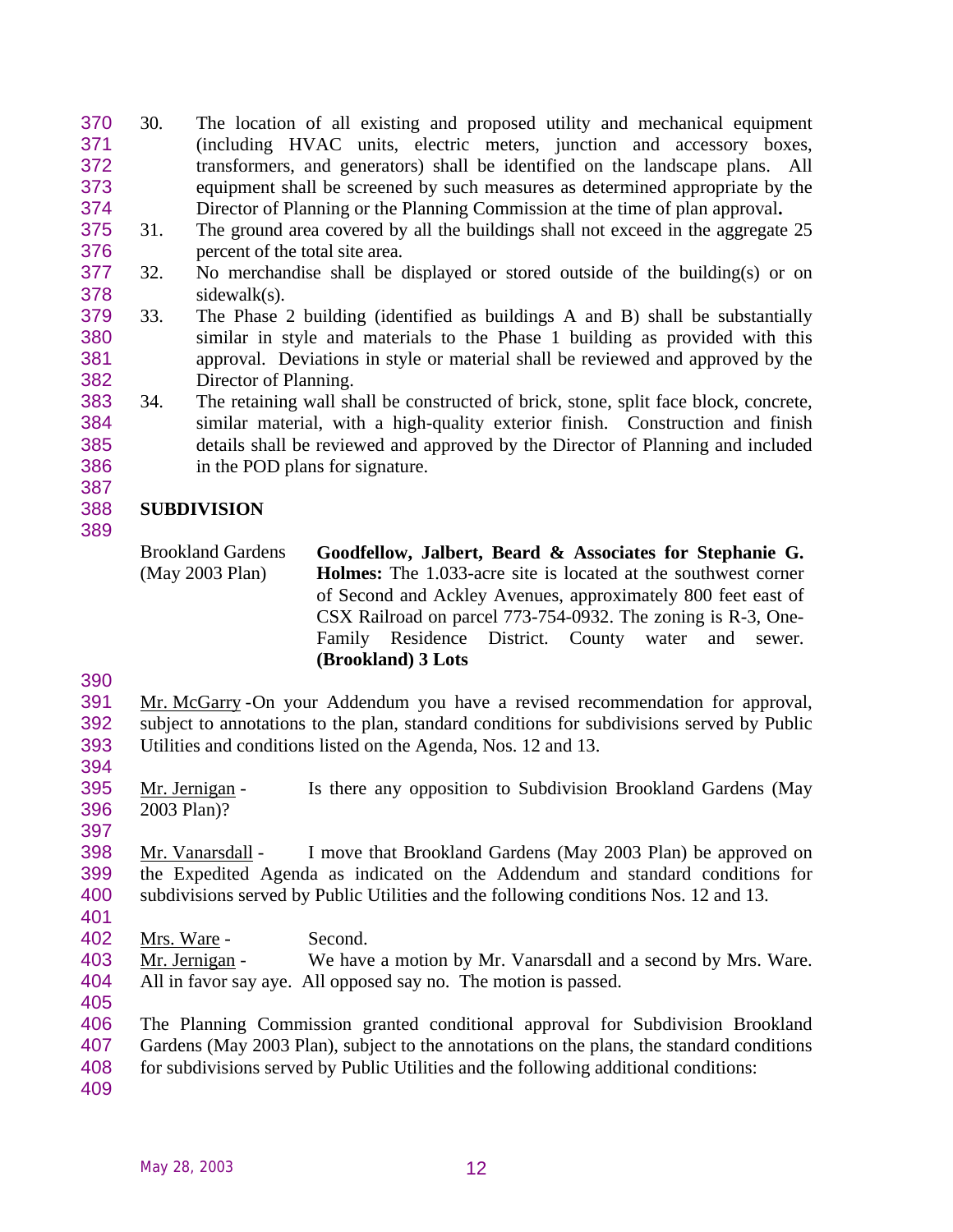- 410 12. Each lot shall contain at least 11,000 square feet.
- 13. Any necessary offsite drainage easements must be obtained prior to approval of the construction plan by the Department of Public Works.
- 

### **SUBDIVISION**

| New Market Place,    | <b>Engineering Design Associates for Elliott Properties II:</b> |
|----------------------|-----------------------------------------------------------------|
| <b>Section B</b>     | The 2.32-acre site is located on the eastern line of New        |
| $(May 2003$ Plan $)$ | Market Road (U.S. Route 5) approximately 800 feet               |
|                      | northwest of McLean Street on parcels 801-703-7934 and          |
|                      | 7169. The zoning is R-3C, One-Family Residence District         |
|                      | (Conditional). County water and sewer. (Varina) 5 Lots          |

417 Mr. Jernigan - Is there any opposition to Subdivision New Market Place, Section B, (May 2003 Plan)? No opposition. With that, I will move for approval of Subdivision New Market Place, Section B, (May 2003 Plan), subject to the annotations on the plans, the standard conditions for subdivisions served by public utilities, and the following additional conditions Nos. 12 through 16. 

Mr. Vanarsdall - Second.

 Mr. Jernigan - I have a motion by Mr. Jernigan and a second by Mr. Vanarsdall. All in favor say aye. All opposed say no. The motion is passed.

 The Planning Commission approved Subdivision New Market Place, Section B, (May 2003 Plan), subject to the annotations on the plans, the standard conditions for subdivisions served by public utilities and the following additional conditions:

- 
- 12. Each lot shall contain at least 11,000 square feet.
- 13. Any necessary offsite drainage easements must be obtained prior to approval of the construction plan by the Department of Public Works.
- 14. Accessory buildings shall be located at least 35 feet from New Market Road.
- 15. The landscape plan for the 25-foot planting strip easement along New Market Road shall be submitted to the Planning Office for review and Planning Commission approval prior to the issuance of the certificate of occupancy for the first house.
- 16. The proffers approved as part of zoning case C-78C-02 shall be incorporated in this approval.
- 442 Mr. McGarry Page 24 of your Agenda.
- 

### **PLAN OF DEVELOPMENT**

|  | Jordan Consulting Engineers for Brandywine<br><b>Operating Partnership L.P.:</b> Request for renewal of a<br>plan of development as required by Chapter 24, Section<br>24-106 of the Henrico County Code to construct a three- |
|--|--------------------------------------------------------------------------------------------------------------------------------------------------------------------------------------------------------------------------------|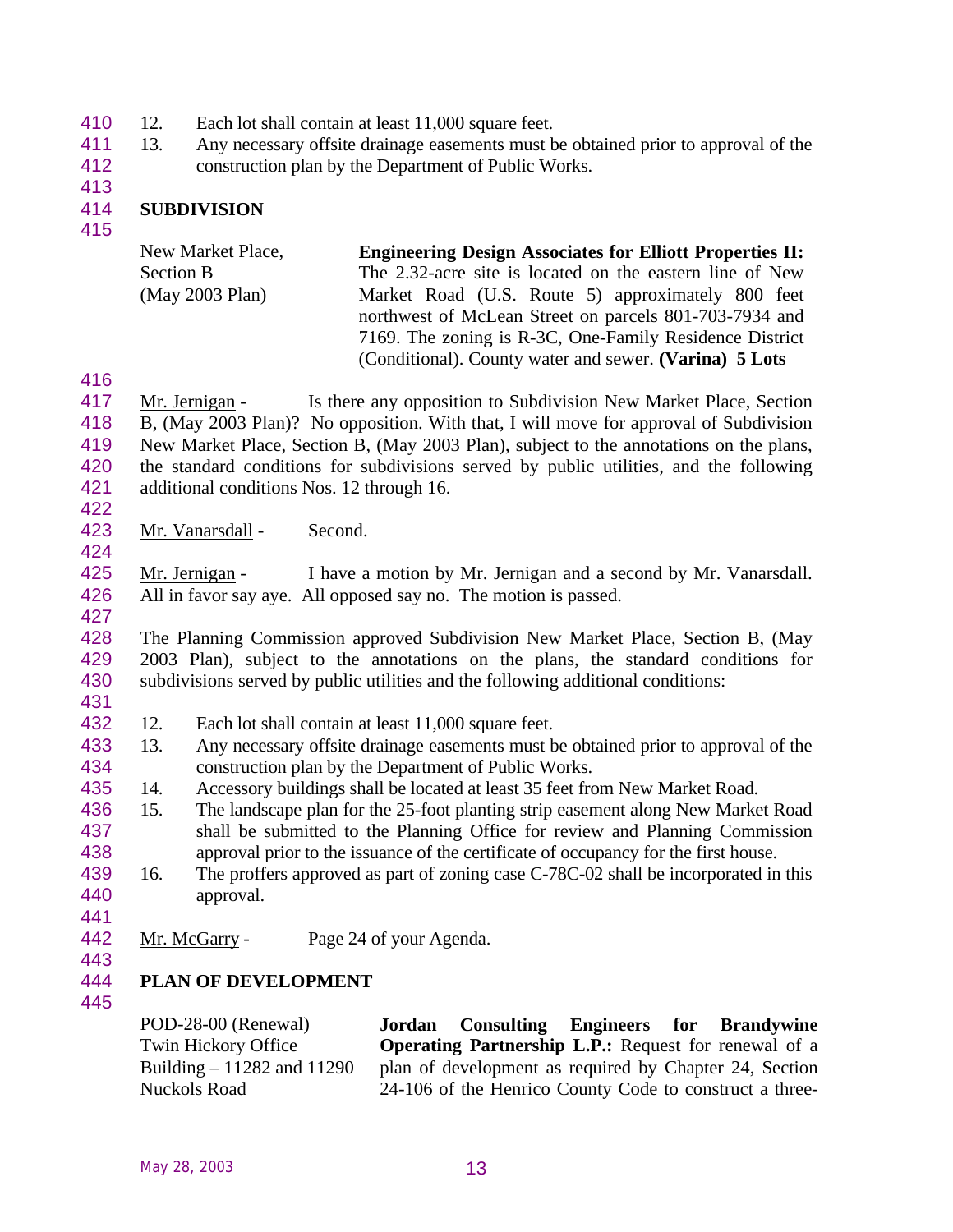story, 74,500 square foot office building. The 6.97-acre site is located on the northeast corner of Nuckols Road and Twin Hickory Road on parcels 747-773-1506 and 746-772-9574. The zoning is O-2C, Office District (Conditional). County water and sewer. **(Three Chopt)**

- 447 Mr. Jernigan Is there any opposition to POD-28-00 (Renewal), Twin Hickory Office Building? No opposition. Mr. Taylor.
- Mr. Taylor Mr. Chairman, I move approval of POD-28-00, Twin Hickory Office Building – 11282 and 11290 Nuckols Road, subject to the annotations on the plans, the standard conditions for developments of this type, and conditions Nos. 23-35.
- Mr. Vanarsdall Second.

 Mr. Jernigan - We have a motion by Mr. Taylor and a second by Mr. Vanarsdall. All in favor say aye. All opposed say no. The motion passes.

- The Planning Commission approved Plan of Development POD-28-00 (Renewal) Twin Hickory Office Building – 11282 and 11290 Nuckols Road, subject to the annotations on the plans, the standard conditions for developments of this type and the following additional conditions:
- 
- 23. The easements for drainage and utilities as shown on approved plans shall be granted to the County in a form acceptable to the County Attorney prior to any occupancy permits being issued. The easement plats and any other required information shall be submitted to the County Real Property Agent at least sixty (60) days prior to requesting occupancy permits.
- 24. The developer shall provide fire hydrants as required by the Department of Public Utilities and Division of Fire.
- 25. A standard concrete sidewalk shall be provided along the east side of Twin Hickory Road and the north side of Nuckols Road.
- 26. Employees shall be required to use the parking spaces provided at the rear of the building(s) as shown on the approved plans.
- 27. All repair work shall be conducted entirely within the enclosed building.
- 28. Outside storage shall not be permitted.
- 29. Any necessary off-site drainage and/or water and sewer easements must be obtained in a form acceptable to the County Attorney prior to final approval of the construction plans.
- 30. Deviations from County standards for pavement, curb or curb and gutter design shall be approved by the County Engineer prior to final approval of the construction plans by the Department of Public Works.
- 31. The loading areas shall be subject to the requirements of Chapter 24, Section 24- 97(b) of the Henrico County Code.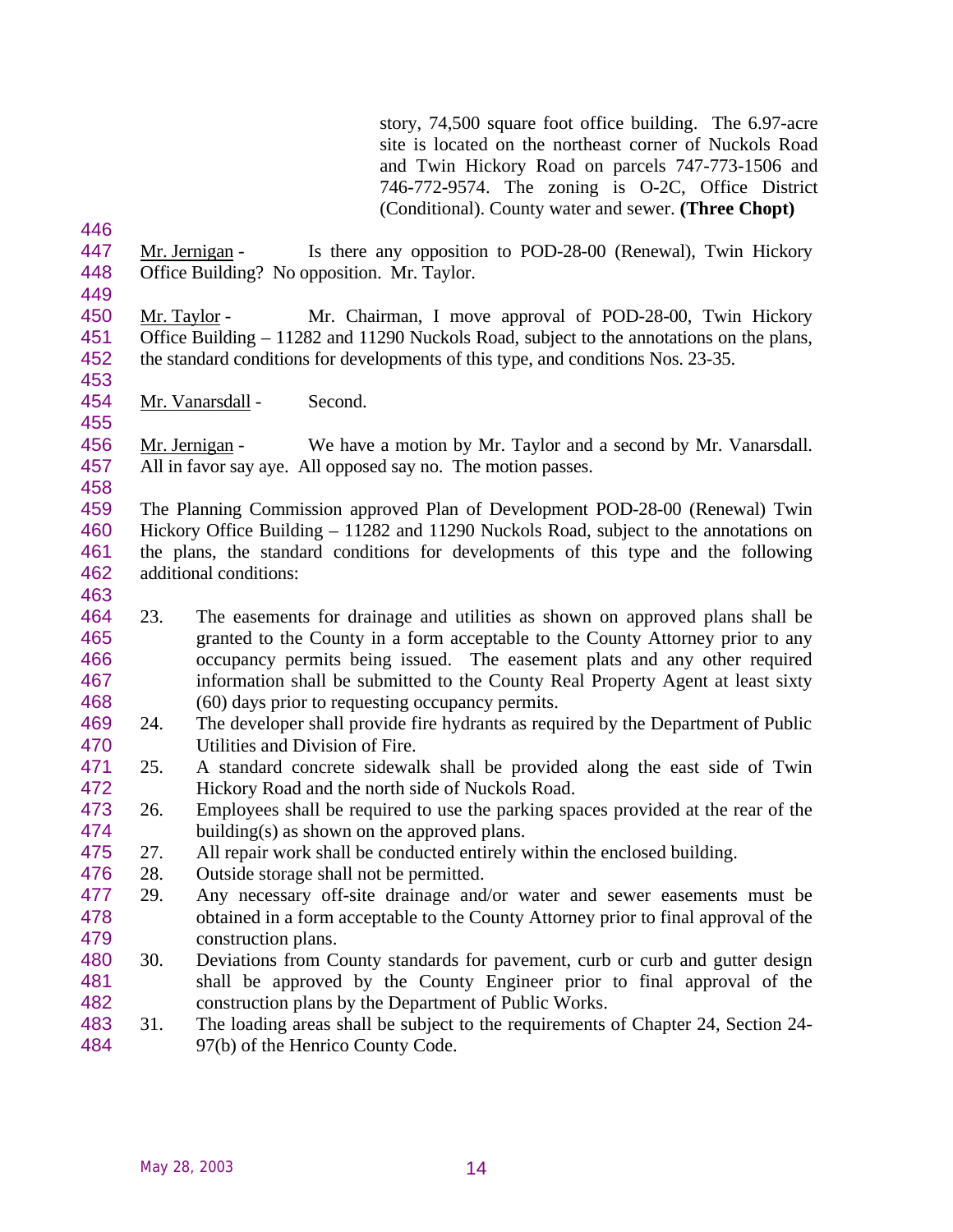- 32. Insurance Services Office (ISO) calculations must be included with the plans and contracts and must be approved by the Department of Public Utilities prior to the issuance of a building permit.
- 33. Approval of the construction plans by the Department of Public Works does not establish the curb and gutter elevations along the Henrico County maintained right-of-way. The elevations will be set by Henrico County.
- 34. Evidence of a joint ingress/egress and maintenance agreement must be submitted to the Planning Office and approved prior to issuance of a certificate of occupancy for this development.
- 35. The location of all existing and proposed utility and mechanical equipment (including HVAC units, electric meters, junction and accessory boxes, transformers, and generators) shall be identified on the landscape plans. All equipment shall be screened by such measures as determined appropriate by the Director of Planning or the Planning Commission at the time of plan approval.
- 

 Mr. McGarry -Because of a miscommunication between staff and the developer, on Page 26, we had a subdivision that is eligible for the Expedited Agenda.

# **SUBDIVISION**

The Ponds @ Dandridge Farm (Includes a Revision of Section A, Block F, Lots 5, 6, and 7) (May 2003 Plan) **Youngblood, Tyler & Associates, P.C. for Francis Run Associates, LC:** The 8.974-acre site is located on the west line of Francistown Road approximately 75 feet north of Francis Marion Court on parcels 758-764-0333, 8282, 2245, 7838 and 759-764-1468. The zoning is R-3AC, One-Family Residence District (Conditional) and R-3C, One-Family Residence District (Conditional). County water and sewer. **(Brookland) 21 Lots**

506 Mr. Jernigan - Is there any opposition to Subdivision The Ponds @ Dandridge Farm, May 2003 Plan? No opposition. 

 Mr. Vanarsdall - I move that The Ponds @ Dandridge Farm (Includes a Revision of Section A, Block F, Lots 5, 6 and 7) (May 2003 Plan), be approved on the Expedited Agenda, subject to the standard conditions for subdivisions served by Public Utilities and the following additional conditions: Nos. 12 through 19. 

514 Mr. Taylor - Second. 

516 Mr. Jernigan - We have a motion by Mr. Vanarsdall and a second by Mr. Taylor. All in favor say aye. All opposed say no. The motion passes.

 The Planning Commission granted conditional approval of subdivision The Ponds @ Dandridge Farm (Includes a Revision of Section A, Block F, Lots 5, 6, and 7) (May 2003 Plan) subject to the annotations on the plans, the standard conditions for subdivisions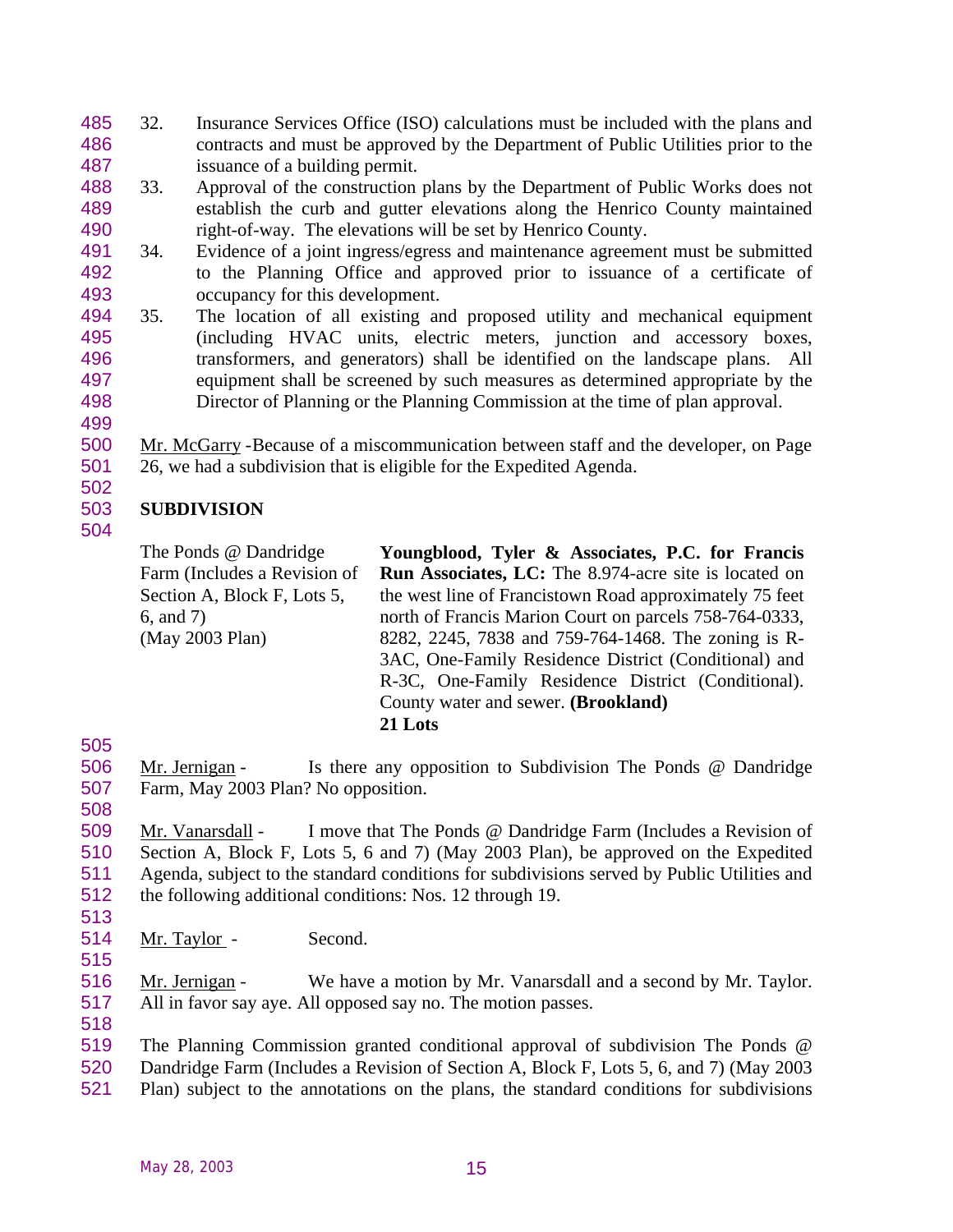- served by public utilities and the following additional conditions:
- 12. Each lot shall contain at least 9,500 square feet, exclusive of the flood plain areas.
- 13. The limits and elevation of the 100 year frequency flood shall be conspicuously noted on the plat and construction plans and labeled "Limits of 100 year floodplain." Dedicate floodplain as a "Variable Width Drainage & Utilities Easement."
- 14. The detailed plant list and specifications for the landscaping to be provided within the 20-foot-wide planting strip easement along Francistown Road shall be submitted to the Planning Office for review and approval prior to recordation of the plat.
- 15. Any necessary offsite drainage easements must be obtained prior to approval of the construction plan by the Department of Public Works.
- 16. The proffers approved as part of zoning cases C-35C-99 and C-59C-02 shall be incorporated in this approval.
- 17. Prior to requesting the final approval, a draft of the covenants and deed restrictions for the maintenance of the common area by a homeowners association shall be submitted to the Planning Office for review. Such covenants and restrictions shall be in form and substance satisfactory to the County Attorney and shall be recorded prior to recordation of the subdivision plat.
- 18. Any future building lot containing a BMP, sediment basin or trap and located within the buildable area for a principal structure or accessory structure, may be developed with engineered fill. All material shall be deposited and compacted in accordance with the Virginia Uniform Statewide Building Code and geotechnical guidelines established by a professional engineer. A detailed engineering report shall be submitted for the review and approval by the Building Official prior to the issuance of a building permit on the affected lot. A copy of the report and recommendations shall be furnished to the Directors of Planning and Public Works.
- 19. Guardrail shall be provided in accordance with the requirements of the Traffic Engineer.
-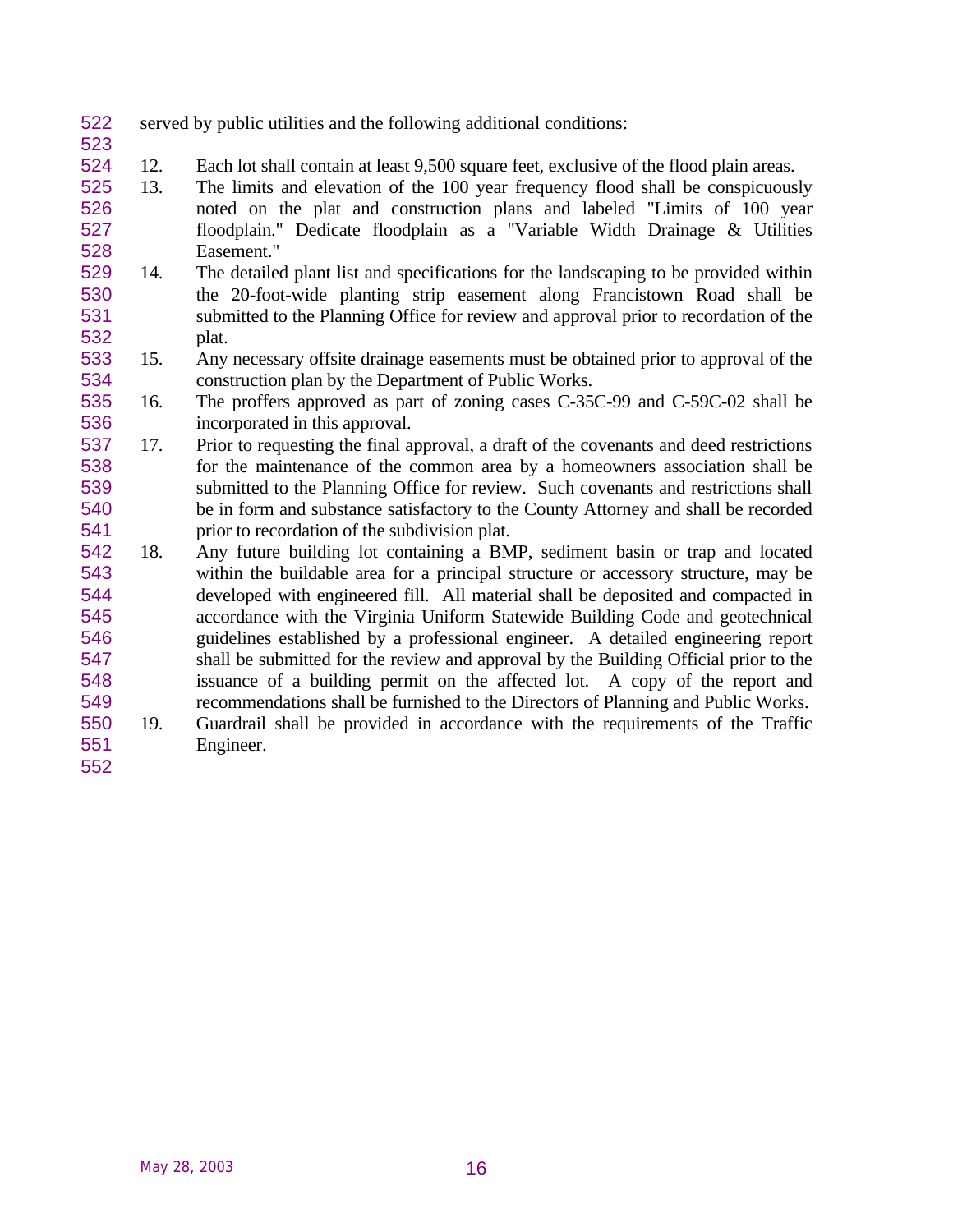**SUBDIVISION** 

New Market Flats (May 2003 Plan) **Richard L. Baird, Jr. for Eva Johnson Scillia and P. D. Sweet:** The 11.77-acre site is located on the west side of Turner Road, approximately 1,200 feet north of Camp Holly Drive on parcel 829-686-5562. The zoning is A-1, Agricultural District. Individual well and septic tank/drainfield. **(Varina) 9 Lots**

 Mr. Jernigan - Is there any opposition to Subdivision New Market Flats (May 2003 Plan)? No opposition. With that I will move approval of Subdivision New Market Flats (May 2003 Plan), subject to the annotations on the plans, the standard conditions for subdivisions not served by Public Utilities and the following conditional conditions Nos. 11 through 15.

Mr. Vanarsdall - Second.

 Mr. Jernigan - We have a motion by Mr. Jernigan and a second by Mr. Vanarsdall. All in favor say aye. All opposed say no. The ayes have it. The motion is passed. 

 The Planning Commission granted conditional approval to subdivision New Market Flats (May 2003 Plan), subject to the annotations on the plans, the standard conditions for subdivisions not served by Public Utilities and the following additional conditions:

- 
- 11. Each lot shall contain at least 43,560 square feet.
- 12. The plan must be redesigned to provide at least the 150 foot minimum lot width required and as regulated by Chapter 24, of the Henrico County Code.
- 13. The detailed plant list and specifications for the landscaping to be provided within the 25-foot-wide planting strip easement along Turner Road shall be submitted to the Planning Office for review and approval prior to recordation of the plat.
- 14. Any necessary offsite drainage easements must be obtained prior to approval of the construction plan by the Department of Public Works.

 15. Any future building lot containing a BMP, sediment basin or trap and located within the buildable area for a principal structure or accessory structure, may be developed with engineered fill. All material shall be deposited and compacted in accordance with the Virginia Uniform Statewide Building Code and geotechnical guidelines established by a professional engineer. A detailed engineering report shall be submitted for the review and approval by the Building Official prior to the issuance of a building permit on the affected lot. A copy of the report and recommendations shall be furnished to the Directors of Planning and Public Works.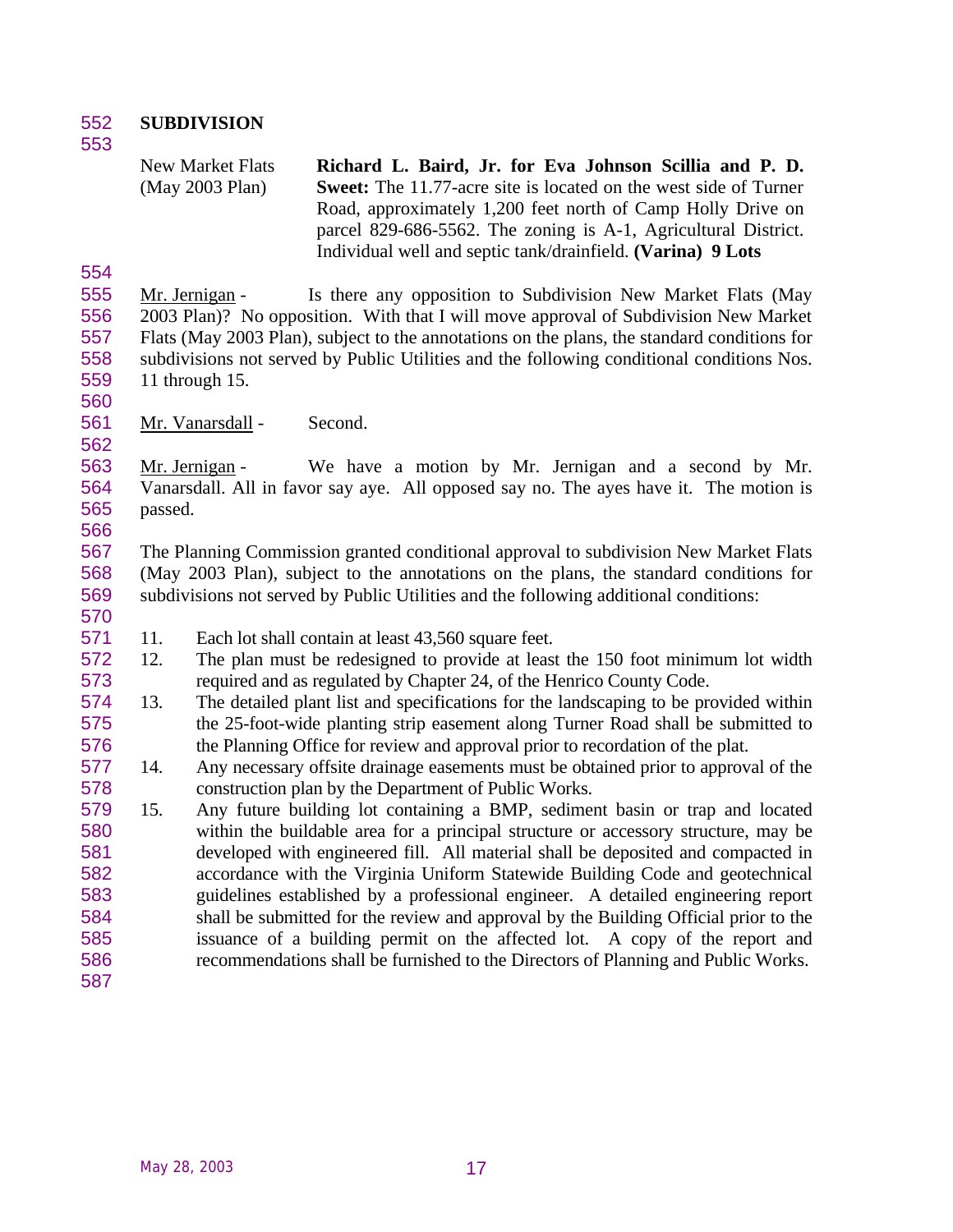### **LANDSCAPE & LIGHTING PLAN**

|                                 | $LP/POD-14-01$<br>Mayland and Parham Office<br>Building – N. Parham Road | Timmons Group for Mayland Investors, LLC:<br>Request for approval of a landscape and lighting plan,<br>as required by Chapter 24, Sections 24-106 and 24-<br>106.2 of the Henrico County Code. The 12.15-acre site<br>is located approximately 60 feet from the northeast<br>corner of the intersection at N. Parham Road and<br>Mayland Drive, and fronting 211 feet on N. Parham<br>Road and 1,234 feet on Mayland Drive on parcel 758-<br>752-8267. The zoning is O-2, Office District. (Three<br>Chopt) |
|---------------------------------|--------------------------------------------------------------------------|-------------------------------------------------------------------------------------------------------------------------------------------------------------------------------------------------------------------------------------------------------------------------------------------------------------------------------------------------------------------------------------------------------------------------------------------------------------------------------------------------------------|
| 589                             |                                                                          |                                                                                                                                                                                                                                                                                                                                                                                                                                                                                                             |
| 590<br>591<br>592<br>593<br>594 |                                                                          | Mr. McGarry -On your Addendum you find that there is a revised plan which addresses<br>the annotations on the original staff plan, including additional landscaping in the buffer<br>along Mayland Drive, coordination of conflicts with lighting and trees, provision of<br>foundations planting around the building, additional screening of the BMP, dumpster, and<br>generator, and clarification of the lighting details. Staff recommends approval of the                                             |

597 Mr. Jernigan - Is there any opposition to LP/POD-14-01? No opposition. Mr. Taylor.

 Mr. Taylor - Mr. Chairman, before we begin, I understand there were a few neighbors that were concerned about the final elements of the landscaping, and I would just like for Mrs. News to express if that is all clear.

revised plans subject to the standard conditions for landscape and lighting plans.

 Ms. News - Yes, sir. The neighbors met with the engineer before the meeting. They live on Mayland Drive between Trimmer Drive and the area where five Leyland Cyprus are shown in the gap, and the engineers agreed to add 10 more Leyland Cyprus along the buffer, which satisfies their concerns and reduce a few of the Holly Shrubs, so there is no longer any opposition. Staff will just annotate that change. 

 Mr. Taylor - All right. Thank you, Mrs. News. With that, Mr. Chairman, I will move approval of LP/POD-14-01, Mayland and Parham Office Building – N. Parham Road, on the Expedited Agenda, subject to the standard conditions for landscape and lighting plans.

- Mr. Vanarsdall Second.
- 

617 Mr. Jernigan - We have a motion by Mr. Taylor and a second by Mr. Vanarsdall. All in favor say aye. All opposed say no. The ayes have it. The motion passes.

 The Planning Commission approved the landscape and lighting plan for LP/POD-14-01, Mayland and Parham Office Building – N. Parham Road, subject to the standard conditions for landscape and lighting plans.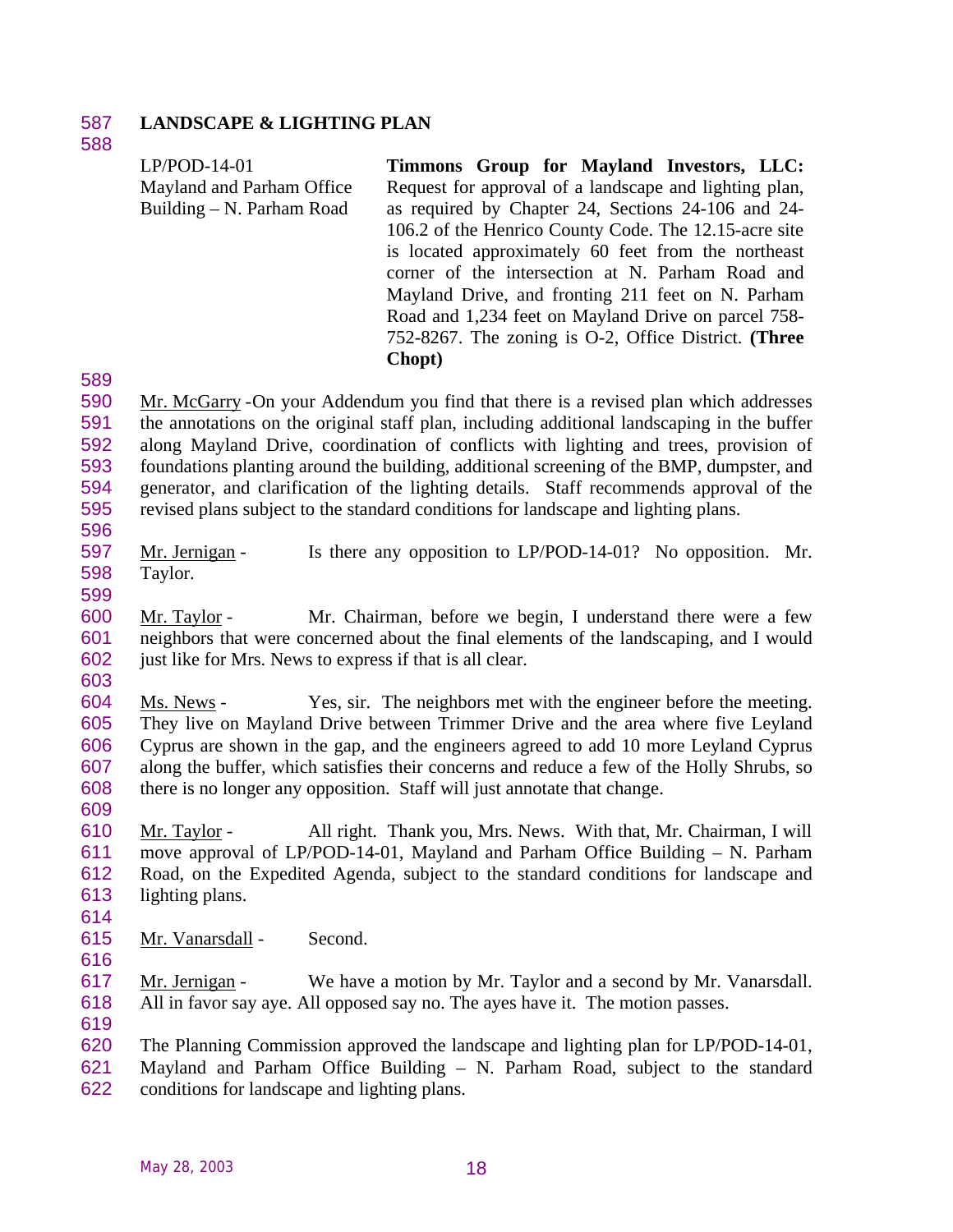#### 624 **SUBDIVISION EXTENSIONS OF CONDITIONAL APPROVAL**

625

#### 626 **FOR PLANNING COMMISSION APPROVAL**

| ٧ |  |  |
|---|--|--|
|   |  |  |

| <b>Subdivision</b>                        | <b>Magisterial</b> | Original | <b>Remaining</b> | <b>Previous</b>   | Year(s)                                  |
|-------------------------------------------|--------------------|----------|------------------|-------------------|------------------------------------------|
|                                           | <b>District</b>    | No.      | Lots             | <b>Extensions</b> | <b>Extended</b>                          |
| Summerfield<br>Woods<br>(April 1998 Plan) | Fairfield          | of Lots  | 5                | 3                 | Recommendation<br><b>Made at Meeting</b> |

628 629

 Mr. Wilhite - Good morning. The one subdivision for Planning Commission action is Summerfield Woods (April 1998 Plan), which is located in the Fairfield District, and is a five-lot subdivision. The applicant has indicated that there has been some financing problems in getting this started and she hopes to have it started within the next year. Staff has looked at it and in the last five years, and there don't seem to be any Ordinance amendments that impacts this subdivision negatively. Staff would recommend a one-year extension on it.

637

638 Mr. Jernigan - Thank you, Mr. Wilhite. Mr. Archer. 639

640 Mr. Archer - I move approval of the extension.

642 Mr. Vanarsdall - Second.

643

646

641

644 Mr. Jernigan - We have a motion by Mr. Archer and a second by Mr. Vanarsdall. 645 All in favor say aye. All opposed say no. The motion passes.

647 The Planning Commission voted to approve a one-year extension for Summerfield 648 Woods (April 1998 Plan), to May 26, 2004.

649

650 **SUBDIVISION EXTENSIONS OF CONDITIONAL APPROVAL** 651

### 652 **FOR INFORMATIONAL PURPOSE ONLY**

653

|     | <b>Subdivision</b>    | <b>Magisterial</b> | Original | <b>Remaining</b> | <b>Previous</b>   | Year(s)                                                         |  |
|-----|-----------------------|--------------------|----------|------------------|-------------------|-----------------------------------------------------------------|--|
|     |                       | <b>District</b>    | No.      | Lots             | <b>Extensions</b> | <b>Extended</b>                                                 |  |
|     |                       |                    | of Lots  |                  |                   |                                                                 |  |
|     | <b>Four Mile Run,</b> | Varina             | 167      | 167              |                   | 1 Year                                                          |  |
|     | (May 2001 Plan)       |                    |          |                  |                   | 05/26/04                                                        |  |
| 654 | Mr. Wilhite -         |                    |          |                  |                   | We just have one subdivision being extended administratively by |  |

655 the Director of Planning. This was Four Mile Run, (May 2001 Plan), located in the 656 Varina District. There has been a revised plan submitted to the Planning Office, the

657 changes to the internal road layout, and has elimination of the BMP to take advantage of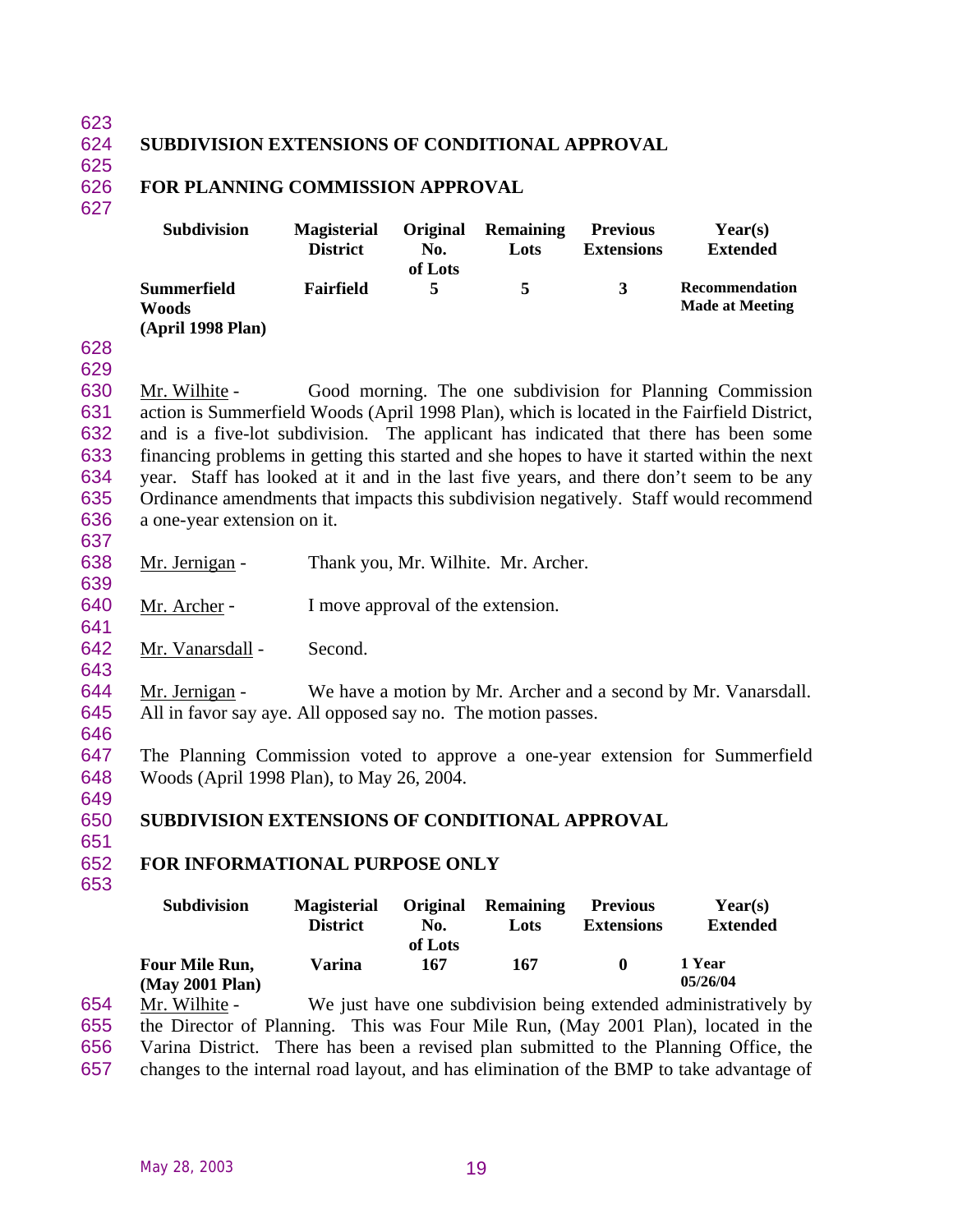the Stream Protection Program. Staff has reviewed these changes with Mr. Jernigan and we will grant the extension based on that revised plan.

661 Mr. Jernigan - Thank you, Mr. Wilhite.

 Mr. Marlles- Mr. Chairman, before going on with the Agenda, I did want to introduce the new staff member, who joined us last Wednesday. Samantha, will you stand up for a second? Samantha Brown has joined the Planning staff as a County Planner I. She is a graduate of the University of Maryland. She has worked in Asheville, N.C., so we are very pleased to have her. She will be working in the Comprehensive Planning Division.

- Mr. Jernigan Samantha, it is a pleasure to have you with us.
- Mr. Marlles Mr. Chairman, the next case is on Page 6 of your Agenda.
- 

### **SUBDIVISION (Deferred from the April 23, 2003, Meeting)**

| Newstead Landing                 | Engineering Design Associates for Newstead                      |
|----------------------------------|-----------------------------------------------------------------|
| (A Resubdivision of              | <b>Landing L.C.:</b> The 52.7-acre site is located on the south |
| <b>Newstead Landing, Section</b> | line of Kingsland Road 140 feet east of Osborne                 |
| A and a Portion of               | Landing (private road) on parcels 808-670-1962, 3363,           |
| Newstead Farms)                  | 4865, 6169, 1028; 808-668-9806 and 809-668-6715.                |
| (September 2002 Plan)            | The zoning is A-1, Agricultural District. Private central       |
|                                  | water and central sewer system. (Varina) 30 Lots                |

- 
- Mr. Marlles The staff report will be given by Mr. Ted McGarry.
- 

 Mr. Jernigan - In the audience is there any opposition to Subdivision Newstead Landing? OK. We have opposition. Mr. McGarry, you may proceed.

 Mr. McGarry -The Planning Office received a revised plan on May 13 and its review is complete. The plan proposes private wells on each lot and a private alternative septic system on each lot as permitted by the Henrico County Code. The Planning Office recommends a boulevard entrance at Kingsland Road to make acceptable the length of Newstead Landing Drive. The two main issues that are still outstanding have to do with filling in the flood plain and use of an experimental pre-engineered disposal system. Staff has amended the standard conditions and crafted special conditions to address the issues. Staff is still not comfortable with this plan because of public health issues. Because of the continued questions and alternative sewerage disposal system, staff recommends deferral. I'd be happy to answer any questions. 

- Mr. Vanarsdall You recommend deferral?
- Mr. McGarry -Yes, sir.
-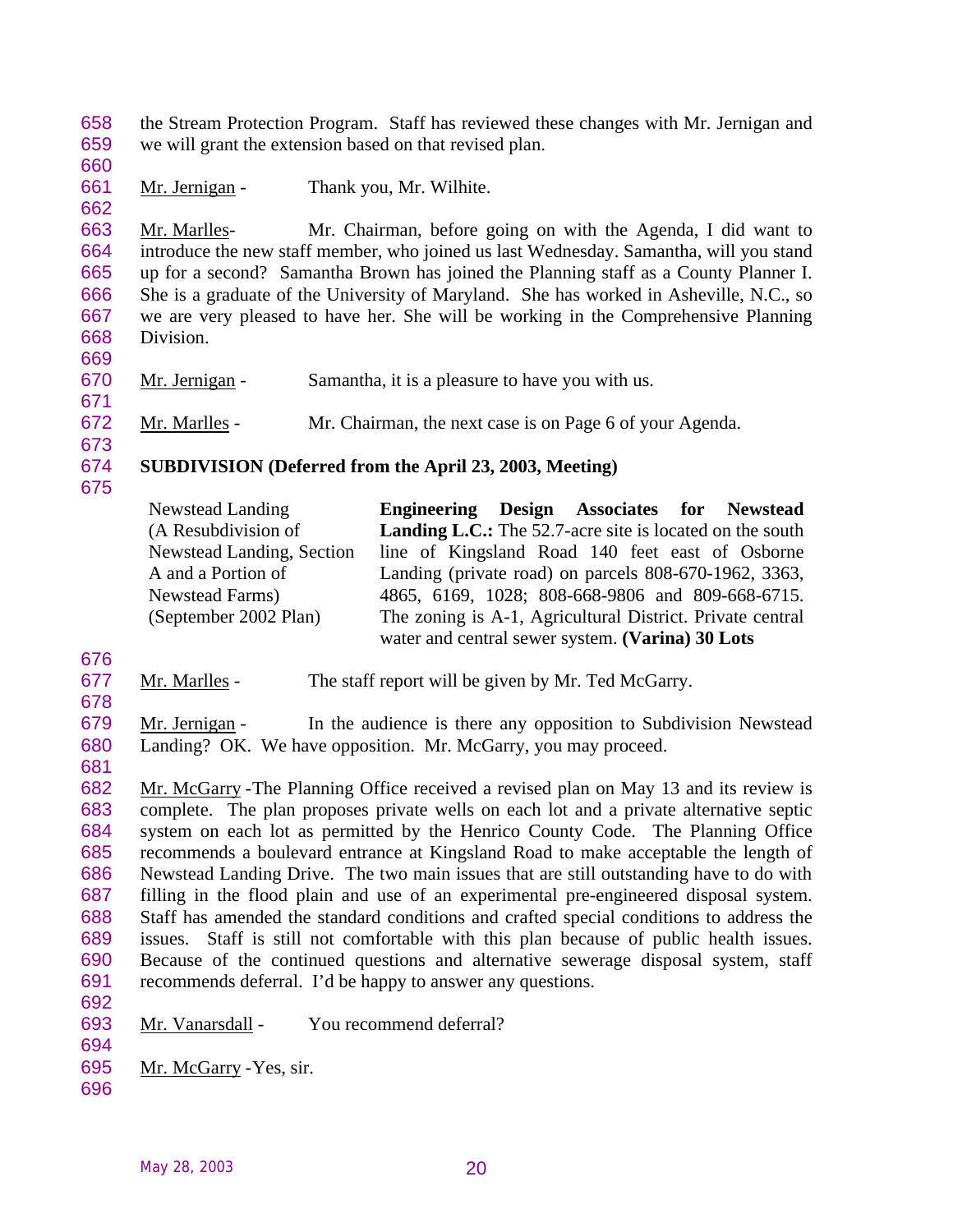Mr. Jernigan - Thank you, Mr. McGarry. Anyone else have questions? All right, Mr. Nelson, would you please come up. 

700 Mr. Nelson - My name is Bob Nelson and I represent the..

 Mr. Jernigan - Bob, I want to advise the 10-minute rule will be in effect. Would you like to reserve rebuttal time?

 Mr. Nelson - I don't think I need to reserve any time. I'd like to accept the deferral at this time.

708 Mr. Jernigan - OK. Thank you. With that I will move for deferral of Subdivision Newstead Landing for 30 days at request of the Planning Commission. 

Mr. Vanarsdall - That will be June 25, Mr. Chairman. And I will second it.

 Mr. Jernigan - We have a motion by Mr. Jernigan and a second by Mr. Vanarsdall. All in favor say aye. All opposed say no. The motion passes. 

 The Planning Commission deferred Subdivision Newstead Landing (A Resubdivision of Newstead Landing, Section A, and a Portion of Newstead Farms) (September 2002 Plan) 718 to its meeting on June 25, 2003.

- 
- 

## **LANDSCAPE & LIGHTING PLAN & SPECIAL EXCEPTION**

- LP/POD-48-00 Horsepen Road Townhouses-Phase 2 **McKinney & Company for New Apartments LLC:** Request for approval of a landscape and lighting plan, and special exception for a private noncommercial recreation area, as required by Chapter 24, Sections 24- 106 and 24-106.2, 24-24-12(b) and 24-29(a) of the Henrico County Code. The 11.20-acre site is located at 6708 Dartmouth on parcels 766-742-8033; 767-742- 1736; 767-741-2394 and 3268 and 766-741-9079. The zoning is R-5, General Family Residence District and R-5C, General Family Residence District (Conditional). **(Three Chopt)**
- Mr. Marlles The staff report will be given by Mr. Jim Strauss.
- Mr. Jernigan Is there any opposition to landscape and lighting plan for LP/POD-
- 48-00? No opposition. Mr. Strauss, you may proceed.
- 

 Mr. Strauss - Thank you, Mr. Chairman, and members of the Commission. The applicant has submitted both a landscape and a lighting plan and a special exception for Commission approval. The special exception is for a recreational area, and it is something of a housecleaning item, if you will. During property transaction and financing of the project, a parcel line was created for the portion of the property having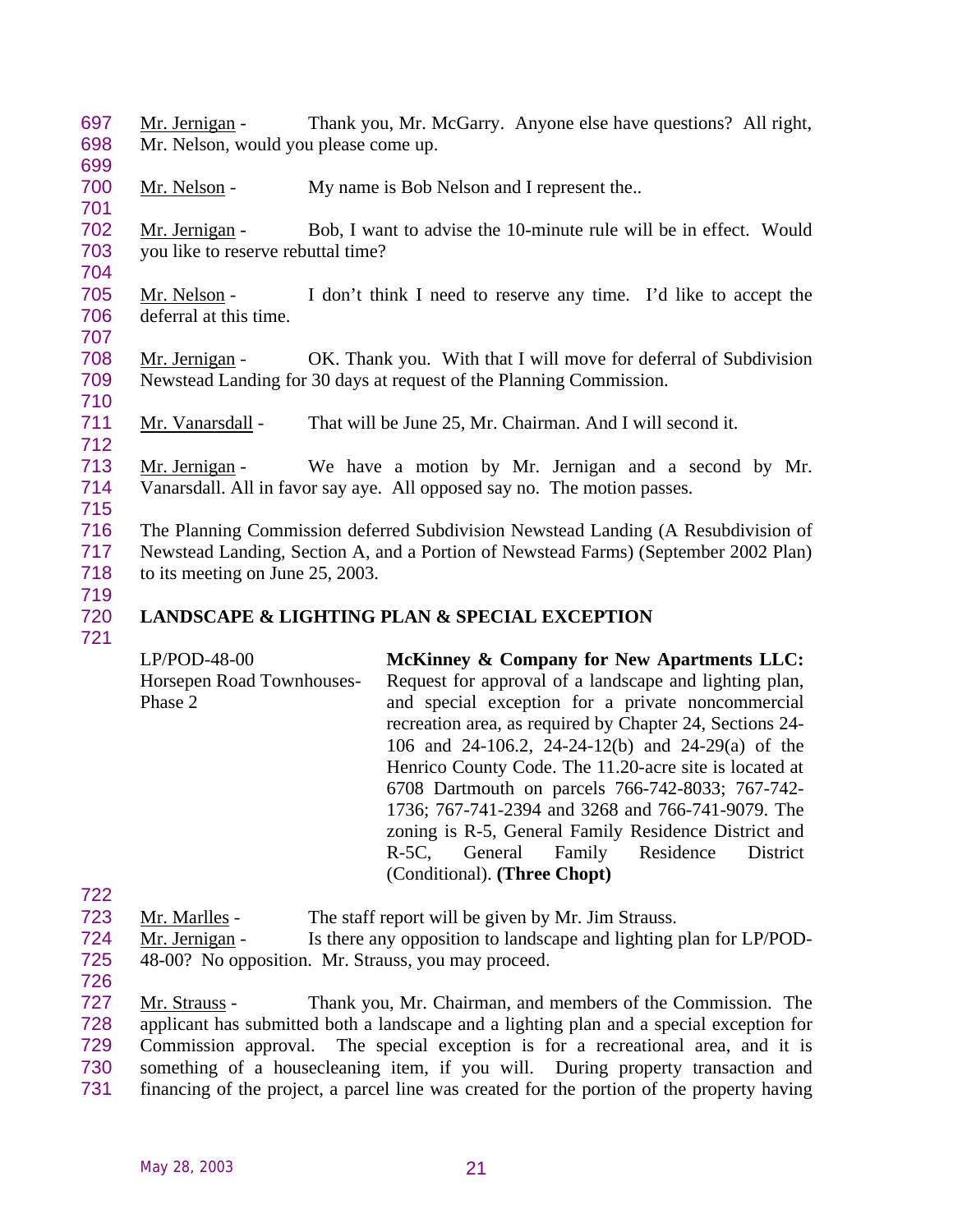|                                 | Uno's @ Short Pump Town<br>Center (POD-6-01 Revised)                                                                                                                                                                                          |         | Short Pump Investment Group, LLC: Request for<br>approval of a plan of development, as required by Chapter                                                                                                    |
|---------------------------------|-----------------------------------------------------------------------------------------------------------------------------------------------------------------------------------------------------------------------------------------------|---------|---------------------------------------------------------------------------------------------------------------------------------------------------------------------------------------------------------------|
| 774                             | POD-30-03                                                                                                                                                                                                                                     |         | Carter Design for Short Pump Town Center, LLC and                                                                                                                                                             |
| 771<br>772<br>773               |                                                                                                                                                                                                                                               |         | standard conditions for landscape and lighting plans.<br>PLAN OF DEVELOPMENT (Deferred from the April 23, 2003, Meeting)                                                                                      |
| 769<br>770                      |                                                                                                                                                                                                                                               |         | The Planning Commission approved landscape and lighting plan for LP/POD-48-00,<br>Horsepen Road Townhouses – Phase 2, subject to the annotations on the plan and the                                          |
| 766<br>767<br>768               | Mr. Jernigan -                                                                                                                                                                                                                                |         | We have a motion by Mr. Taylor and a second by Mr. Vanarsdall.<br>All in favor say aye. All opposed say no. The motion passes.                                                                                |
| 764<br>765                      | Mr. Vanarsdall - Second.                                                                                                                                                                                                                      |         |                                                                                                                                                                                                               |
| 759<br>760<br>761<br>762<br>763 | Mr. Taylor -                                                                                                                                                                                                                                  |         | I move approval of the Special Exception for LP/POD-48-00,<br>Horsepen Road Townhouses – Phase 2, subject to the annotations on the plan and the<br>standard conditions for landscape and lighting plans.     |
| 756<br>757<br>758               | Mr. Jernigan -                                                                                                                                                                                                                                |         | We have a motion by Mr. Taylor and a second by Mr. Vanarsdall.<br>All those in favor say aye. All opposed say no. The motion passes.                                                                          |
| 754<br>755                      | Mr. Vanarsdall -                                                                                                                                                                                                                              | Second. |                                                                                                                                                                                                               |
| 750<br>751<br>752<br>753        | Mr. Taylor -                                                                                                                                                                                                                                  |         | Then I move approval of LP/POD-48-00, Horsepen Road<br>Townhouses – Phase 2, landscape and lighting plan, subject to the annotations on the plan<br>and standard conditions for landscape and lighting plans. |
| 748<br>749                      | Mr. Jernigan -                                                                                                                                                                                                                                |         | No. There is no opposition.                                                                                                                                                                                   |
| 746<br>747                      | Mr. Taylor -                                                                                                                                                                                                                                  |         | Do you want to hear from the applicant?                                                                                                                                                                       |
| 743<br>744<br>745               | Mr. Jernigan -<br>from the Commission? Thank you. Mr. Taylor.                                                                                                                                                                                 |         | Thank you, Mr. Strauss. Are there any questions for Mr. Strauss                                                                                                                                               |
| 740<br>741<br>742               | recommends approval of the landscape and lighting with the annotations as on the staff<br>plan. I believe Mr. Dave Sharp is here this morning. He is representing the applicant,<br>and I will be happy to answer any questions you may have. |         |                                                                                                                                                                                                               |
| 738<br>739                      | applicant can answer our questions with respect to the recreation areas, if you wish. Staff                                                                                                                                                   |         |                                                                                                                                                                                                               |
| 736<br>737                      | line. As the recreational areas are now in a separate parcel, and as they are no longer an<br>accessory use, to the main use, a special exception for a conditional use is required. The                                                      |         |                                                                                                                                                                                                               |
| 735                             | property line runs about like that, leaving the recreational center south of the property                                                                                                                                                     |         |                                                                                                                                                                                                               |
| 734                             | trail and a gazebo. And if you will look at the screen (referring to rendering), the                                                                                                                                                          |         |                                                                                                                                                                                                               |
| 732<br>733                      | buildings, and the remaining portion of the northern part of the property, which has only<br>recreational areas. This would consist of two volleyball courts, two tot lots, a pedestrian                                                      |         |                                                                                                                                                                                                               |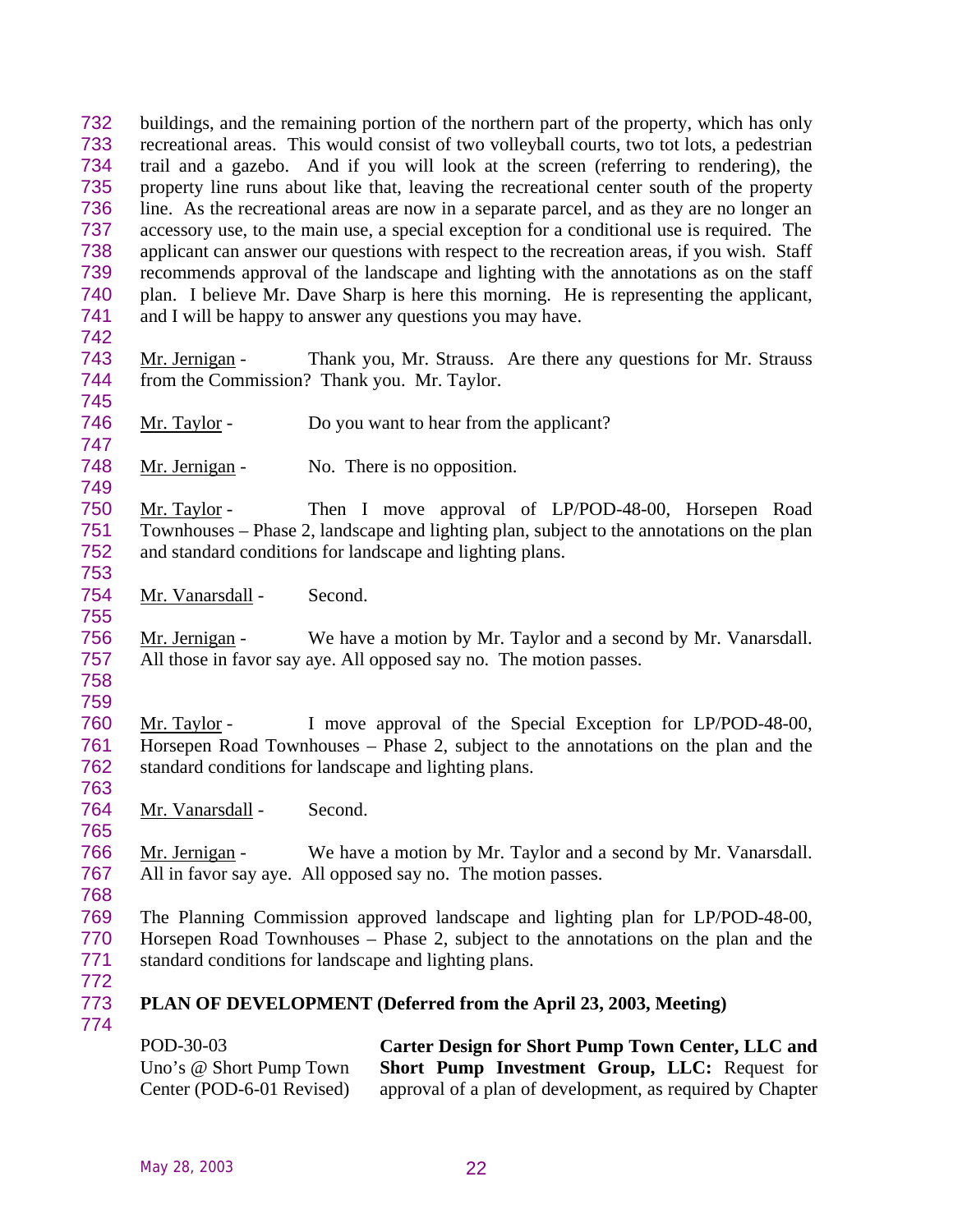24, Section 24-106 of the Henrico County Code, to construct a one-story,  $6,722$  square foot restaurant in a regional shopping center. The 1.49-acre site is located 680 feet north of W. Broad Street (U.S. Route 250) and approximately 1,500 feet west of Lauderdale Drive on parcel 736-764-3817. The zoning is B-3C, Business District (Conditional) and WBSO (West Broad Street Overlay) District. Private water and sewer. **(Three Chopt)**

- 
- Mr. Marlles Staff report will be given by Mr. Kevin Wilhite.
- 
- Mr. Jernigan In the audience is there any opposition to POD-30-03, Uno's @
- Short Pump Town Center? No opposition. Mr. Wilhite, you may proceed.

 Mr. Wilhite - Thank you, Mr. Chairman. The site issues that were identified in the staff report have now been resolved. The entrance that was shown on the plan to the western access road will be eliminated at the Traffic Engineer's request. In its place, five additional parking spaces will be provided. The retaining wall that is shown within the 10-ft. landscape buffer will be shifted all the way to the western property line. Due to the wording of the proffer with the Short Pump Town Center rezoning case, placement of the retaining wall within the landscape buffer does require specific approval. This placement of the retaining wall within the landscape buffer is due to a storm sewer line that is running just outside the buffer, making it very difficult to place the retaining wall there. 

 Condition No. 30 on Page 1 of your Addendum addresses the construction and appearance of the retaining wall and what staff is trying to achieve is consistency throughout the Short Pump Town Center development in terms of the other walls that will be on the site. We met with the applicant yesterday afternoon to discuss the architectural issues that were remaining. We did see some renderings, but we still have some work that had to be done before staff could recommend approval of the architectural plans. Staff can recommend approval of the site plan and we are in agreement with the applicant that the architectural plans will be deferred for 30-days, and, of course, your motion has to address the retaining wall in the buffer as well.

- I'd be happy to answer any questions that you might have.
- 803 Mr. Jernigan Are there any questions for Mr. Wilhite from the Commission?
- 805 Mr. Taylor The question, Mr. Chairman, that I have is we are only approving 806 now...would you say that again, with the Special Exception.

808 Mr. Wilhite - Well, there is no Special Exception. It is just the placement of the retaining wall requires specific approval by the Planning Commission. We would recommend that that be a part of your motion. What is before you would be just approval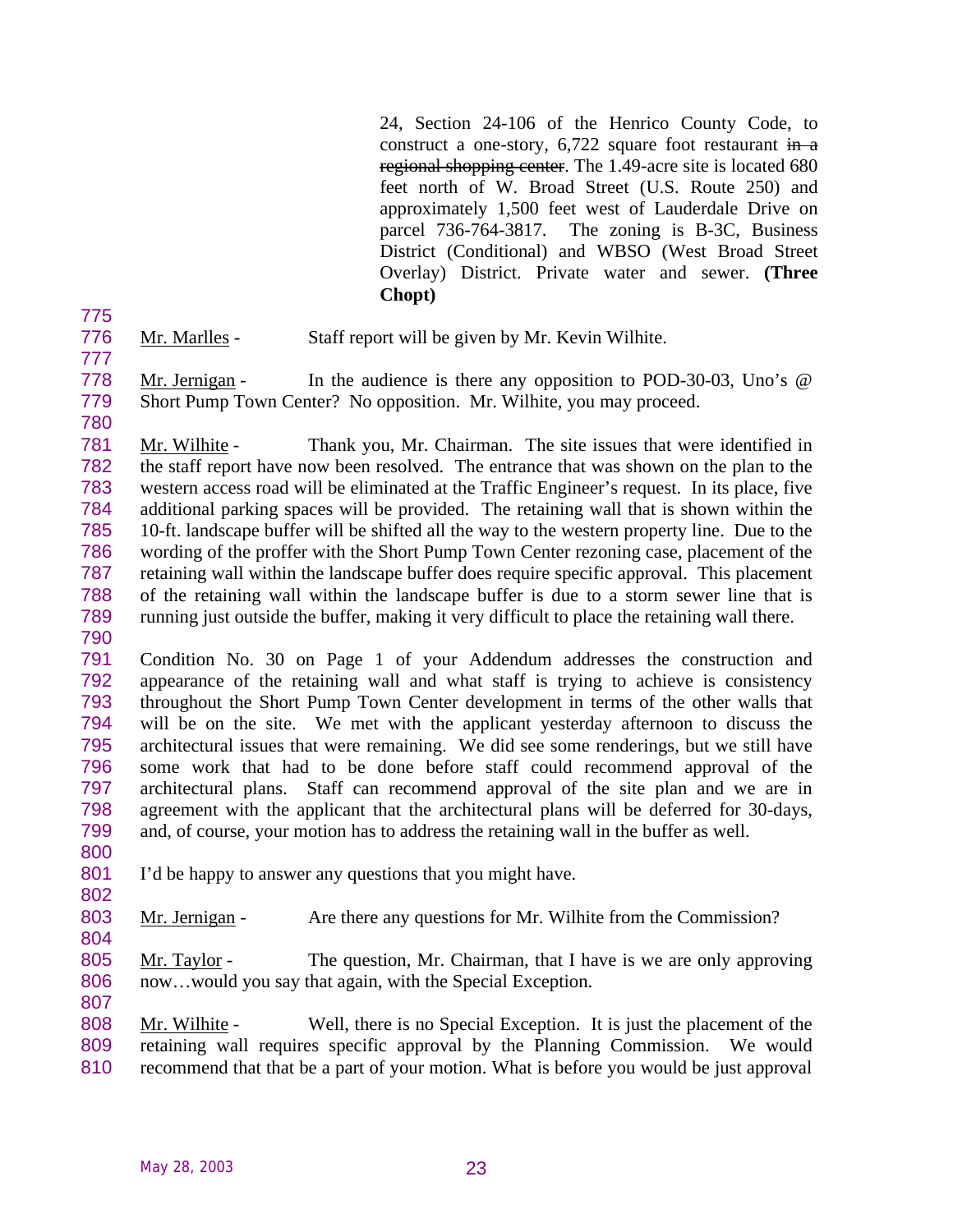- of the site plan with a request for a deferral of 30 days the architectural plans for the development.
- 

814 Mr. Taylor - All right. Thank you. Then I move approval of POD-30-03, Uno's @ Short Pump Town Center, subject to standard conditions for development of this type and conditions Nos. 23 through 30, with a requirement to bring back the architectural plan in 30 days.

819 Mr. Archer - Second.

821 Mr. Jernigan - We have a motion by Mr. Taylor and a second by Mr. Archer. All in favor say aye. All opposed say no. The motion passes. 

 The Planning Commission approved POD-30-03, Uno's @ Short Pump Town Center (POD-6-01 Revised), subject to the standard conditions for developments of this type and 826 the following additional conditions:

- 23. The developer shall provide fire hydrants as required by the Department of Public Utilities and Division of Fire.
- 24. Outside storage shall not be permitted
- 831 25. The proffers approved as a part of zoning case C-29C-98 shall be incorporated in this approval.
- 26. The developer shall install an adequate restaurant ventilating and exhaust system to minimize smoke, odors, and grease vapors. The plans and specifications shall be included with the building permit application for review and approval. If, in the opinion of the County, the type system provided is not effective, the Commission retains the rights to review and direct the type of system to be used.
- 27. Deviations from County standards for pavement, curb or curb and gutter design shall be approved by the County Engineer prior to final approval of the construction plans by the Department of Public Works.
- 28. Insurance Services Office (ISO) calculations must be included with the plans and contracts and must be approved by the Department of Public Utilities prior to the issuance of a building permit.
- 29. The location of all existing and proposed utility and mechanical equipment (including HVAC units, electric meters, junction and accessory boxes, transformers, and generators) shall be identified on the landscape plans. All equipment shall be screened by such measures as determined appropriate by the Director of Planning or the Planning Commission at the time of plan approval**.**
- 849 30. The retaining wall shall be constructed of brick, stone, split-faced block, concrete, or similar material, with a high-quality exterior finish. Construction and finish details shall be reviewed and approved by the Director of Planning and included in the POD plans for signature.
- **TRANSFER OF APPROVAL (Deferred from the April 23, 2003, Meeting)**
	-

POD-87-85 **Commonwealth Commercial Partners, Inc. for**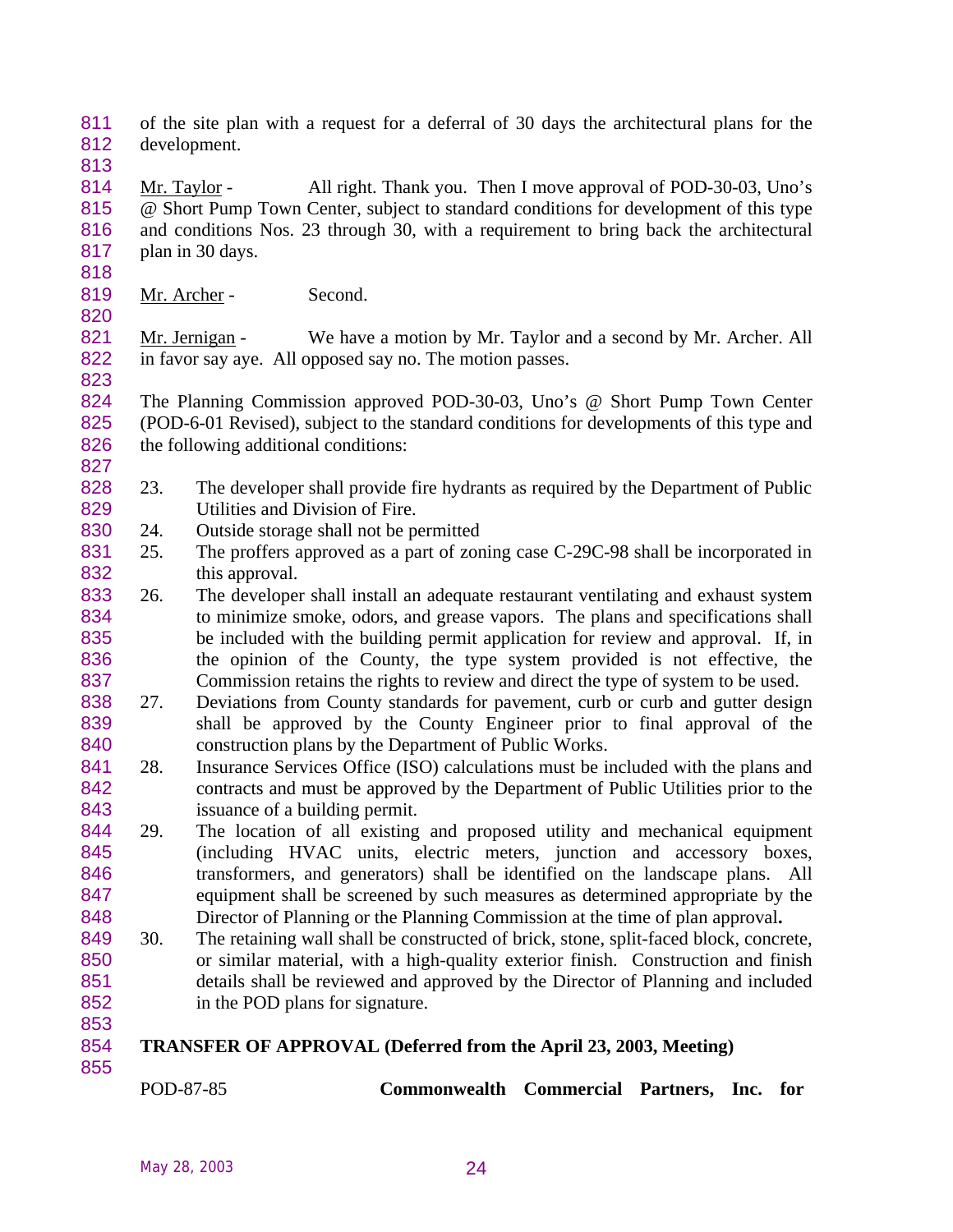| <b>Quioccasin Station Shopping</b> | Amanakin Farms, Inc. Manakin Farms -                          |
|------------------------------------|---------------------------------------------------------------|
| Center – 8932 Quioccasin           | <b>Quioccasin, LLC:</b> Request for approval of a transfer of |
| Road                               | approval, as required by Chapter 24, Section 24-106 of        |
|                                    | the Henrico County Code from QRS Limited                      |
|                                    | Partnership to Amanakin Farms, Inc Manaki Manakin             |
|                                    | Farms – Quioccasin, LLC. The 8.56-acre site is located        |
|                                    | approximately 200 feet west of Sterling Drive at 8932         |
|                                    | Quioccasin Road, on parcel 752-745-3770. The zoning           |
|                                    | is B-2, Business District. County water and sewer.            |
|                                    | (Tuckahoe)                                                    |
|                                    |                                                               |

- 857 Mr. Marlles Staff report will be given by Mr. Michael Cooper.
- 859 Mr. Jernigan Is there any opposition to Transfer of Approval for POD-87-85? 860 No opposition. Good morning, Mr. Cooper.
- 862 Mr. Cooper Good morning, Mr. Chairman and members of the Commission. 863 As you may be aware, this case has been deferred for some time and during that time 864 staff has met on site several times with the applicant to discuss the deficiencies. The 865 applicant has begun working diligently to correct the problems and has agreed to correct 866 all of the deficiencies by June 15 of this year. Additionally, the applicant has posted a 867 bond to cover these deficiencies. Therefore, staff recommends approval of this Transfer 868 of Approval. The applicant's representative is here if you wish to ask any questions.
- 869

858

861

- 870 Mr. Jernigan Are there any questions for Mr. Cooper from the Commission? 871 Thank you, Mr. Cooper. Mrs. Ware.
- 873 Mrs. Ware OK. Thank you, Mr. Cooper. I make a motion that we approve 874 Transfer of Approval for POD-87-85, with the additional condition No. 1.
- 875

872

876 Mr. Vanarsdall - Second.

877 Mr. Jernigan - We have a motion by Mrs. Ware and a second by Mr. Vanarsdall. 878 All in favor say aye. All opposed say no. The motion passes. 879

- 880 The Planning Commission approved Transfer of Approval for POD-87-85, Quioccasin 881 Station Shopping Center – 8932 Quioccasin Road, subject to the following condition:
- 883 1. The site deficiencies, as identified in the inspection report, dated May 13, 2003, 884 shall be corrected by June 15, 2003.
- 885

887

882

### 886 **PLAN OF DEVELOPMENT**

POD-32-03 United Christian Church – Anoka and Fordson Roads **E. D. Lewis & Associates for Trustees of United Christian Church:** Request for approval of a plan of development, as required by Chapter 24, Section 24-106 of the Henrico County Code, to construct a one-story,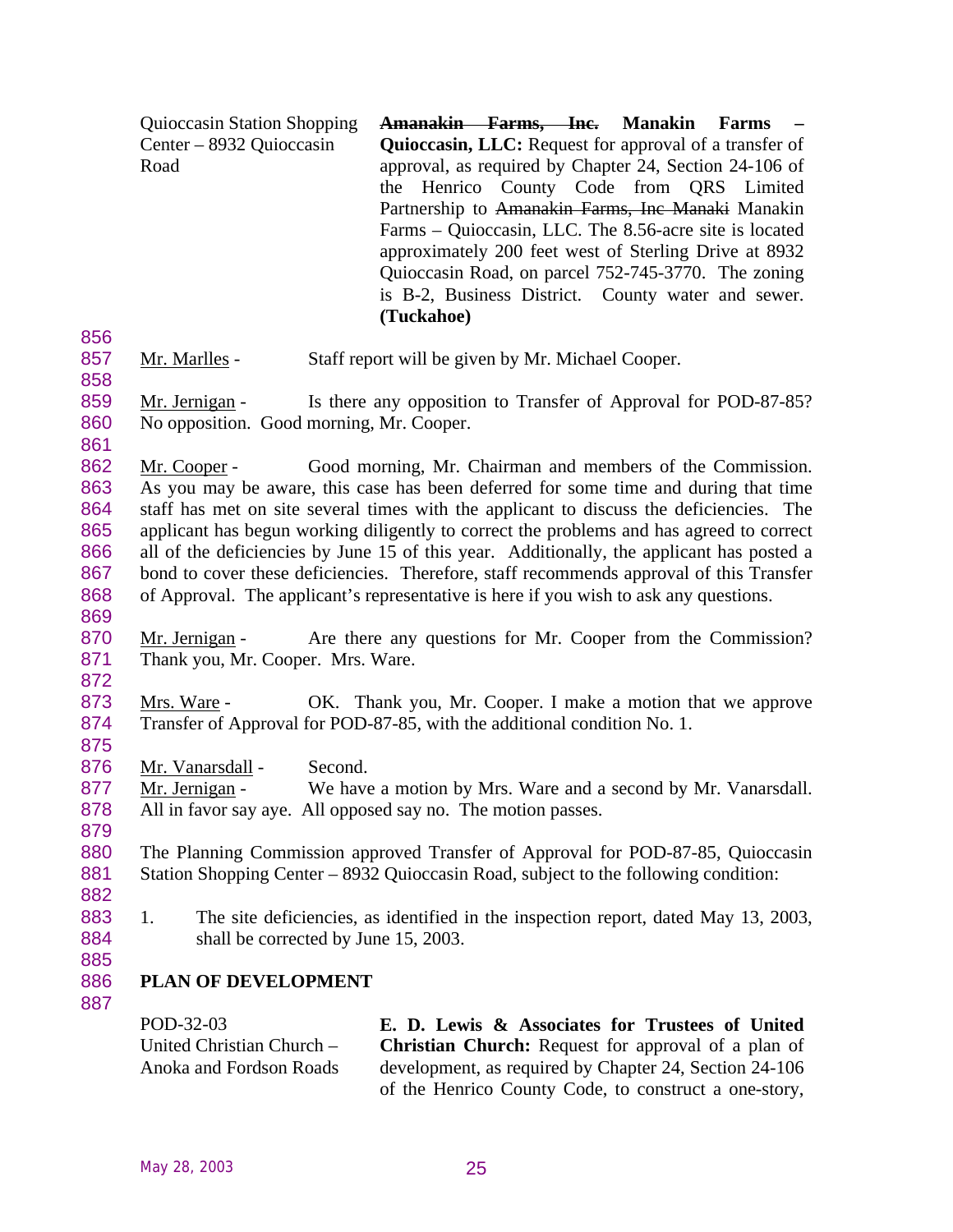6,685 square foot fellowship hall and a new parking lot. The 5.781-acre site is located on the northeast corner of Anoka and Fordson Roads, approximately 430 feet south of Fordson Road on parcel 757-749-6731. The zoning is R-3, One-Family Residence District. County water and sewer. **(Three Chopt)**

889 Mr. Marlles - The staff report will be given by Mr. Cooper. 

891 Mr. Jernigan - Is there any opposition to Plan of Development, POD-32-03, United Christian Church? No opposition. Mr. Cooper, you may proceed.

- 894 Mr. Cooper OK. This plan, as Mr. Secretary stated, is for the construction of a new fellowship hall and additional parking at the site of an existing church. The exterior of the building would be comprised of brick and vinyl siding and would closely match 897 the style of the existing church.
- 

 The church is located in a predominantly residential area. Therefore, staff had some concerns about the location of the proposed HVAC and mechanical equipment, and particularly the screening measures for such equipment. The HVAC and mechanical equipment will be located at the northernmost corner of the proposed building, closest to the parking lot. The applicant has proposed to screen the equipment with a solid vinyl fence. Staff feels that with some additional landscaping along the fence, the proposed screening will be adequate. The applicant has agreed to do so. With that, and with the applicant addressing all of the recommendations, staff can recommend approval of this plan. The applicant's representative and engineer are here today to answer any questions, and I am happy to answer any questions as well.

- 910 Mr. Vanarsdall Mr. Cooper, the applicant has agreed to do more landscaping? 911 Mr. Cooper - Yes, sir.
- 913 Mr. Vanarsdall But it is not on here, is it?
- Mr. Cooper No, this just came in at the end. There is no specific landscaping that they are proposing at this point. They just agreed to work with us during the landscaping phase to do so.
- Mr. Taylor It doesn't involve a requirement to submit a landscaping plan?
- 921 Mr. Cooper Yes, they would be submitting a landscape plan.
- Mr. Glover Who is the applicant of this? The pastor of the church? I don't think he is going to tell you a story. I think he will landscape it if he says he will.
- 926 Mr. Jernigan Are there any more questions for Mr. Cooper from the Commission? Thank you, Mr. Cooper. Mr. Taylor.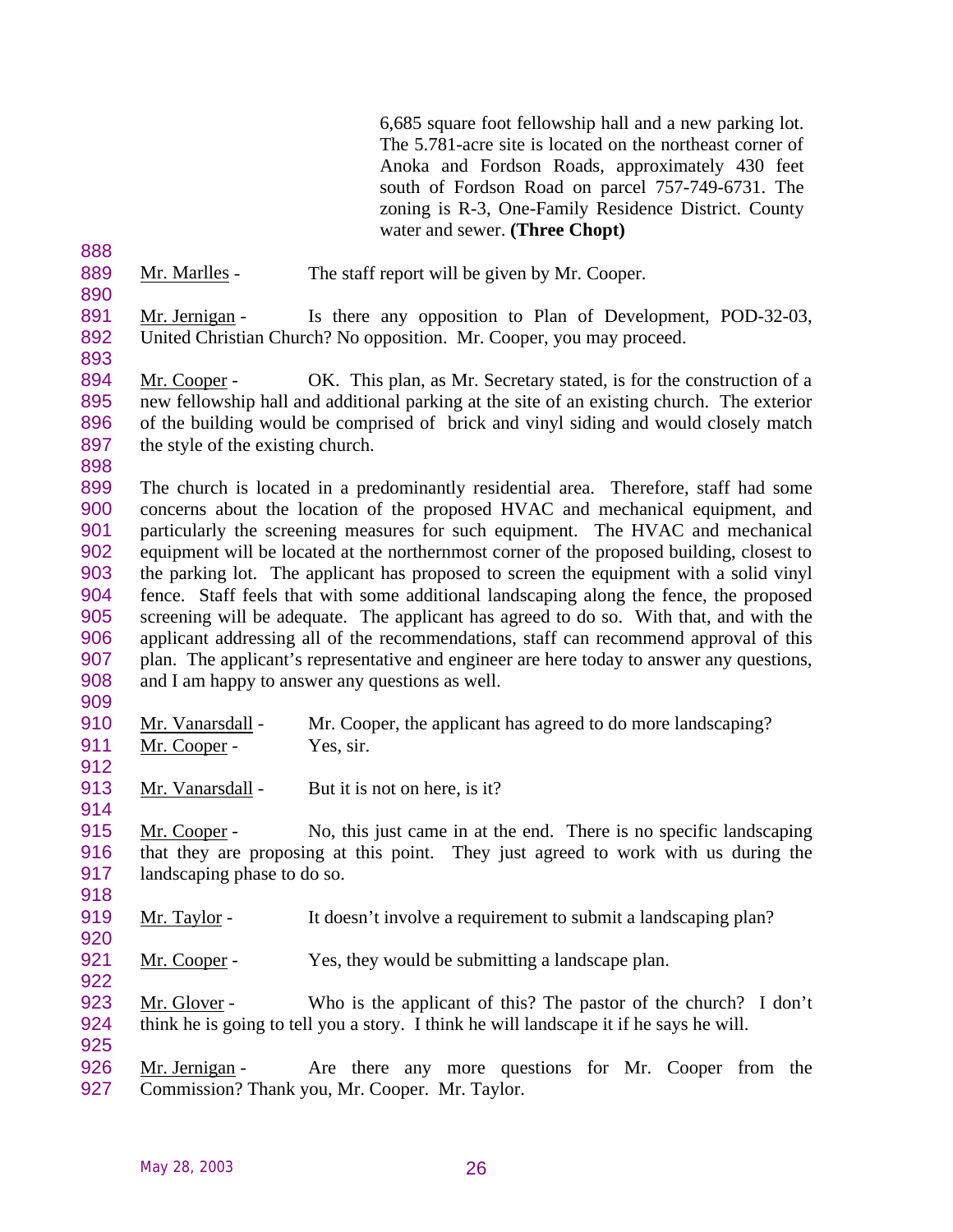- 929 Mr. Taylor - Well, Mr. Chairman, I will go ahead and move approval of POD-<br>930 32-03. United Christian Church – Anoka and Fordson Roads, subject to the standard 32-03, United Christian Church – Anoka and Fordson Roads, subject to the standard conditions for developments of this type and conditions Nos. 23 through 30, and the annotations on the plans. And we will trust the Reverend subject to the submission of landscaping plans.
- 935 Mr. Jernigan I will second the motion. We have a motion by Mr. Taylor and a second by Mr. Jernigan. All in favor say aye. All opposed say no. The motion passes.
- The Planning Commission approved Plan of Development, POD-32-03, United Christian Church, Anoka and Fordson Roads, subject to the standard conditions for developments of this type and the following additional conditions:
- 23. The easements for drainage and utilities as shown on approved plans shall be granted to the County in a form acceptable to the County Attorney prior to any occupancy permits being issued. The easement plats and any other required information shall be submitted to the County Real Property Agent at least sixty (60) days prior to requesting occupancy permits.
- 24. The developer shall provide fire hydrants as required by the Department of Public 948 Utilities and Division of Fire.
- 25. Any necessary off-site drainage and/or water and sewer easements must be obtained in a form acceptable to the County Attorney prior to final approval of the construction plans.
- 26. Deviations from County standards for pavement, curb or curb and gutter design shall be approved by the County Engineer prior to final approval of the construction plans by the Department of Public Works.
- 27. Storm water retention, based on the 50-10 concept, shall be incorporated into the drainage plans.
- 28. Insurance Services Office (ISO) calculations must be included with the plans and contracts and must be approved by the Department of Public Utilities prior to the issuance of a building permit.
- 29. Approval of the construction plans by the Department of Public Works does not establish the curb and gutter elevations along the Henrico County maintained right-of-way. The elevations will be set by Henrico County.
- 30. The location of all existing and proposed utility and mechanical equipment (including HVAC units, electric meters, junction and accessory boxes, transformers, and generators) shall be identified on the landscape plans. All equipment shall be screened by such measures as determined appropriate by the Director of Planning or the Planning Commission at the time of plan approval**.**
- 

# **LANDSCAPE & LIGHTING PLAN**

| $LP/POD-25-02$            | Carter Robertson for Don Cassada, BB&T: Request      |
|---------------------------|------------------------------------------------------|
| $BB&T - 4799 S.$ Laburnum | for approval of a landscape and lighting plan, as    |
| Avenue                    | required by Chapter 24, Sections 24-106 and 24-106.2 |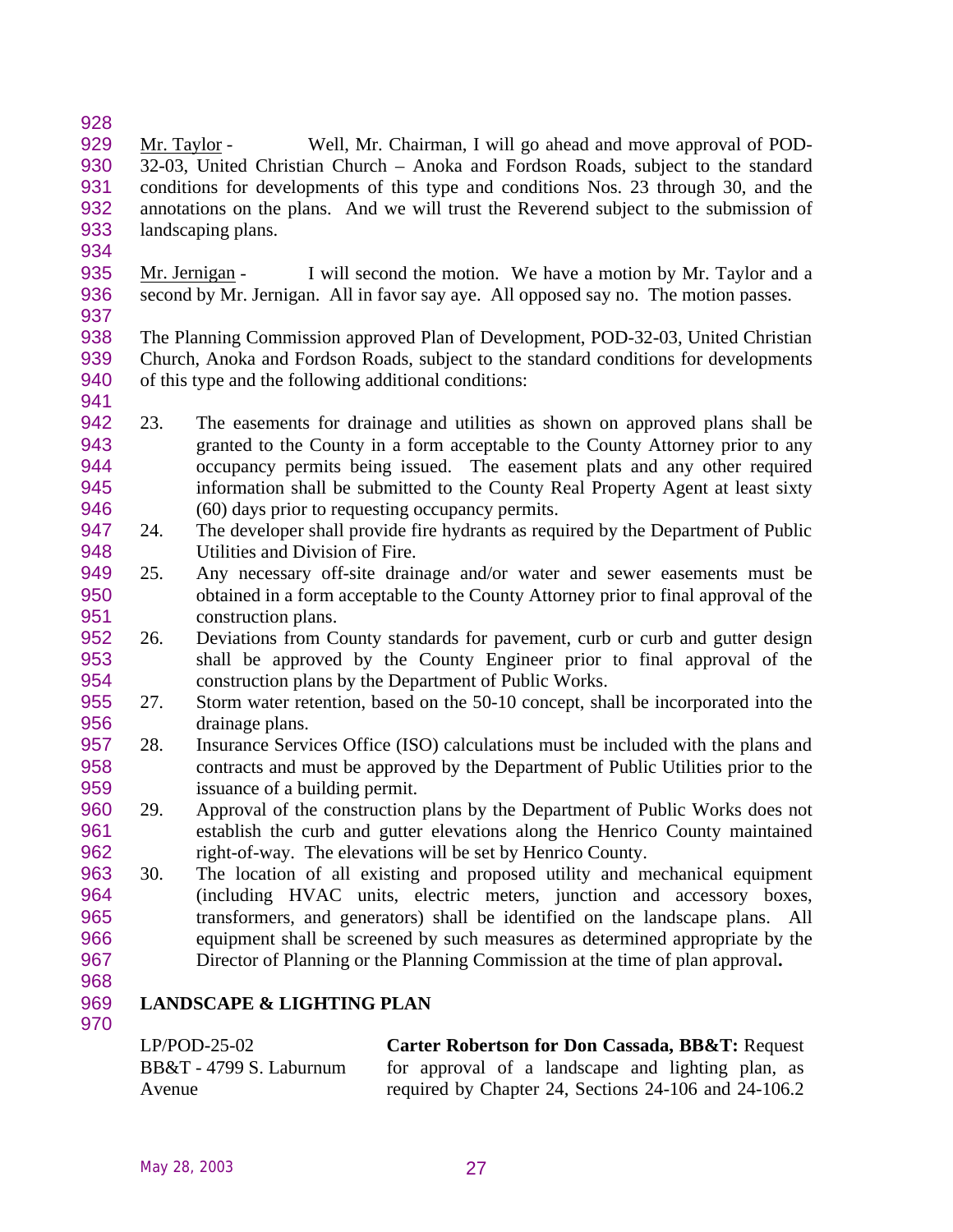of the Henrico County Code. The 1.39-acre site is located on the northeast corner of the intersection of S. Laburnum Avenue and Finlay Street on parcels 815- 715-9860, 816-715-1063 and part of 816-715-1082. The zoning is O-2C, Office District (Conditional) and ASO (Airport Safety Overlay District). **(Varina)**

- 972 Mr. Jernigan Is there any opposition to LP/POD-25-02, BB&T 4799 S. Laburnum Avenue? Ms. News. Good morning.
- 

 Ms. News - Good morning, Mr. Chairman, and members of the Commission. The applicant for this project has addressed all of staff's concerns with the plan in your packet. There was one remaining issue regarding the provision of shrubs along the northern property line to meet transitional buffer requirements, and which would also satisfy police recommendations for perimeter controls on the project. The applicant has agreed to provide 70 Dwarf Burford Hollies in this location. The applicant has submitted information showing the fence adjacent to the residential property to the east, which was a requirement of the proffers, which has been specifically requested and approved by the adjacent property owners. The applicant has also agreed to provide shields for the lights adjacent to the property line, to eliminate any glare on their property. 

- Staff recommends approval of the plan in your packet as annotated, subject to the standard conditions for landscape and lighting plans and the additional condition in your agenda.
- Mr. Jernigan Thank you, Ms. News. Are there any questions for Ms. News from the Commission? Thank you. With that I will move for approval of LP/POD-25-02, landscape and lighting plan for BB&T at 4799 S. Laburnum Avenue, subject to the annotations on the plan and the standard conditions for landscape and lighting plans, and 994 the additional condition No. 6.
- 996 Mr. Vanarsdall Second.

 Mr. Jernigan - We have a motion by Mr. Jernigan and a second by Mr. Vanarsdall. All in favor say aye. All opposed say no. The motion passes.

 The Planning Commission approved the landscape and lighting plan for LP/POD-25-02, BB&T – 4799 S. Laburnum Avenue, subject to the annotations on the plan, the standard conditions for landscape and lighting plans, and the following additional condition:

- 
- 6. Lighting shall be reduced to no more than a security level following the close of business operations.
- Mr. Jernigan- All right, Mr. Secretary, I believe we have a Work Session.
-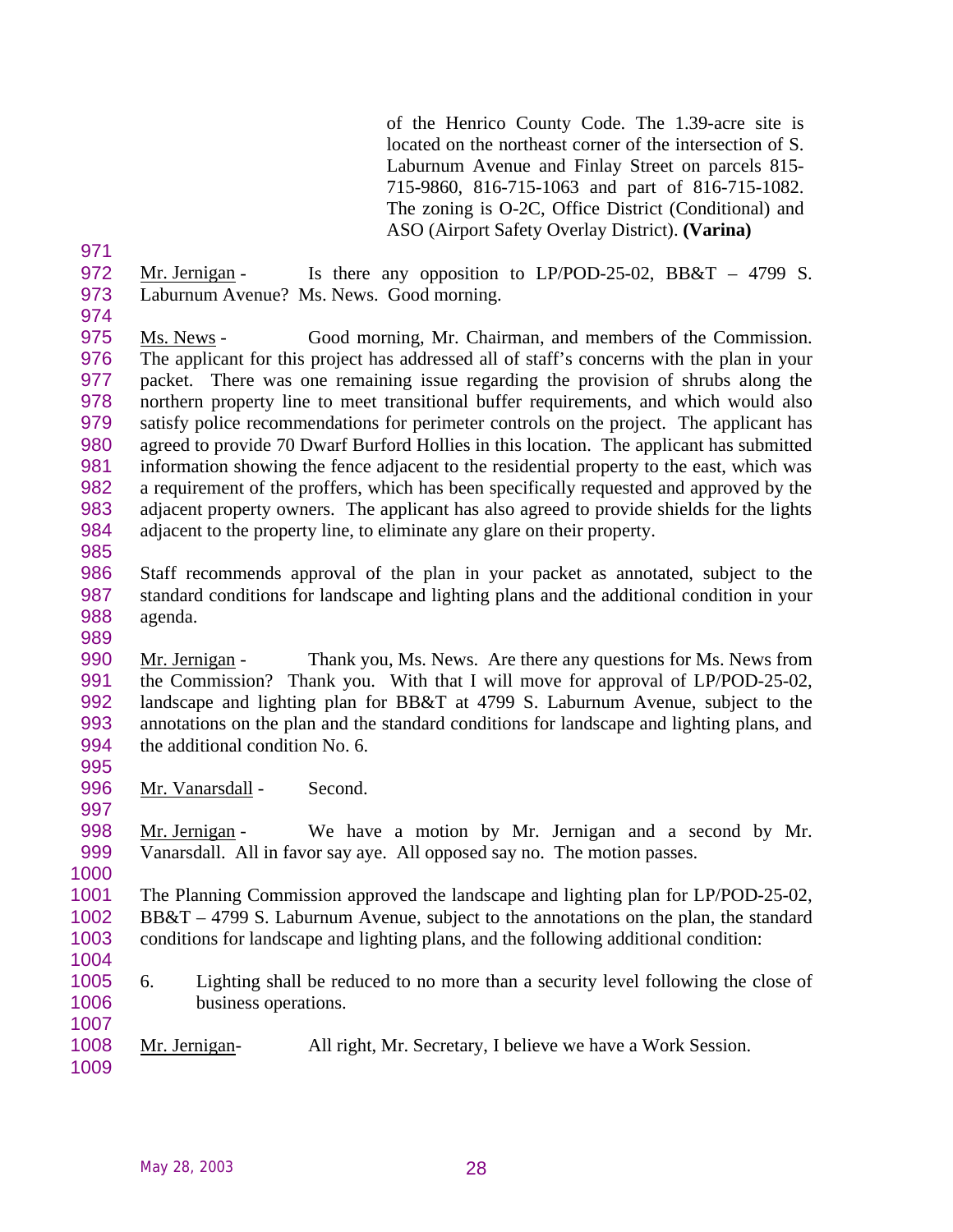- Mr. Marlles Yes, sir. We also have approval of Minutes from the April 23, 2003 meeting.
- 1013 Mr. Taylor I move the minutes of the April 23, 2003 meeting be approved.
- 1015 Mr. Jernigan First of all, are there any corrections to the minutes? No corrections. All right, Mr. Taylor. I am sorry I interrupted you.
- 1018 Mr. Archer I second it.

 Mr. Jernigan - We have a motion by Mr. Taylor and a second by Mr. Archer. All in favor say aye. All opposed say no. The minutes are approved.

 Mr. Marlles - Mr. Chairman, I would suggest we might take a five-minute break. Staff is on its way down. I don't think they anticipated the meeting going quite this quickly, but they will be down in a few minutes.

1027 Mr. Jernigan - Mr. Secretary, I didn't anticipate this meeting going this quickly.

 Mr. Taylor - I think, Mr. Secretary, before we go on we should recognize that we did agenda so quickly because of the expert work of the staff and Mr. Marlles and his whole team working hard behind the scenes. Things go easy here, but each of us has the individual hours that we devote to it, but they, in addition to the time that we spend here at the meeting, have spent lots of hours in staff preparation and that makes this rapid pace possible.

 Mr. Glover - Mr. Chairman, I'd also like to make a comment. The five months that I have set on the Commission representing the Board, I have noticed that you always have your landscaping, Nos. 9 and 11, on the Consent Agenda, which is nothing wrong with that. But why are you taking up the public's time on that? Why not let the Administration do it with, obviously, the entire Commission, unless the entire Commission is going up to the Planning Office and looking at those sites, and not have any questions, why wouldn't you just stop saying that you want to bring it back? Because you never, in five months you haven't reviewed one yet by the full Commission? Are you aware of that? Sometimes when you get in a habit of doing something, you just keep doing it because it has always been done that way, but if you 1046 are not going to review it by the full Commission, why take up the Commission's time<br>1047 and the public's time to put it on the Expedited Agenda? Now, if you should say that it is and the public's time to put it on the Expedited Agenda? Now, if you should say that it is going to be reviewed by the Administration, that doesn't remove you from the picture. The Administration would call you and tell you to come and look at it, work with it, whatever you need to do. Now, if you are not satisfied with it, you can ask the staff to put it on the agenda for the full Commission to hear it. In other words, you really are taking a lot of time on the Expedited Agenda with items, especially on a POD. I just throw it out for you to consider, because it did take you about 24 minutes today to go through your Expedited Agenda, and a lot of them were landscaping plans. It is just a thought.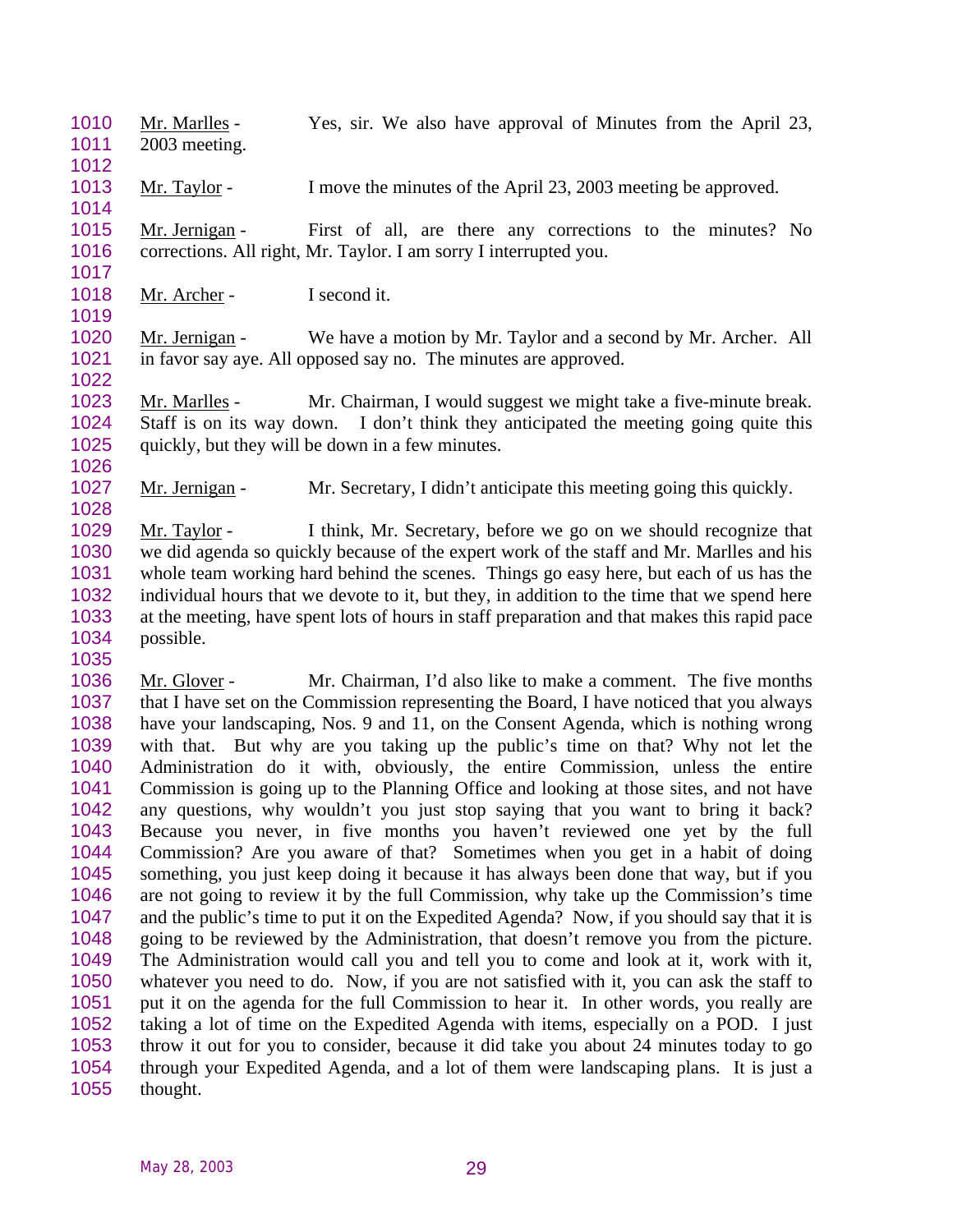1057 Mr. Vanarsdall - Well, you are saying not to have it on the agenda at all anyway?

 Mr. Glover - In other words, at the time of your POD, you approve the POD but you ask for the landscape and lighting plans to come back. And you ask that landscape and lighting plans be reviewed by the Administration, which is what they are doing right now, because you all are not hearing it as a full body, unless you as a Commission, each one of the members, are all of you going out and looking at this landscaping to be sure that this is what you agree with. Are you all going up to the County and looking at it, or are you coming and taking the staff's word that the landscaping is what you would like for it to be. I am not telling you to do it. I am just telling you that you are taking up a lot of time with doing nothing. That doesn't mean that you have to do it, but I just thought it was a waste of yours…

1070 Mr. Vanarsdall - I think that is a good point.

 Mr. Jernigan - Well, my particular case with the BB&T Bank. That was sitting right next to a neighborhood and we've had problems before on the fencing, which it ended up originally they were going to put a solid fence all the way through… 

- Mr. Glover So that does not mean that you wouldn't still have the same input you had today. But I am not going to put the rest of the Commission on the spot, but I am going to ask the question and expect no answer. Did all the Commissioners go out and look at that and did all of the Commissioners review it with the staff or did you review it as you should have? All I am saying is that your review put it on the Expedited Agenda, because you had no opposition. You can do the same thing. I know back in the mid-1980s Mrs. Mary Wade was the Commissioner from Three Chopt. She was adamant about bringing that landscape plan back to the Commission for the full Commission to hear it. And I think from that it gave the developer the idea that the County and the Commission representing the County were very interested in landscaping properly for aesthetics and so forth. But, today, in five months, I haven't heard you hear one case of landscaping or lighting as a public hearing. You have put it on the Expedited Agenda. So, it tells me that you all are doing the job, but you are doing it from an Administrative standpoint and the Commission is not being involved with it. Now, give it some thought. Talk to your Director and to the other members.
- 
- Mr. Jernigan I will give you an answer next month.

 Mr. Glover - You don't have to give me an answer. You really don't. I am making an observation and passing it on to you. You have got some very, very, as Al said before I started speaking, you've got some outstanding landscaping planners. I can guarantee you that if any landscaping plan in the Brookland District has always been up to par if not beyond.

- 1100 Mr. Archer The staff does a good job.
-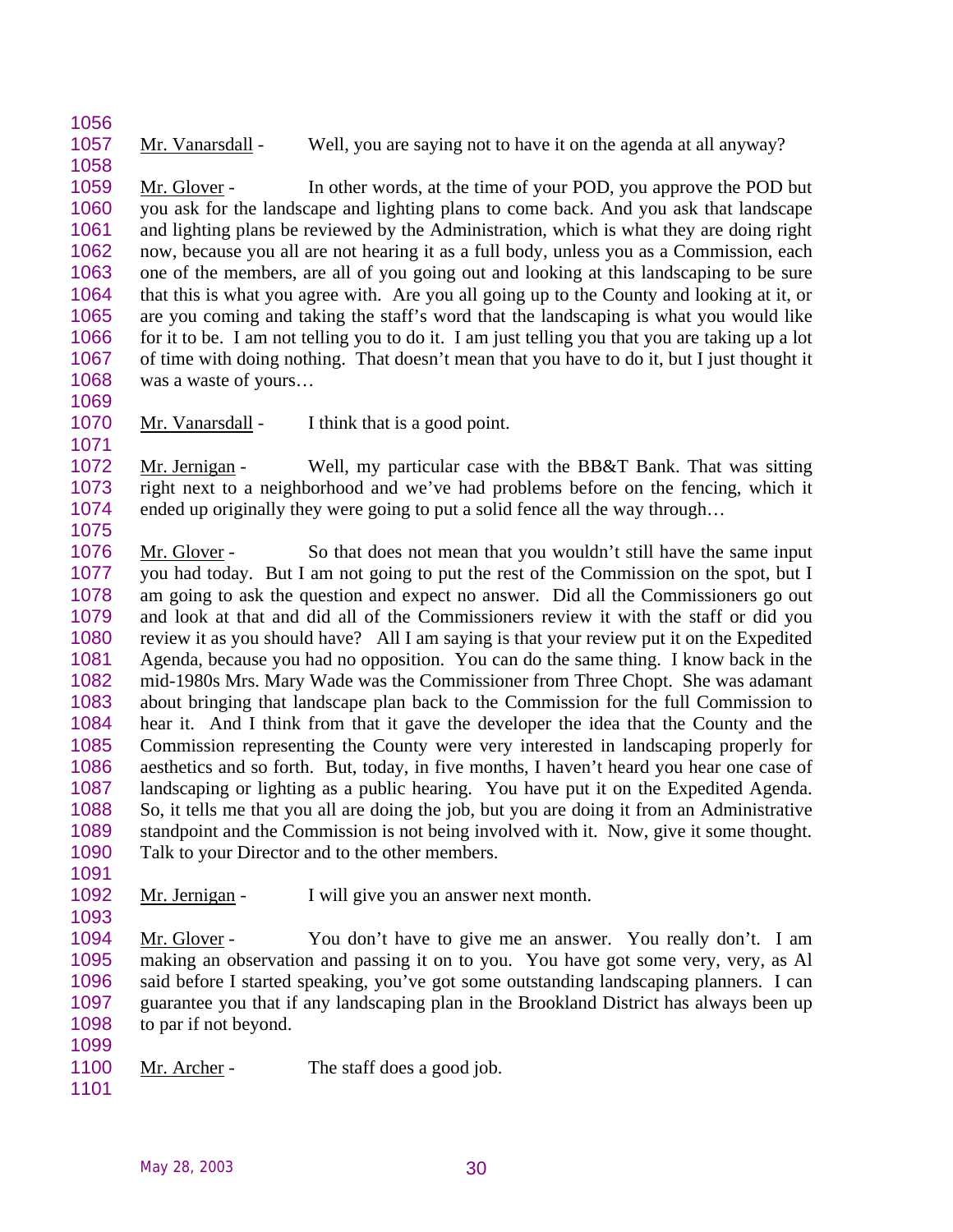| 1102 | THE COMMISSION TOOK A TEN-MINUTE BREAK AT THIS TIME.                                          |
|------|-----------------------------------------------------------------------------------------------|
| 1103 |                                                                                               |
| 1104 | <b>Work Session:</b>                                                                          |
| 1105 | <b>Scott Road Small Area Land Use Study</b>                                                   |
| 1106 |                                                                                               |
| 1107 | Mr. Chairman, and members of the Commission, this is a work<br>Mr. Marlles -                  |
| 1108 | session on the Scott Road Small Area Land Use Study. This is a planning study that has        |
| 1109 | been going on for sometime. There have been community meetings held. Mr. Bittner              |
| 1110 | has been the project manager and staff person working on this particular study, and he        |
| 1111 | will present it to the Commission.                                                            |
| 1112 |                                                                                               |
| 1113 | Mr. Jernigan -<br>You may proceed.                                                            |
| 1114 |                                                                                               |
| 1115 | Thank you, Mr. Chairman. Hopefully, you all are at least<br>Mr. Bittner -                     |
| 1116 | somewhat familiar with the Scott Road Study, and you should have a copy of the                |
| 1117 | recommended plan in front of you. If not, we have more copies with us today. I will not       |
| 1118 | spend a great deal of time describing the recommended plan, but if you have any               |
| 1119 | questions, please feel free to interrupt me at any time.                                      |
| 1120 |                                                                                               |
| 1121 | The main concept of the recommended plan is to enhance this area's viability as a prime       |
| 1122 | economic development site. Because of its favorable location and access to the interstate,    |
| 1123 | it is felt this area can be home to a large scale well coordinated office-type development.   |
| 1124 | It is one of the last large sites left in the western area of Henrico County. It is felt this |
| 1125 | would be an attractive site for a corporate headquarters type of project.<br>The              |
| 1126 | recommended plan was originally drafted and shared with the Planning Commission last          |
| 1127 | year. The next step in the process was sharing it with the public. A web site was created     |
| 1128 | and a public meeting was held on April 28 of this year. Approximately 75 people               |
| 1129 | attended and they made several comments. After reviewing those comments, staff has            |
| 1130 | amended the original recommended plan to what you now have in front of you. These             |
| 1131 | amendments are marked with red stars on the slide and they include moving Concept             |
| 1132 | Road CR-1 further to the south, to create a larger expanse of developable land on the         |
| 1133 | Scott Cobb property, re-designating the North Park Library site at Parham and Franconia       |
| 1134 | Road to Government, to match its current land use, and re-designating the site at Parham      |
| 1135 | and St. Charles Roads to semi-public, to match its planned use. This site was originally      |
| 1136 | zoned for an assisted living facility, but is currently the subject of a church rezoning      |
| 1137 | request.                                                                                      |
| 1138 |                                                                                               |
| 1139 | Please note also the yellow star, where we are recommending an extension of Park              |
| 1140 | Central Drive so it intersects with CR-1. This is not currently shown on the printed map      |
| 1141 | you have in front of you. This recommended plan is ultimately intended to amend the           |
| 1142 | 2010 Comprehensive Land Use Plan and the Major Thoroughfare Plan. I will now                  |
| 1143 | outline what those amendments would be if this plan were to be approved in its present        |
| 1144 | form:                                                                                         |
| 1145 |                                                                                               |

1146 In the area west of I-95, the 2010 Land Use Plan would see through three changes, a new office designation on Brook Road in an area currently designated Commercial office designation on Brook Road in an area currently designated Commercial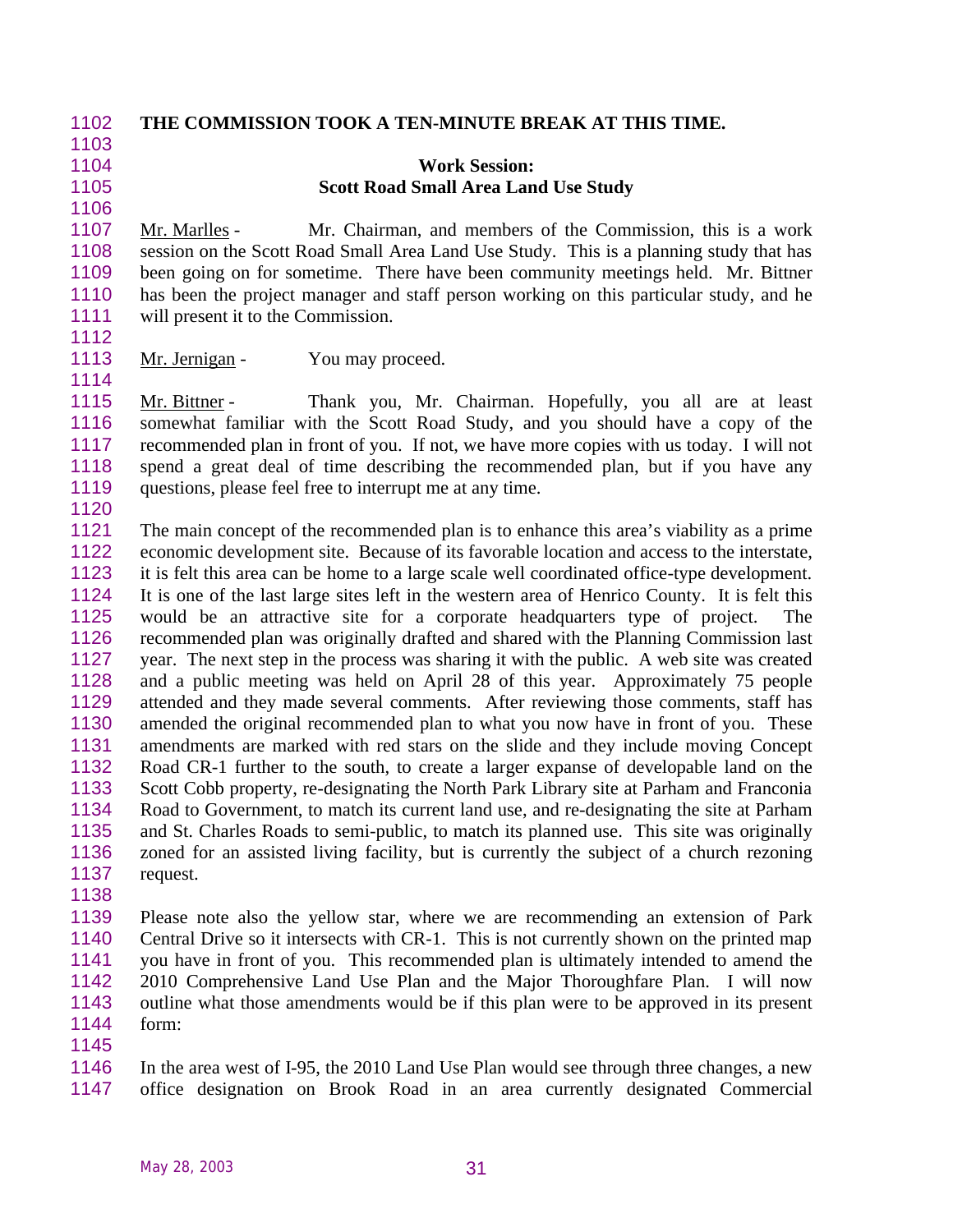- concentration; a new office service designation on Telegraph Road in the area currently designated Urban Residential and Planned Industrial; and the Government designation on Parham Road changed to urban residential to match the surrounding neighbors. The major reason for these changes is to create a gateway type entrance from Brook Road into the central study area parcels and to provide land use designations more consistent with the primary economic development potential of the site.
- In the area east of I-95, the Land Use Plan would see the following changes:
- 

 The existing office service designation would be reduced to correspond with the existing Park Central and Windsor Business Park development. The office designation along I-95 would be expanded and replace areas currently designated Suburban Residential-1 in Planned Industrial. The North Park Library site at Parham and Franconia would be changed from Office to Government and the site at Parham and St. Charles would be changed from Office to Semi-Public. Again, the main reasons for these changes are to enhance the economic development potential of the area and make it more attractive as a 1164 potential corporate headquarters site.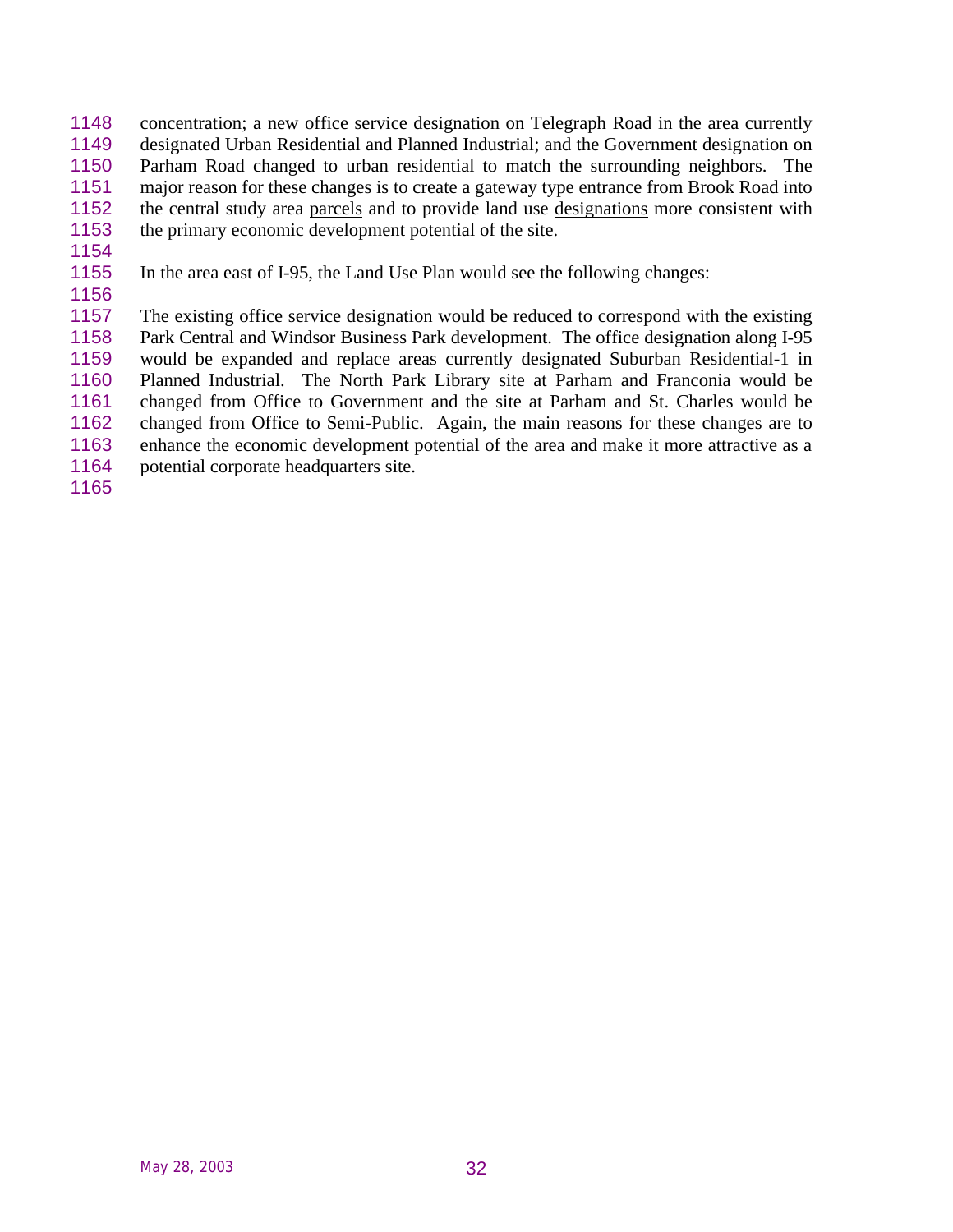- The Major Thoroughfare Plan would be amended as follows:
- 

 The Scott Road Minor Collector would be removed in its entirety. In its place would be added CR-1 and CR-2. Both of these roadways would be classified as Major Access Roads and be colored green on the MTP map. The intent is to create a road network for future development in this area. CR-2 would be the main entrance into this site. CR-1 would create a secondary or backdoor entrance from Brook Road. In addition, from this point forward staff recommends that CR-1 be labeled Magellan Parkway and CR-2 be labeled St. Charles Road, because both concept roads would be extensions of these existing roadways.

 Staff has continued to receive public comments since the citizen meeting on April 28, and we would like to share some of those with you. Some concern has been expressed about the increased amount of office-designated property. Those who have expressed this feel that the area has development potential for light industrial and distribution center type facilities. One comment has specifically recommended an Office-Service designation for the area between I-95 and Park Central South of the recommended Magellan Parkway. Another comment has suggested realigning CR-2 further to the west so it does not bisect property on Scott Road adjacent to Park Central. Direct access from either I-95 or I-295 has also been suggested as the possible front door entry into the property. Staff has examined all of these comments and will continue to do so throughout this review process. However, at this time, staff is not recommending any changes to the recommended plan, other than what you see in front of you.

 The next step in this process would be scheduling a public hearing by the Planning Commission. Staff is prepared to present this at your July 10 meeting if you decide that is acceptable. After that would be a work session with the Board of Supervisors, and a potential date for that would be August 12. The final step would be a public hearing by the Board of Supervisors. Under this schedule, the process could be finished with amendments made to the Land Use and Major Thoroughfare Plan by mid-September of this year. 

- That concludes my presentation and I'd be happy to answer any questions you may have.
- Mr. Jernigan Thank you, Mr. Bittner. Are there any questions from the Commission for Mr. Bittner?

 Mr. Glover - Yes, I want to ask one question concerning the ingress/egress and so forth. On that 295 corner on the Cobb property, why is there a stub street off of 295 there? Are you aware of that?

1206 Mr. Bittner - No, sir. I was not aware of that. I don't know what its purpose is 1207 or what it may lead to.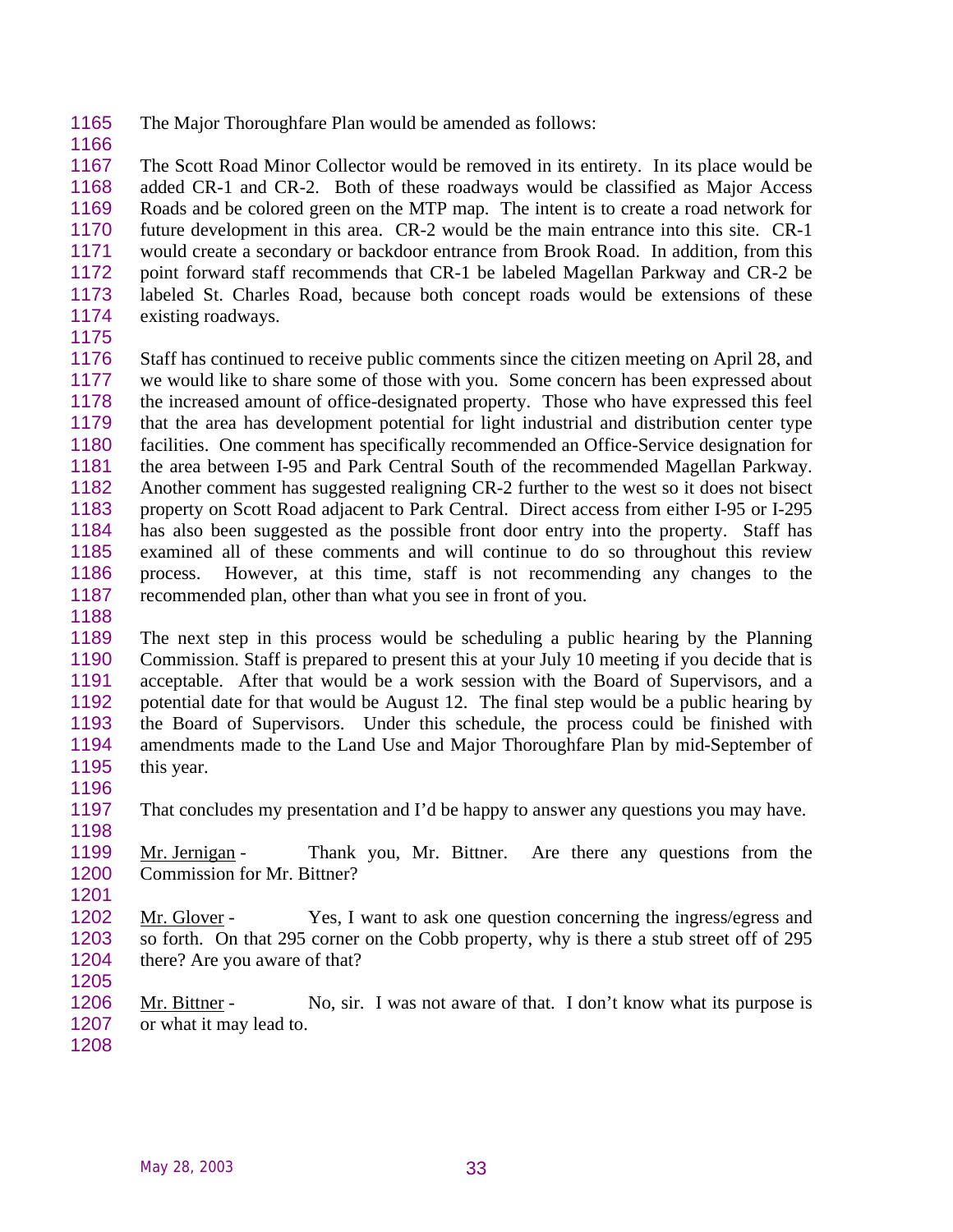Mr. Glover - I believe there is a street that appears to stub back into the property, as if one day they may very well have wanted to egress at that point, not necessarily an ingress.

 Mr. Bittner - Possibly, and as I said, that comment has been received and people who made the comment pointed to, I believe it is the Arboretum, off of Powhite Parkway as a similar type facility.

 Mr. Glover - I don't know about the Arboretum, but I know about this one. You didn't look at it after it was questioned?

1220 Mr. Bittner - I was not aware of what stub street this is. We can go look at it. 

1222 Mr. Glover - You didn't go look? 

1224 Mr. Bittner - No, sir. 

1226 Mr. Glover - OK.

1228 Mr. Jernigan - Are there any more questions for Mr. Bittner?

 Mr. Archer - Mr. Bittner, you know, we had a meeting the other day. Could you expand just a little bit on, I think it is CR-1, for the benefit of the rest of the Commission members, or I should say the Concept Road that we talked about that we have heard some comments that it would bisect a piece of the property that was quite valuable.

Mr. Bittner - I think you might be talking about CR-2.

1237 Mr. Archer - It could be that.

1239 Mr. Bittner - This is CR-2 here (referring to rendering). We have received a comment and we've actually gotten a potential new alignment for it from a representative out in this area, who suggests realigning it in sort of this fashion, moving it a little bit further to the west, open up some properties to the east for development.

 Mr. Archer - Is that reasonable to do? We are not locked into this line that we drew?

1247 Mr. Bittner - Well, I think it is reasonable. We are not locked into any specific alignment. We would have to look at it, though, in light of the proposed development, which in this case would be a beer distributorship, and we would have to look at it on the impact of the overall proffer. But it is something that I think is a reasonable request. We have just not looked at it in depth enough to make the final determination.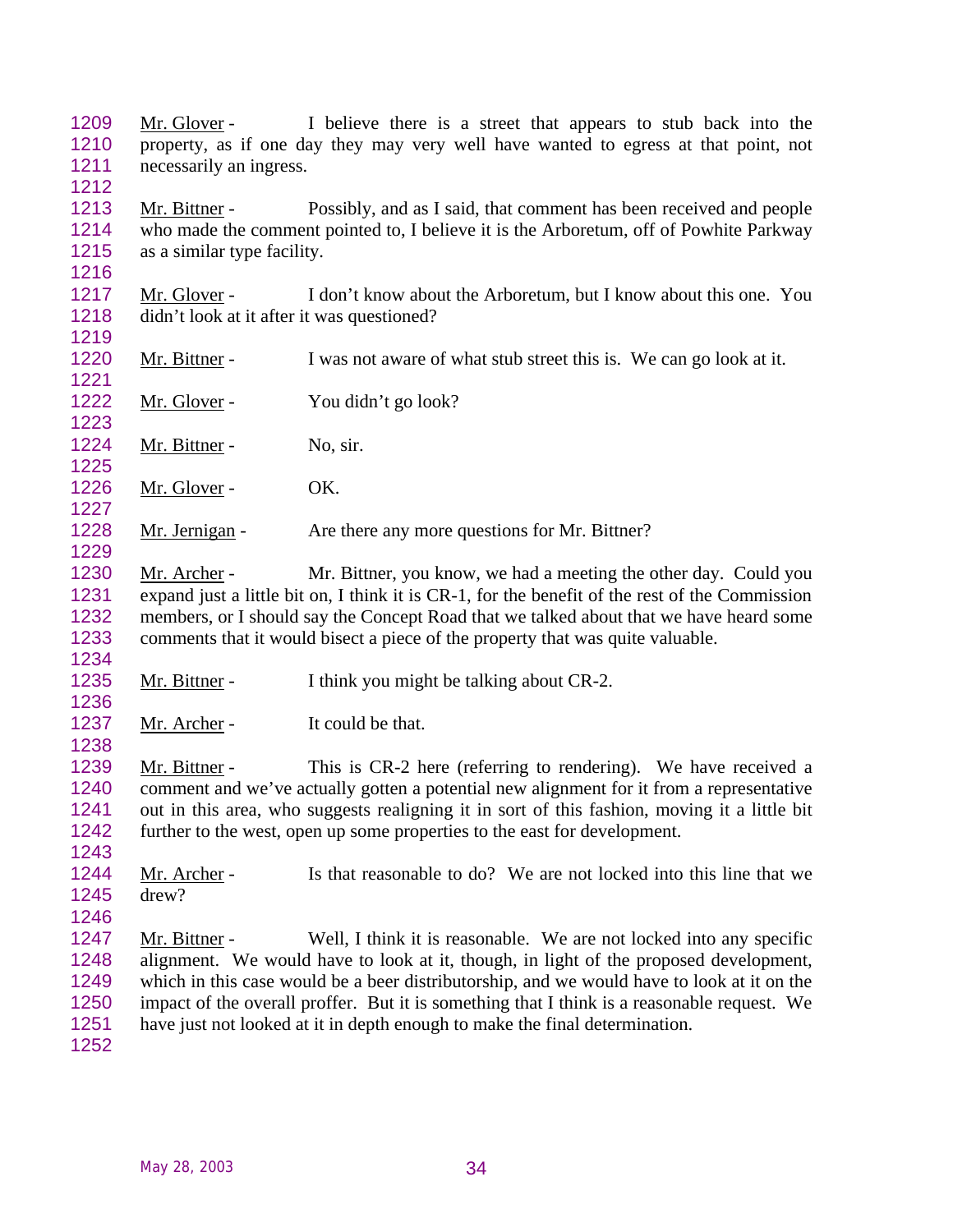Mr. Archer - So is it true then that technically, I suppose, we could move that road a little bit in either direction if we had to, including the terminus point over on Scott 1255 Road, where it would terminate.

- 1257 Mr. Bittner Terminate on Scott Road?
- 1259 Mr. Archer Not Scott Road, I am sorry. Where that other Concept Road runs.
- Mr. Bittner Right. Yes. We have flexibility on the alignment of both roads.
- Mr. Glover Is the Office right now a commodity in demand? Are we in a position, I know that we had one large user looking at this piece of land at one point in time, but to my knowledge is not a commodity that is being sought after at this point in 1266 time because of the, I think Capital One is moving to West Creek and that is more space. That is approximately two million square feet. Are we talking about something on a wish list or are you thinking about something that would be practical here? Do you have a user that is looking for this site?
- Mr. Bittner We do not have a specific corporate office user. We have had inquiries on the site. We had some other distributor type facilities that are looking at the site. The main reason, I believe, for the Office, is that we feel this is one of the last possible areas for that type of development in the west end of Henrico County.
- Mr. Glover We had about 470 acres at Mill Road and 295 and we moved away a similar type of development because the Office market, at this time, and maybe at sometime in the future, but what would prevent, if this is not developed, what would prevent coming back at some point in time, if you had a user, and ask for a rezoning based on the property being sold? Any particular reason?
- 

- Mr. Bittner It would depend on the type of use that was being proposed. I am not quite sure I followed you.
- 1285 Mr. Glover Office user. Say they came in as a corporate office user, such as Capital One is looking at. Is that correct?
- Mr. Bittner They did look at this site. Yes, they ultimately wanted to do that.
- Mr. Glover It was one of their strong sites and they decided against it. I think there has been at least three major companies look at this site and move away from it, and I am playing devil's advocate with you. I am not against it or for it. OK? Between Brook Road, 95, and 295, and south of 295, we moved away from a very similar situation because office would not develop in that area. I just wonder how much did you look into the demand for Office, and, like I said, I don't have a problem with it. It is just that when you zone something, people that live around it have an expectation. If you are truly looking at the Cobb site, which is the major site there, is that correct?
-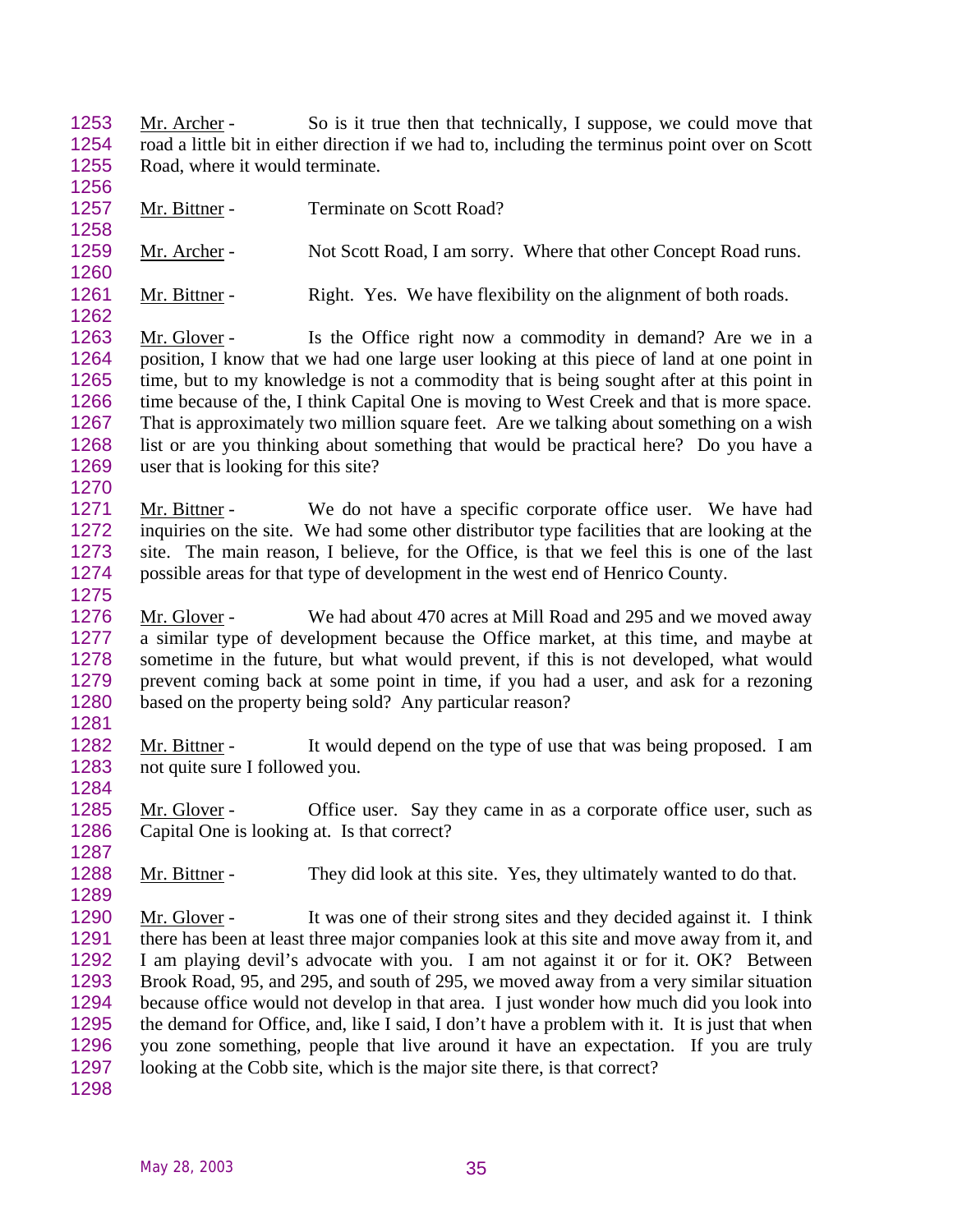1299 Mr. Bittner - Yes. The Scott Cobb property.

 Mr. Glover - I would understand Office/Service more than I would raw Office, but I am not against either one right now, but I will ask you questions later that might help me.

 Mr. Jernigan - Are there any other questions for Mr. Bittner? Thank you, Mr. Bittner. All right. I think we have some people in the audience who would like to speak, so citizens, if you want to come up, you will get two minutes a piece. If you would, please give your name.

1310 Mr. Thomas - Good morning, Commissioners. My name is Steve Thomas. I am Senior Vice President with Vanasse Hangen Bustlin, Inc., VHB. We are a Henrico County based business. We do planning and zoning and corporate relocation work here in the County. We have 25 employees over at Innsbrook. We participated with Capital One for, Mr. Glover remembers, with Capital One for this site, which the County was very actively interested in pursuing a major corporate headquarters site here. We look at sites like this. We believe there is a scarcity of sites in the market place for large users. One of the reasons this site is not attractive is due to the access that it currently has if you were trying to put 2-1/2 million square feet of office use here, as this zoning would contemplate, or more. You would have a hard time getting the people in and out without some direct access to the collector distributor in the vicinity of 295 to the north as well as some access improvements to the Parham Road interchange itself. Getting people in and out, there was originally a proposal that was advanced through the Secretary of Transportation's office here in trying to attract Capital One here, that had a direct access to the collector distributor off of 295, and we believe that was preliminarily with your group Federal Highway Administration. Also, if you were trying to get people in and out of this site, taking them over 95 and down onto Brook and to Route 1, and then down to the Parham Road interchange, you correctly, I believe Mark talked about a backdoor entry, and if you are a corporate headquarters user, you want a front-door entry, if you are going to make a half a billion dollar investment in the site, you need an adequate front 1330 door. So, I would implore the Commission to think about, if you are really trying to attract economic development here, having diverse land uses, as Mr. Glover talked about, attract economic development here, having diverse land uses, as Mr. Glover talked about, and also having much better, more enhanced access. These are essentially major access roads, but the real major access for corporate headquarters would be thinking of bigger terms with 295 and also improvements to the Parham Road interchange. It will be very difficult to move a corporate headquarters of this scale and to attract them. We've done corporate headquarters work locations for Reebok, Microsystems, and companies I think we'd love to have here in Henrico County, but without improved access, it is going to be difficult. Thank you very much for your time this morning.

1340 Mr. Jernigan - Thank you, Mr. Thomas. Are there any questions for Mr. Thomas from the Commission?

 Mr. Archer - In the beginning of your remarks you mentioned larger user. What type specifically did you have in mind?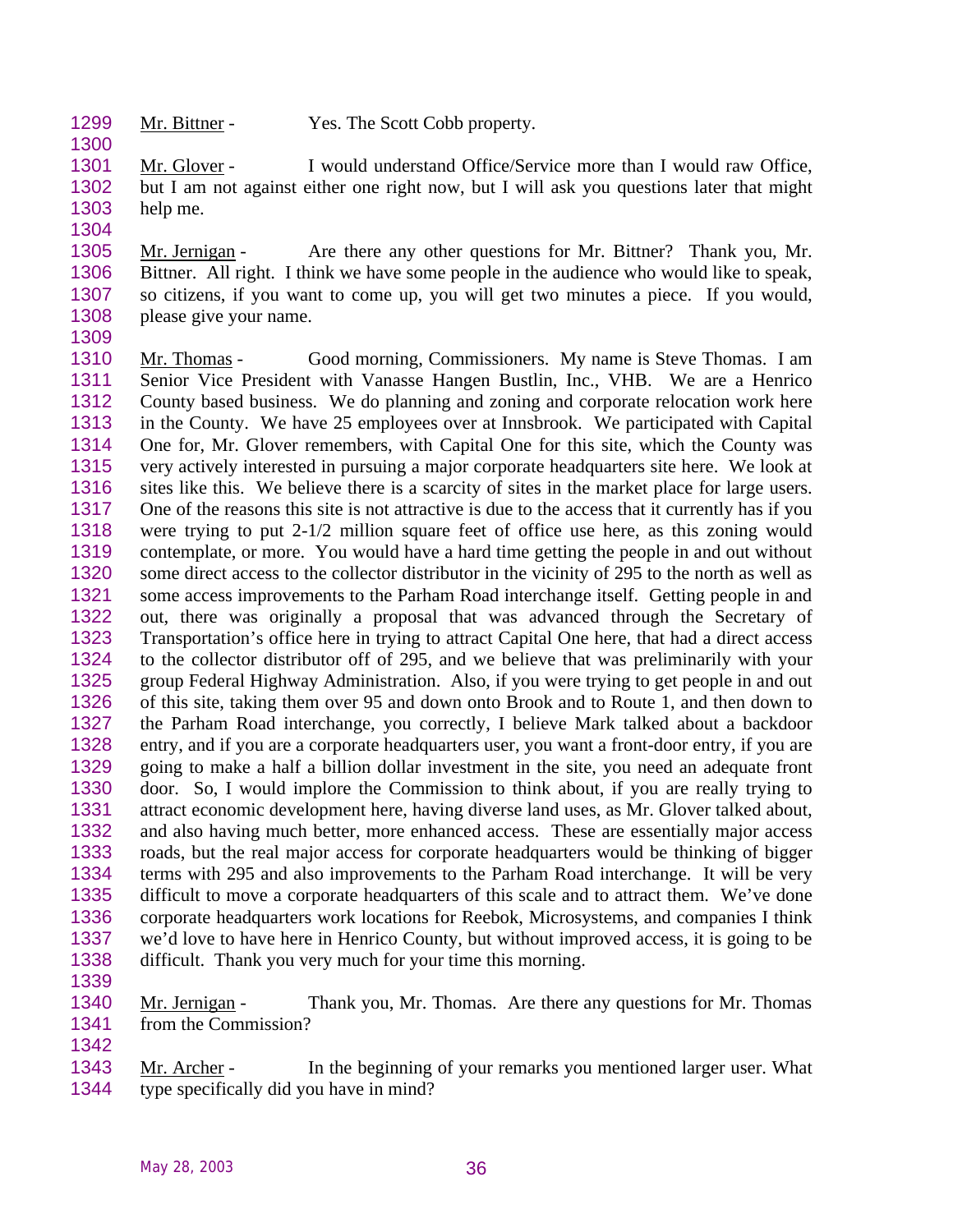Mr. Thomas - Today we do a lot of corporate facilities work, and it is not just headquarters. Many times a corporate headquarters will have an office component for their administration, but they might also have, you have this situation with the semi- conductor uses, where you have a manufacturing component. I think there is R and D components, pharmaceutical companies which have very much an office administration headquarters, but they might have a back office, R and D facility, where you might have a corporate headquarters where the big accounting, or an operations center, and I think those kinds of uses should be contemplated, Mr. Archer.

Mr. Archer - OK.

 Mr. Taylor - Mr. Thomas, looking at the sketch that you've got here and you are recommending access from the 295 feeder road, would you be kind enough to point that out or flush that out as to what would you, what that would be. Would that be a perpendicular road from the north going into the site and then another access that would go east, or would it be a bridge crossover?

- 1363 Mr. Thomas Is this the easiest way (referring to rendering).
- Mr. Taylor Well, you could do that. Where would be the point of entry that you would seek to go to from the north?
- 

 Mr. Glover - I believe what he is asking is if the staff had taken a picture, which 1369 they can do, it would show it. It is already there.

 Mr. Thomas - And Mr. Glover may recall, and I know certainly that Mr. Hinson, because he headed the County's efforts to attract Capital One here. I have back in the office, and I didn't bring them this morning, I didn't know we would get quite to the interstate access, but the County actually, and Mr. Foster, I believe, reviewed that from Traffic. There was a direct right in and right out to the collector distributor right of the sort of central portion of this property, and it came down and connected to correctly, as you have drawn it, CR-2. Again, the alignment doesn't really matter for a corporate headquarters, whether it goes on one side or the other. They came all the way down to Parham in this location (referring to rendering), so it was a right in and a right out in this location, and then you came down into here to Parham. Then to go home, if you were trying to attract people from the west…thank you very much, Mark. That was the original idea.

- 
- 1384 Mr. Taylor Now where is the point of connection?
- 1385 Mr. Thomas To the south. CR-1 and CR-2.

 Mr. Glover - It would take a position that the developer applied for. In other words, there is no set alignment at this point. It is just a matter of an ingress/egress and off of that ingress/egress, Mr. Taylor, then you would decide how the disbursement of

traffic would be at that point, once you got into the site.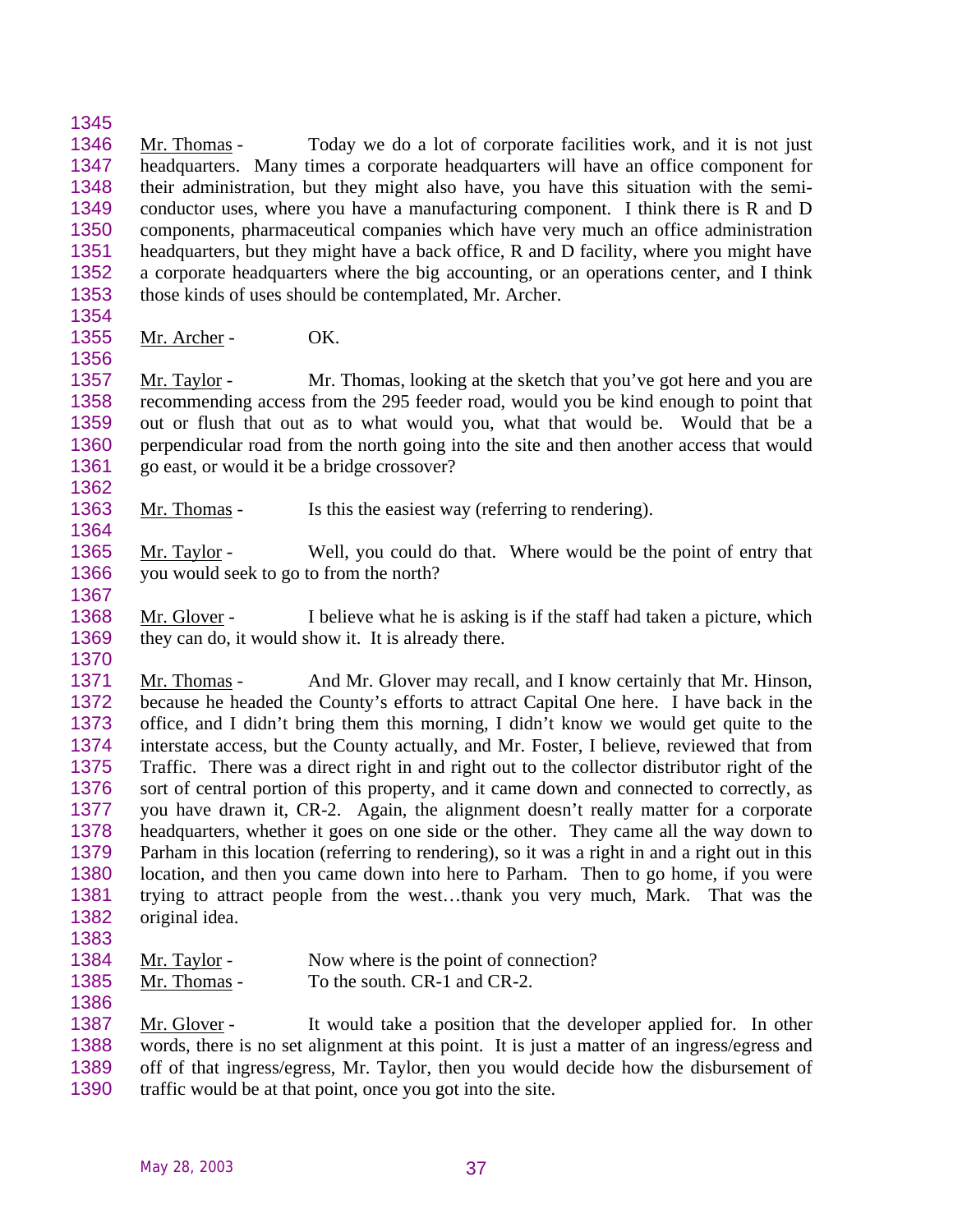- 1392 Mr. Taylor But it would be possible to direct it through directly to CR-2.
- 1394 Mr. Glover It would be possible depending upon what the Traffic Engineer said.
- Mr. Thomas I think when we looked at it, we connected it to Parham Road because that is really; if you think of a major corporate headquarters in Henrico, particularly, you are going to attract people from the West End to come from 64, 295 and 1400 then north to this location, then you're going to attract people from both East and West from 295, and then you are going to attract people from the North, from 95 heading South, and also from 95 South coming up. This is the beauty of this site as a corporate site in that it attracts labor force from multiple locations within the County.
- 1405 Mr. Jernigan Mr. Thomas, what was the name of your firm again?

 Mr. Thomas - Vanase Hangen Bustlin, Inc., or VHB. I would be happy to give you a card if that would help.

- 1410 Mr. Jernigan OK.
- 1412 Mr. Jernigan Were there anymore questions for Mr. Thomas?
- Mr. Taylor I just wanted to clarify where that entrance would go, and I think Mr. Thomas, in his comments, or at least gave me the indication, that would come perpendicular to the feeder road along 295, and might directly connect to CR-1 at the 1417 point of its intersection with CR-2, which would really have a four-point cross over there. I am not sure if that is clear to everybody, but do we have that on some kind of a bigger 1419 plan that preceded today's study?
- 

- 1421 Mr. Glover I think again it is the concept. There is no line that can be drawn if a concept is Federal Government, I believe did approve back when 295 was built originally. Is that correct? Did the Federal Government approve the stub street there?
- 1425 Mr. Bittner I don't know. I would have to research this.
- 1427 Mr. Glover But it is a concept, Mr. Taylor. It is not a firm line that is drawn there.
- 
- Mr. Taylor I understand that, Mr. Glover, and it seems to me that if were to 1431 arrange that intersection between CR-1 and CR-2, it would really lead to the considerable development attractiveness of that site.
- 
- Mr. Glover It would if you were dealing with a plan of development, but if you are dealing with a Land Use Plan you deal with concepts. You don't deal with lines that
- are firm.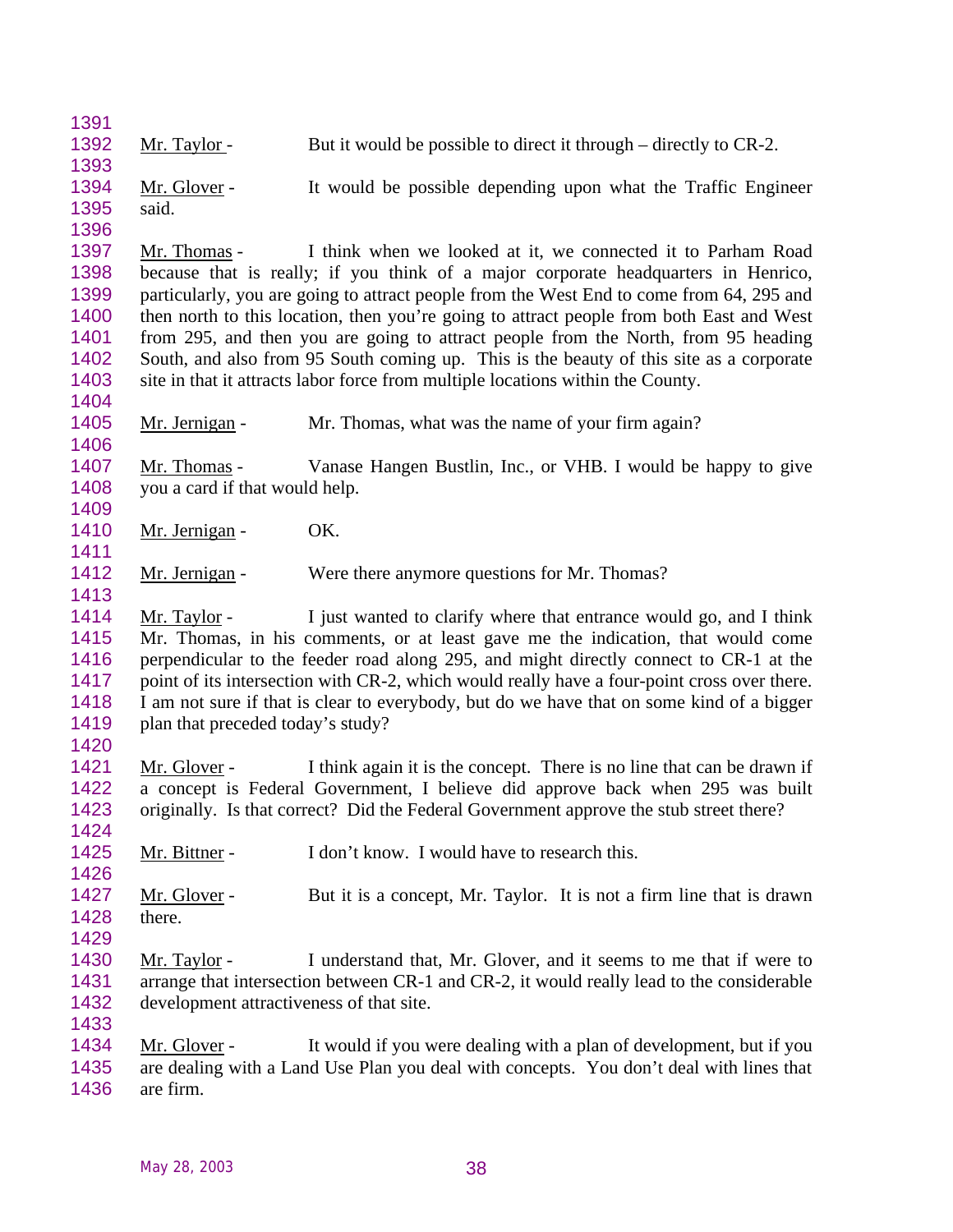1438 Mr. Taylor - Thank you, sir.

1440 Mr. Jernigan - All right. Would anybody else like to speak? Good morning, sir.

 Mr. Redmond - My name is Dave Redmond. I am an attorney and I am representing the Cobb Farm tract. The tract is currently owned by the Carolyn Pennison Estate and a trust under revocable trust, two owners. First of all, I'd like to thank Mark for dropping the Concept Road. That was one of our main objections Concept Road 1 was swinging through the most developable of the tract. We might like to see it further south or a little closer realignment, but that was helpful. I appreciate that change.

 From the standpoint of use, we feel that Cobb Farm is already shown as an Office/Service under the current 2010 Plan, and it is fine to be aligned with the Scott tract to whatever designation is ultimately determined. I think from a larger user standpoint those two parcels will go hand in glove. We don't have any joint ventures or anything at this particular point, but, again, Capital One sort of brought us into discussions together, and it be wonderful to have another opportunity to do something like that. Having said that, I think Mr. Glover made the point that Office in and of itself may not, in fact, the reason and most logical and expected use, but I would only say that if Office is selected, I don't want that to preclude other types of mixed use development. For example, even on Capital One they were talking about some retail and some hotels and all, too, and I wouldn't want that to preclude any kind of combination of light industrial development, as well. We understand that it is a Land Use Plan. Sometimes Land Use Plans almost become zoning, and if that was the case, I would not be sure what I would say to you other than I think that the Scotts and the Cobb Farm ought to go together in this process. I also think it is important, as Mr. Glover mentioned, too, not to overlook including the traffic pattern of 295 entrance, because that was obviously significant and would certainly have a great impact on density in the ability to develop that property. If you have any questions, I'd be happy to answer them. 

1468 Mr. Jernigan - Thank you, Mr. Redmond. Are there any questions for Mr. Redmond from the Commission?

1471 Mr. Glover - What is the acreage of this Cobb property.

 Mr. Redmond - Cobb Farm is about 76 acres. It goes and has a little bit of swamp in the back corner, about 76 acres. We will get over 200 when you add the Scott to it. I think there is a 128 or so. 

| 1477<br>1478 | Mr. Glover -  | All of that Scott and Cobb north of that Concept Road CR-1?    |
|--------------|---------------|----------------------------------------------------------------|
| 1479<br>1480 | Mr. Redmond - | Pretty much, yes, except for those tracts that are broken off. |
| 1481<br>1482 | Mr. Glover -  | Where Scott Road is actually the dividing line.                |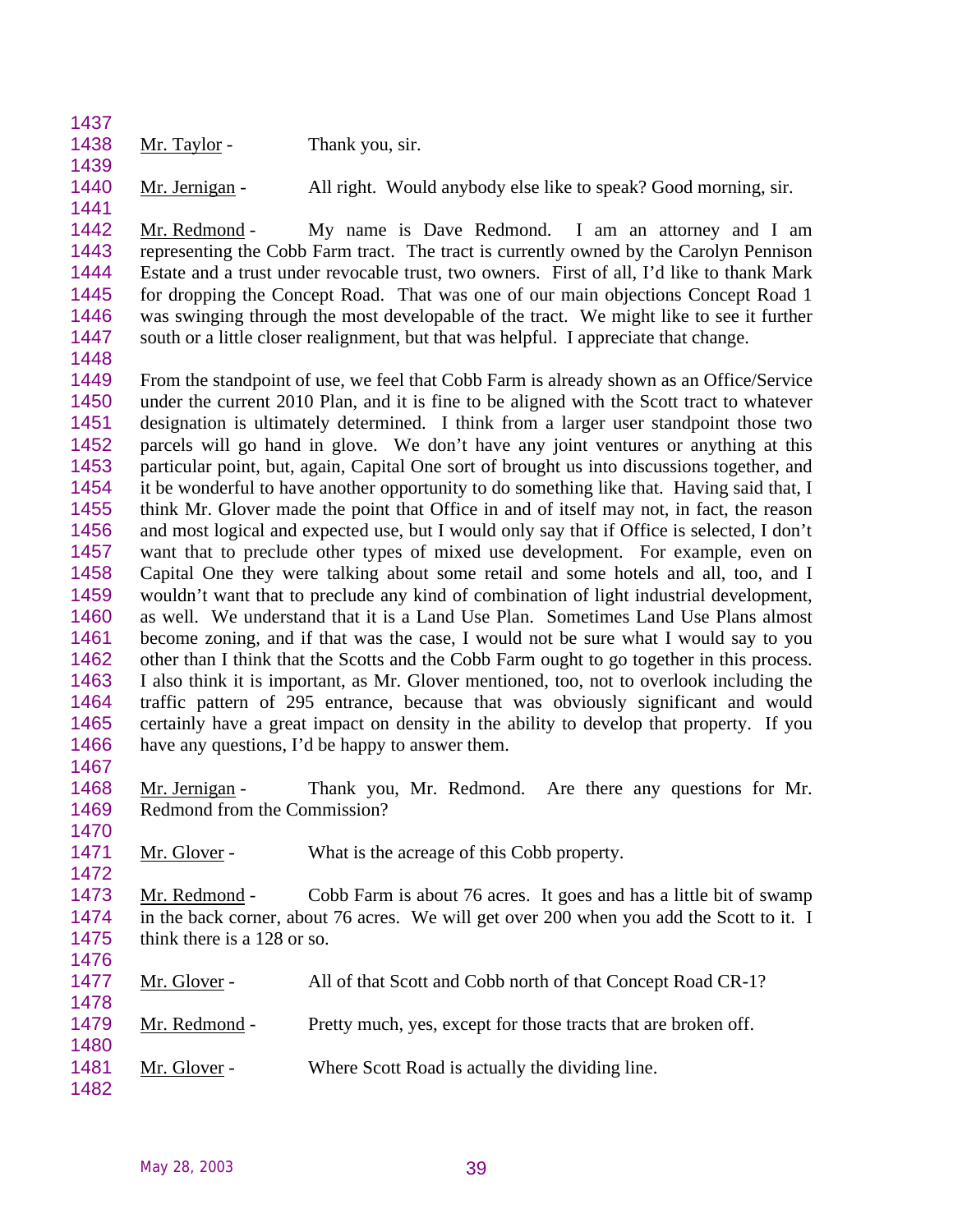Mr. Redmond - Yes, Scott Road is the dividing line, but then also the parcels to the West, individualized parcels, I do not believe are a part of Scott.

1486 Mr. Glover - That is not a part of Scott?

1488 Mr. Redmond - Jeff Cook is representing the Scott family, so he can comment on that. 

1491 Mr. Glover - Oh, that's all right. That gives me an idea.

1493 Mr. Jernigan - Thank you, Mr. Redmond. Are there any more questions for Mr. Redmond? Thank you, sir. Good morning. 

1496 Mr. Cooke - Good morning. My name is Jeff Cooke. I am with Thalhimer Commercial Real Estate and have represented various property owners in this area for several years, primarily around the assembly for the proposed Capital One site. At that 1499 time, we had seven different property owners, totaling about 245 acres, primarily north of the existing right of way with Scott Road, and we have remained very interested in this. The folks have hung together and are interested in eventually selling the property, somewhat reluctantly. They have lived there a long time, but they know progress is heading that way, and naturally they'd like to see the highest and best use that will allow the most benefit when it is sold. We are very interested in this process. I am glad to see the County considering changing it from its current land use, because most of the things we were thinking go against that land use, so it good to see that our main concern which was shared with Mr. Bittner and others is that we don't want to be limited to pure Office, and right now Office would be delightful if we do another assembly like Capital One and sell it for pure Office, that would be great. But we are a little concerned as we go forward in the market place that that may be too limiting. We have had some inquiries from folks who were credible and who I think would do the type of development the County would like to see for more of a mixed use. I would like to get that out on the table. Right now the Office market in the County is a little soft. Unfortunately, in my opinion, Capital One chose to go to another County. I wish they had stayed in Henrico, but they are at the moment moving some of their operations there, which has softened our market up a bit, but that is not a permanent situation. However, the trend as we see it, and we do quite a bit of office leasing in the County is more toward the Western part of the County, more toward the Innsbrook – Broad Street Corridor, which spills over into West Creek, which as you know has approximately 2,000 acres that can be used, and the advent of 288 also connects Chesterfield County to that area. The North 95 Corridor is right now having tremendous growth all the way up to the Hanover County line. We are very pleased with that growth, but it has been more of a mixed use. It has not been pure Office as we have seen it, so we'd like to see some mechanism for some flexibility in this Plan that would allow for a variety of uses. So, those are our comments, and I also agree with the concept of getting perhaps penciled in or sketched in on the plan the right in and right out off of 295. I think that would be extremely helpful and not necessarily for a corporate headquarters. I think other development would definitely benefit from that and give tremendous access to the property.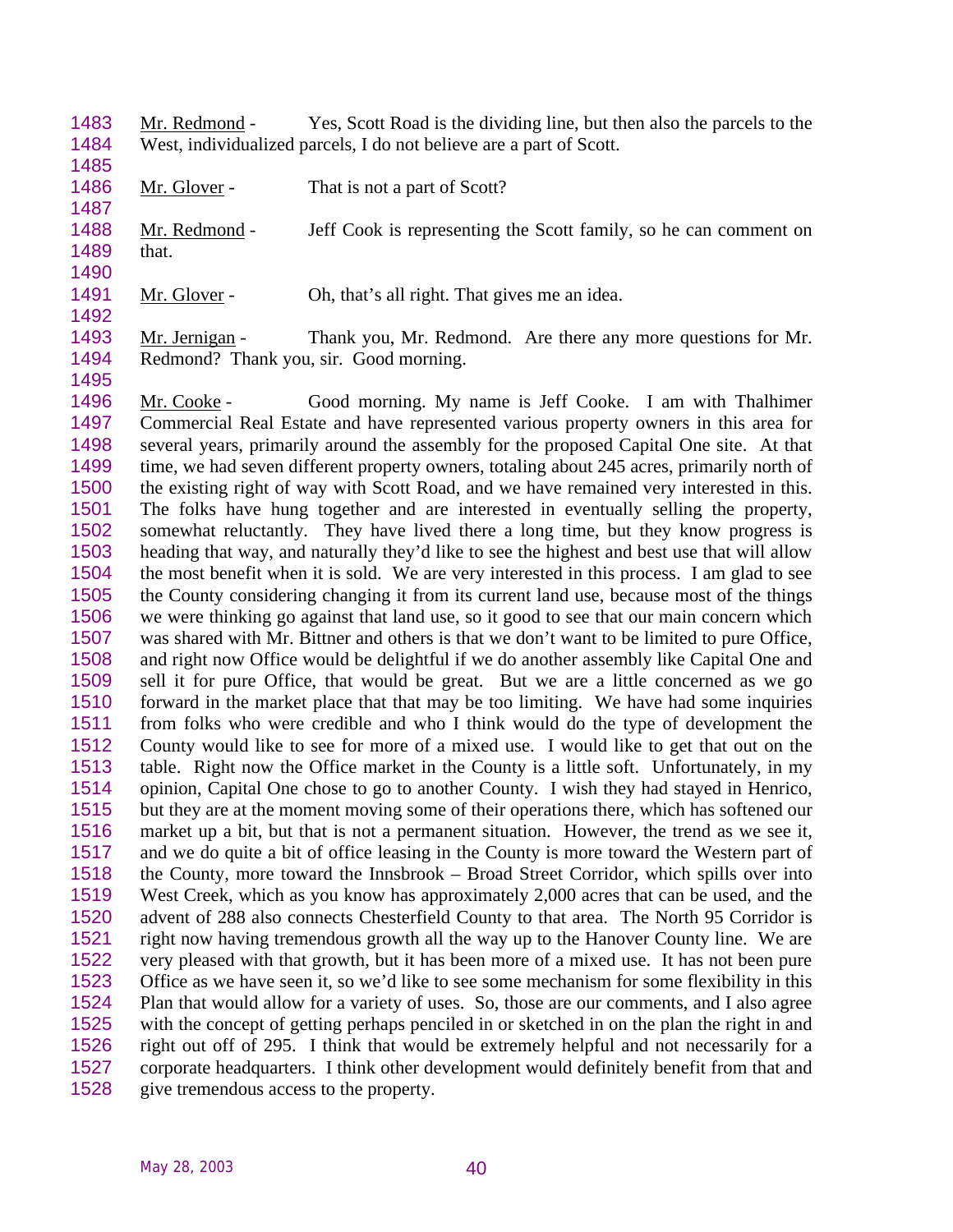| 1529 |                                                                                                                                                                      |                                                                                              |  |  |  |
|------|----------------------------------------------------------------------------------------------------------------------------------------------------------------------|----------------------------------------------------------------------------------------------|--|--|--|
| 1530 | Mr. Glover -                                                                                                                                                         | I think, Mr. Cook, that you know to get the Federal Government to                            |  |  |  |
| 1531 | agree to something that isn't already there is, you know, we talk about the Federal                                                                                  |                                                                                              |  |  |  |
| 1532 |                                                                                                                                                                      | Government, but I don't think I have ever seen it, touched it or felt it. I don't know       |  |  |  |
| 1533 | where it is.                                                                                                                                                         |                                                                                              |  |  |  |
| 1534 |                                                                                                                                                                      |                                                                                              |  |  |  |
| 1535 | Mr. Cooke -                                                                                                                                                          | I have never said it would be easy to do that.                                               |  |  |  |
| 1536 |                                                                                                                                                                      |                                                                                              |  |  |  |
| 1537 | Mr. Glover -                                                                                                                                                         | But, if the Federal Government in their original, C. B. Robinson                             |  |  |  |
| 1538 |                                                                                                                                                                      | worked with that 295 and the cross over there to Figgie's property and all, there appears    |  |  |  |
| 1539 |                                                                                                                                                                      | to be, and I refer back to the previous attorney for the Scott property estate talking about |  |  |  |
| 1540 |                                                                                                                                                                      | the ingress/egress there. What is the present Land Use now? I don't have a Land Use          |  |  |  |
| 1541 |                                                                                                                                                                      | Plan as it stands today. What is the present Land Use recommendation?                        |  |  |  |
| 1542 |                                                                                                                                                                      |                                                                                              |  |  |  |
| 1543 | Mr. Cooke -                                                                                                                                                          | Mark, you might want to comment on that. I am not sure.                                      |  |  |  |
| 1544 |                                                                                                                                                                      |                                                                                              |  |  |  |
| 1545 | Mr. Bittner -                                                                                                                                                        | The current Land Use Plan is on the left-side here, and that is for                          |  |  |  |
| 1546 | the area east of 95.                                                                                                                                                 |                                                                                              |  |  |  |
| 1547 |                                                                                                                                                                      |                                                                                              |  |  |  |
| 1548 | Mr. Glover -                                                                                                                                                         | That is certainly clear to me. What is it? Tell me what the Land                             |  |  |  |
| 1549 |                                                                                                                                                                      | Use Plan for that – for all that acreage north of Scott Road.                                |  |  |  |
| 1550 |                                                                                                                                                                      |                                                                                              |  |  |  |
| 1551 | Mr. Bittner -                                                                                                                                                        | It is SR-1, Suburban Residential-1 and O/S, Office Service.                                  |  |  |  |
| 1552 |                                                                                                                                                                      |                                                                                              |  |  |  |
| 1553 | Mr. Glover -                                                                                                                                                         | What part is O/S and what part is SR-1?                                                      |  |  |  |
| 1554 |                                                                                                                                                                      |                                                                                              |  |  |  |
| 1555 | Mr. Bittner -                                                                                                                                                        | I am not sure what the dividing line is. I think this is the Cobb                            |  |  |  |
| 1556 |                                                                                                                                                                      | property, which is O/S, and this is the Scott property, which is SR-1.                       |  |  |  |
| 1557 |                                                                                                                                                                      |                                                                                              |  |  |  |
| 1558 | Mr. Glover -                                                                                                                                                         | OK. I see. In Office Service, OS-1. Is that correct?                                         |  |  |  |
| 1559 |                                                                                                                                                                      |                                                                                              |  |  |  |
| 1560 | Mr. Bittner -                                                                                                                                                        | Yes.                                                                                         |  |  |  |
| 1561 | Mr. Glover -                                                                                                                                                         | Can you build 100% Office?                                                                   |  |  |  |
| 1562 |                                                                                                                                                                      |                                                                                              |  |  |  |
| 1563 | Mr. Bittner -                                                                                                                                                        | Yes, if you want to.                                                                         |  |  |  |
| 1564 | Mr. Glover -                                                                                                                                                         | But, in other words, a corporate headquarters could go there and                             |  |  |  |
| 1565 |                                                                                                                                                                      | build a corporate headquarters or regional headquarters or a buyer could buy it and begin    |  |  |  |
| 1566 |                                                                                                                                                                      | developing strictly office if they wanted to. In O/S-1, can't you have 20% retail, which     |  |  |  |
| 1567 | allows motels and hotels?                                                                                                                                            |                                                                                              |  |  |  |
| 1568 |                                                                                                                                                                      |                                                                                              |  |  |  |
| 1569 |                                                                                                                                                                      | Yes.                                                                                         |  |  |  |
| 1570 | Mr. Bittner -                                                                                                                                                        |                                                                                              |  |  |  |
| 1571 |                                                                                                                                                                      |                                                                                              |  |  |  |
| 1572 | Mr. Glover -                                                                                                                                                         | What is it that Office would do that O/S-1 would not? What is                                |  |  |  |
| 1573 | undesirable, let's say Villa Park, out here where St. Joseph's Villa is, about 175 acres,<br>equal to this site. That is an O/S-1. Is that objective, what is there? |                                                                                              |  |  |  |
|      |                                                                                                                                                                      |                                                                                              |  |  |  |
| 1574 |                                                                                                                                                                      |                                                                                              |  |  |  |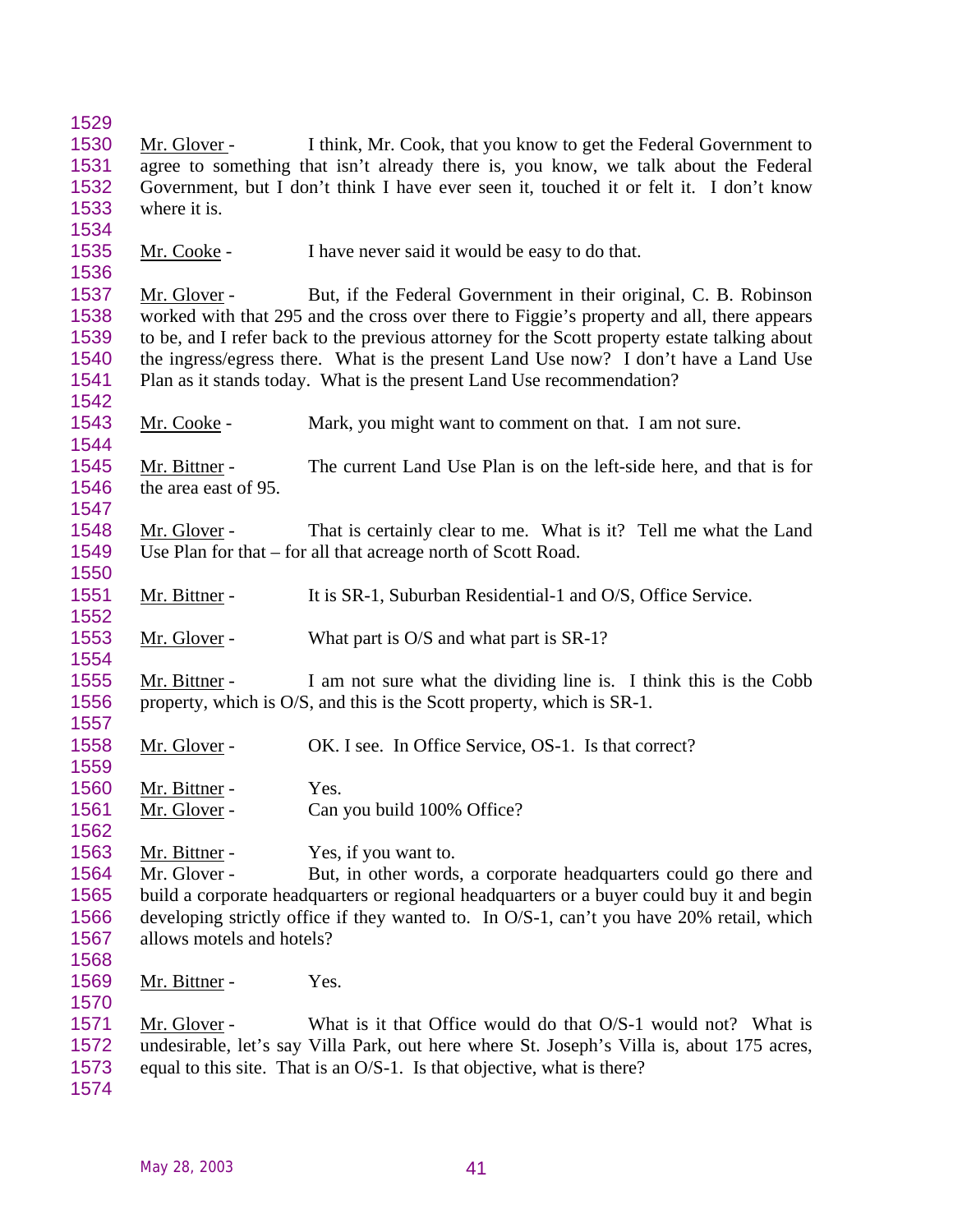1575 Mr. Bittner - For this site, no. I think something like Villa Park could be a good development. 1578 Mr. Glover - Well, that is O/S-1. 1580 Mr. Bittner - Yes, sir. Mr. Glover - How about the Time Life site right across from J. Sargeant Reynolds? Is that acceptable? 1585 Mr. Bittner - North Park. Is that what you are referring to? I think that is very similar to Park Central which we see out here right now. 1588 Mr. Glover - Would that be acceptable on this site? Mr. Bittner - I don't know. I think that has less of an office component and a little bit more of the distribution component. 1593 Mr. Glover - Can you tell me, in looking at it and driving through it, unless you go inside of it, do you know the difference? Mr. Bittner - The exact difference? No. Mr. Glover - So it would be acceptable and that is O/S-1. That was the object of O/S-1 was to give you the quality of office, while at the same time allowing the flexibility that Mr. Cook was talking about. Again, I am playing devil's advocate with you to say here you have flexibility, and you still have to rezone it. What is the zoning of all of that property now? 1604 Mr. Bittner - Most of the undeveloped land is A-1. Mr. Glover - So the word "no" could enter the picture at any given time on a zoning case, couldn't it? 1609 Mr. Bittner - Yes, it could. 1611 Mr. Glover - OK. Thank you. 1613 Mr. Jernigan - Are there any more questions for Mr. Cook from the Commission? 1615 Mr. Archer - Mr. Cooke, in your letter to me in which you referred to a conversation that I had with Mr. Clarke Jones, we talked quite a bit about how Office uses view today as opposed to the way it might have been viewed at the time of the Land Use Plan was written. And you indicate that there was a lot of office vacancies.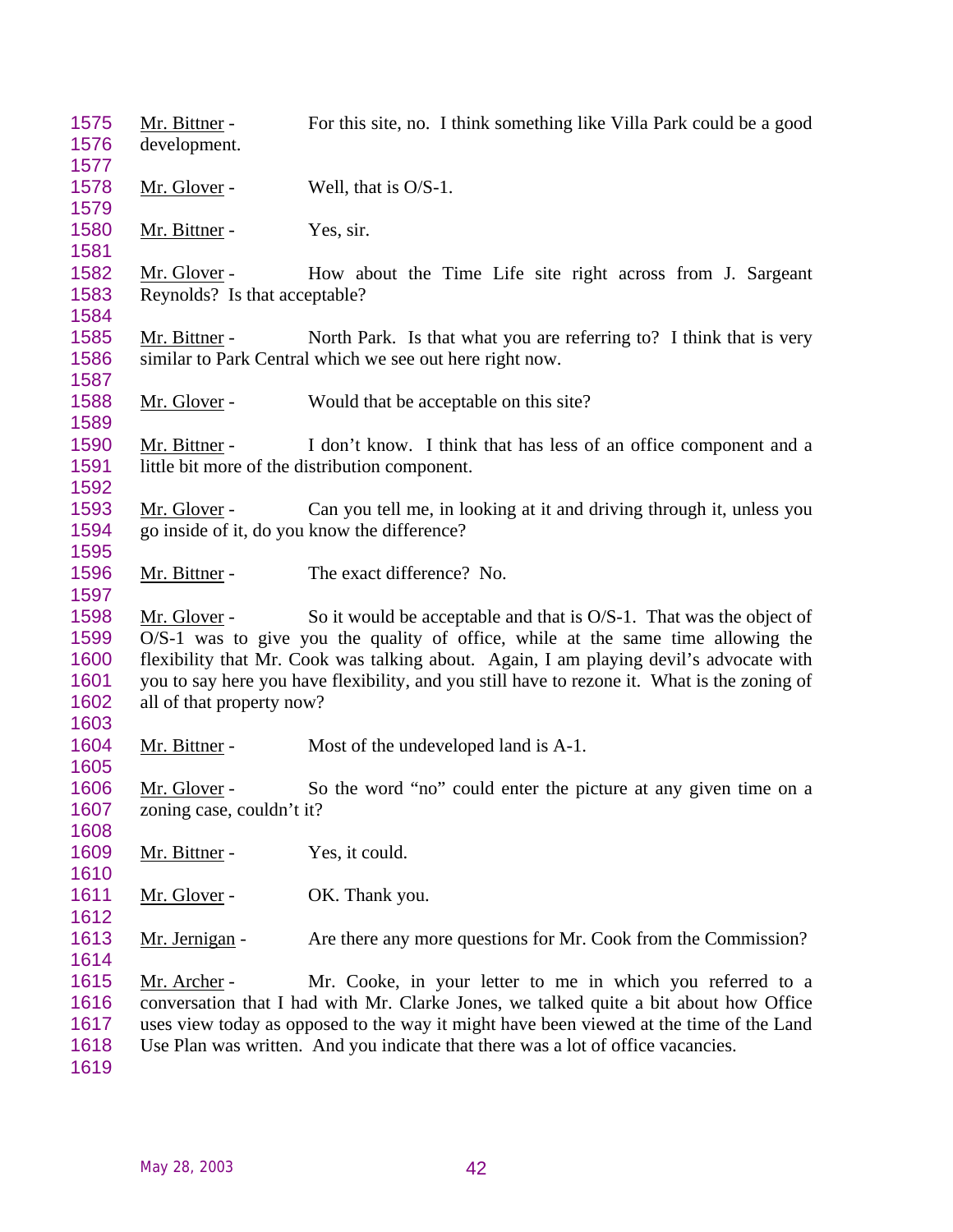Mr. Cooke - At the present time, yes. The current trend is a softening in the market, which has to do with the national economy as well as the local economy, and we don't expect that to always be the case as at the present time. For example, three years ago, as we measured space and interviewed all of the landlords of any building of over 10,000 sq. ft. on a quarterly basis, so we try to keep up with it. For example, in the northwest section of the County, the vacancy rate was about 3-1/2 to 4%, and including space that is available for sublease now, it is over 15%, so it has tripled in a three year period, and we think that will take a while to work off. How long that is I am not sure. But it is certainly years. It is not something that is going to work off very quickly because we are not seeing corporate expansion in the mid-level. We are all thrilled with Philip Morris coming into town and with the Prudential Security and those are wonderful, large things. What I said, we are not seeing the mid-level, the 30 to 50,000 sq. ft. offices that are typical for Henrico County or typical for the Richmond Metro area.

 Mr. Archer - Is it because some of the sites that are available now are unsuitable or just not what corporations want to be in?

 Mr. Cooke - I think companies want to expand at present. Now, the 95 North Corridor is not known as a pure office site. If you look at all of the development that has occurred in the last few years, it is more of a mixed use. It is more of an Office/Service or flex type buildings. Windsor Business Park would be an example. Very attractive buildings, almost all office and not very much in the way of distribution in there. One thing, with these single-story buildings, when the Office/Service or flex building concept arrived in the 1970s, they were mostly distribution or work space, and maybe 15 or 20% office and the rest manufacturing or distribution. That has really reversed itself. It is very efficient for folks' offices, so a lot of these buildings now are pure office, on a single floor plan. That is why in most of your applications, you will probably see they have a lot more parking, because back in the old day they'd maybe have two spaces per 1,000 and now you need five for these buildings to work, and maybe more. So, they are less expensive than a multi-story office building for tenants to be in them. So, that is not a trend. And we see that continuing. That section of the market place has a little bit lower vacancy than pure office right now, although developers are still reluctant to put up buildings right now.

1654 Mr. Archer - Well, you know, that conversation probably emanated from a comment that I made, and, of course, I don't know what I am talking about, but it appears that if you look at the way office workers are as opposed to the way they were 10 years ago, there are a lot of people who don't go into the office anymore. People work from home. They work from their cars. And I am just wondering if we look at the way things are trending, do we see us going back to the time when people put on shirts and ties again and go back and sit in the office all day, or are we going in the other direction where people work from wherever they are, given our ability to communicate 24 hours a day from any point, anywhere in the world.

 Mr. Cooke - You are exactly right, and I think that some of the national publications that I read and conventions we go to where we hear the global situation, yes,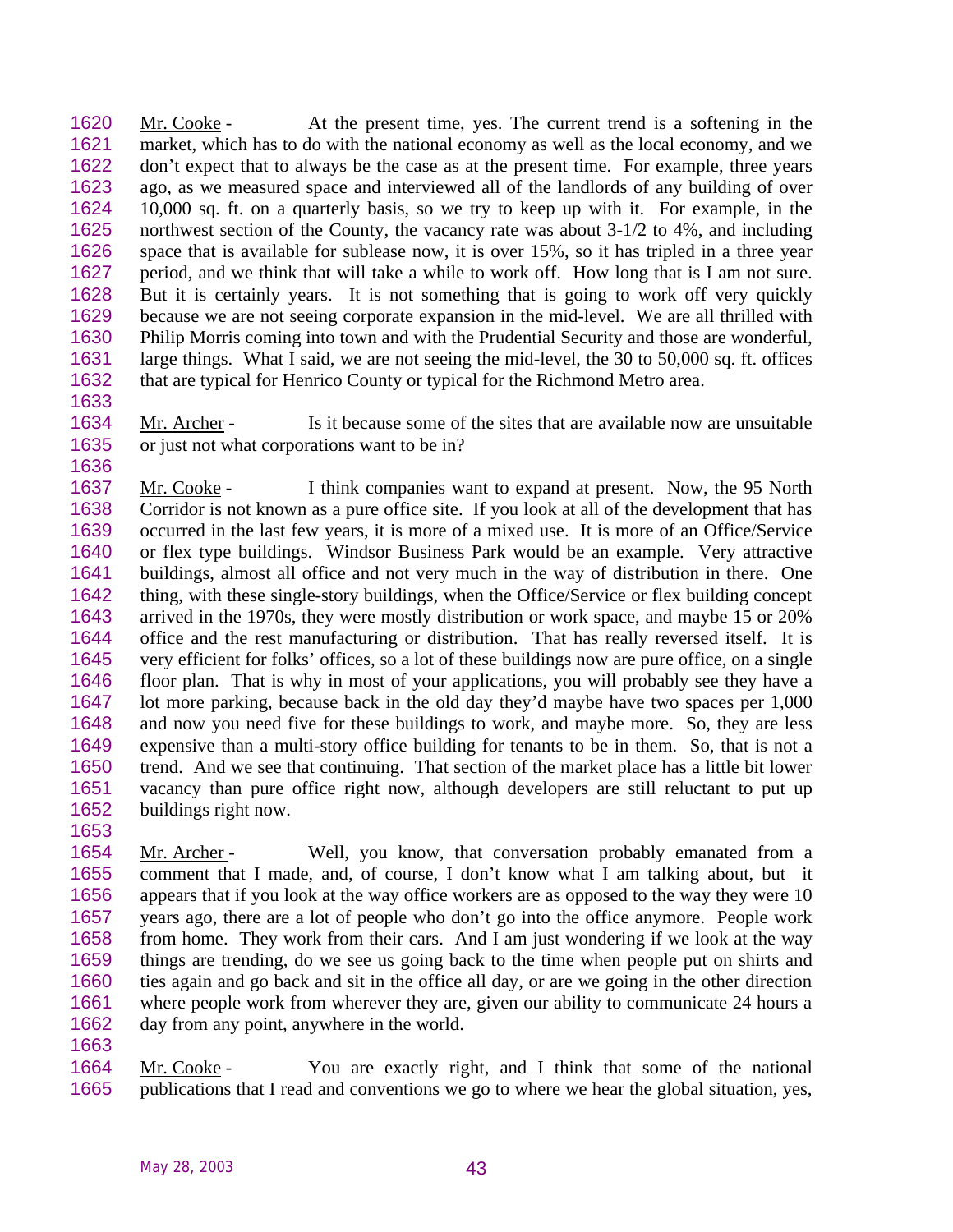I think, overall, there will be less office space, because, like you say, people telecommute and they do other things. Companies in our current economy have to cut costs, and the main way you cut costs in any business is have fewer employees. So, that is the trend, fewer employees. And another trend that we have seen is the density of an office building. The Capital One Building and the First Union-Wachovia Buildings, for their operations centers, I've seen them have as low as 150 sq. ft. per person, where 15 years ago the average was probably 300 sq. ft. So, yes, it is getting denser and trying not to expand, and that is what is effecting us right now.

 Mr. Archer - And I just throw that out simply as a means of just making us aware of the fact that trends are changing in terms of how offices are used, and 10 or 15 years ago you had to go to the office to get your messages, or either call the office. Not any more. I guess you all heard my phone ring a few minutes ago. I forgot to put it on vibrate, but we are constantly in communication with each other, technology is changing in that direction and certainly not going the other way, and it makes you wonder about space will be built and then it sits. You remember how long the Figgie property sat before it was sold, and it was probably because it was configured in such a way that it didn't fit a lot of users. And, eventually, when Pittston took, I think they had to do some things with it, but the building was designed in such a way that it was a very personal building, and I don't want to see us fall into that trap of doing that again.

- Mr. Cooke Well, I think as the economy in the United States, we are always going to need places to house businesses. The form, like you say, of that housing and how that business functions is changing and we are not sure.
- 1691 Mr. Archer We really don't know where it is going.

 Mr. Cooke - That is why flexibility is the key. We absolutely believe this is one of the premier sites in the Metropolitan area, and absolutely should have high development standards, and we are in favor of that.

- 1697 Mr. Archer Thank you, sir.
- Mr. Jernigan OK. Next gentleman. Good morning.

 Mr. Deloye - Good morning. My name is Kevin Deloye and I am also from VHB, and I represent a confidential client who is actively in discussion with property owners along the alignment of CR-2, but we have been taking an interest in the study area plan so far and we are the ones that have submitted to Mr. Bittner and staff a suggested realignment, although we understand CR-2 is, in fact, just a concept line on paper. An alternative alignment for CR-2 that would suggest its location openly a little bit to the West, primarily to allow for better development along that roadway in the future. The current alignment in the proposed Land Use Plan provides for approximately 20 acres on the eastern side of CR-2 between it and Park Central, and the depth of their land is very, very shallow and is not acceptable to any quality development on the eastern side of CR-2 the way that it is drawn, so we have suggested this alignment or something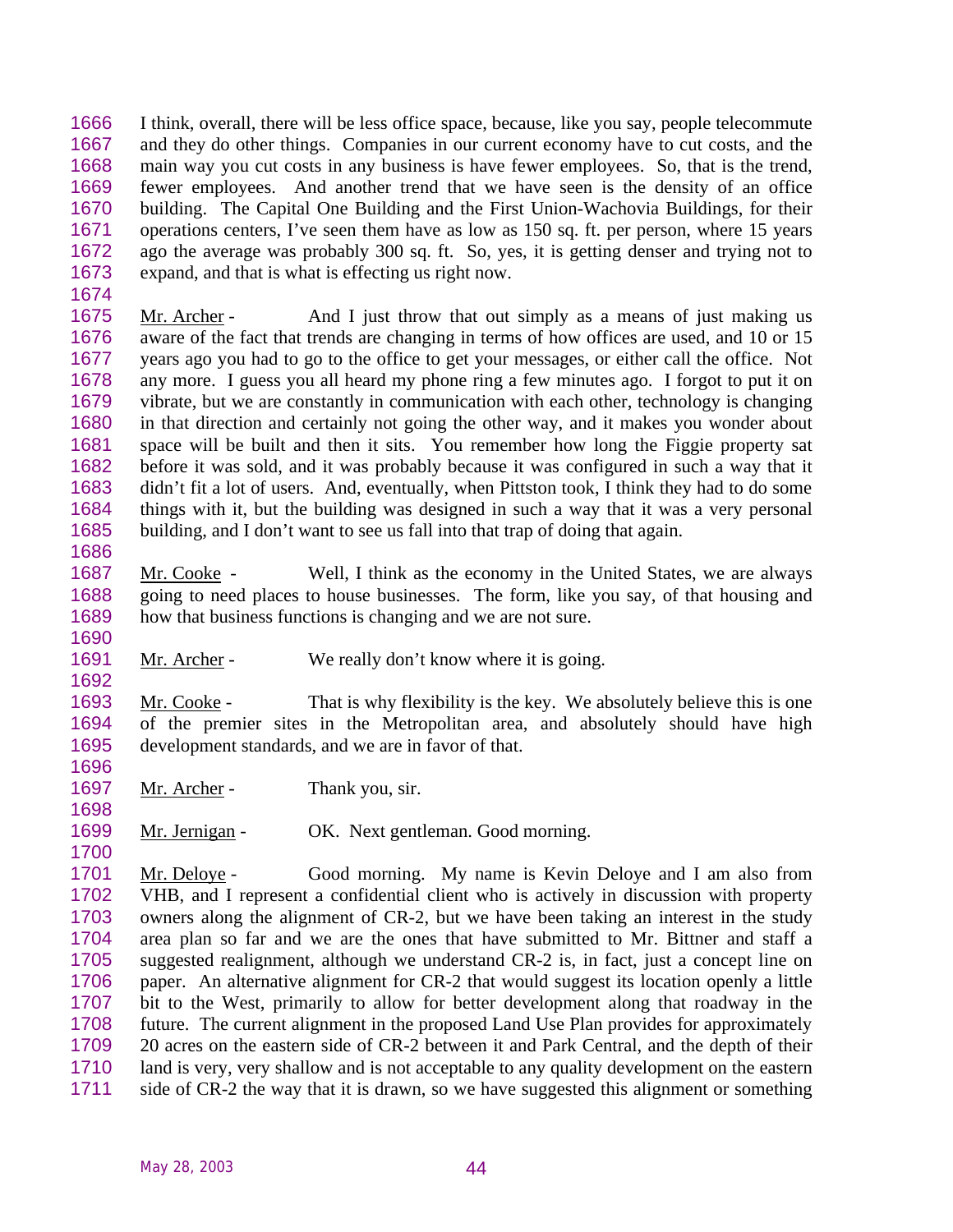like it to push it to the left, and provide an even distribution of land more along 50-50 on either side of it within the Land Use Plan to allow for development flexibility. The current client that we are looking at is interested in, like I said, in approximately 25 and possibly up to 30 acres along CR-2 and the alignment as proposed in the current study would preclude a development of that type along CR-2. Thank you.

 Mr. Jernigan - Mr. Deloye, before you go, I know you can't say who your client is, but would you be looking at Office or Office/Service?

- Mr. Deloye It would be a business that would be more in tune with Office/Service.
- 1724 Mr. Jernigan OK. Are there any questions for Mr. Deloye?

 Mr. Taylor - I just had one for Mr. Deloye, and Mr. Deloye, what I'd enjoy is if you, give your thoughts about the intersection into the 295 feeder road. Would that be a condition of your development or something that you would think would work with that realignment?

- 1731 Mr. Deloye As far as our client is concerned?
- 1733 Mr. Taylor Yes.

 Mr. Deloye - Over the long term, yes. It would certainly be a benefit to the type of user that we are representing. Although it is improvement that would necessitate a lengthy design and approval process and there would also have to be additional users that would benefit from such an improvement, so a collector distributor road taps, like the one that Mr. Thomas indicated earlier, would be something that would not come to fruition inside of 10 years. You are looking at something in a 10-15 year range, if you had the types of users, like a Capital One or others looking at this piece of property. That is a long-term improvement, but it is something that, by all means, I was part of the Capital One evaluation team, that this property would benefit from.

 Mr. Taylor - In your alignment that you have on the screen now would be facilitated or conjunctive with that?

 Mr. Deloye - The graphic that you saw earlier, with the collector distributor road interchange, was intended that this road or Park Central Drive during the Capital One planning process, would continue directly up to 295, and we had a bunch of different alignments during the Capital One process, simply because we had nearly two dozen different master plans for this property for Capital One. They never got to the point of settling on one, so we had all kinds of different ones.

- 1755 Mr. Taylor Thank you, sir.
-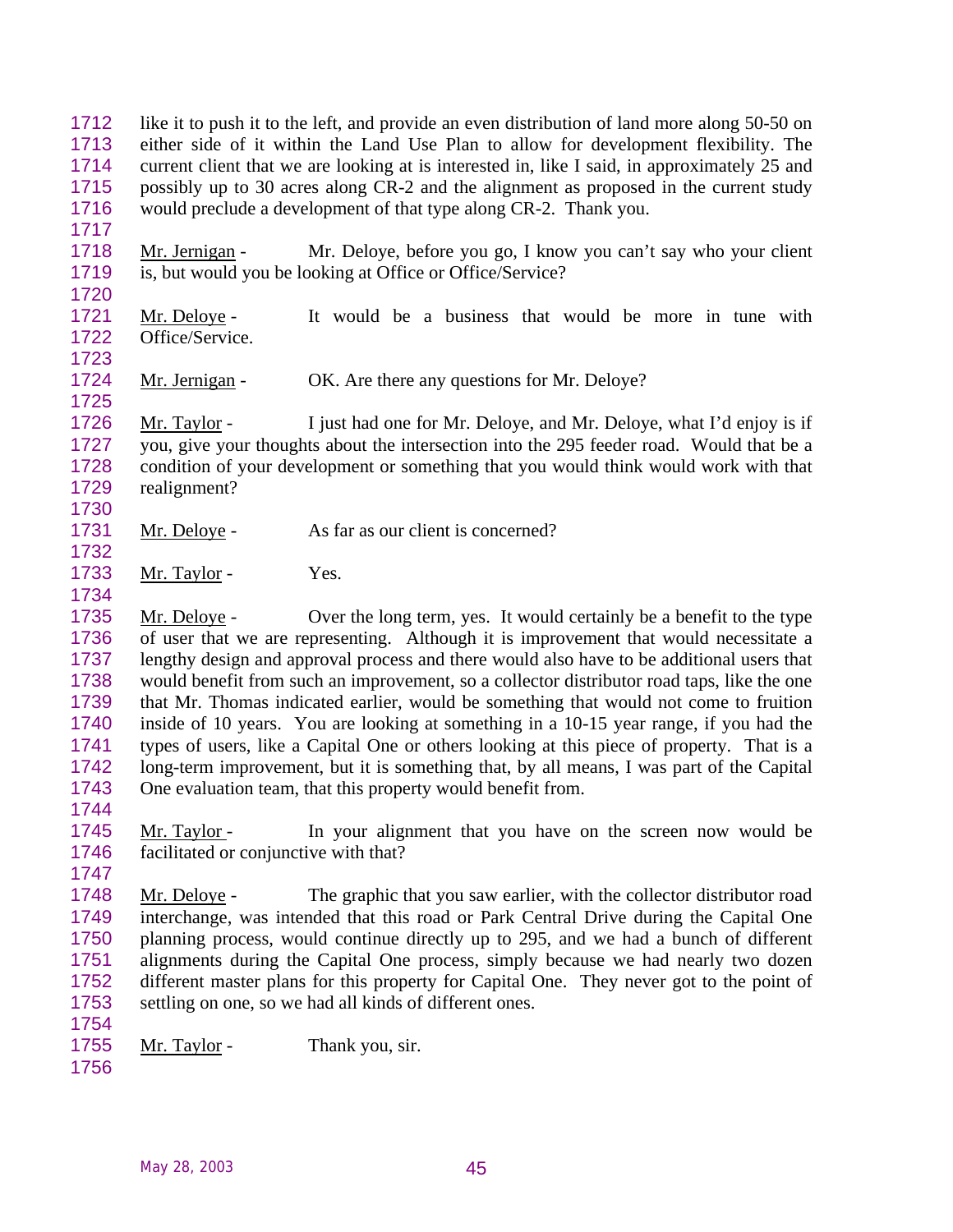- Mr. Jernigan Thank you, Mr. Deloye. Is there anybody else who would like to speak? OK. We thank you for your input.
- 1760 Mr. Marlles You reviewed the schedule. What is the next step that staff is recommending in the process?
- Mr. Bittner We are prepared to take this to a public hearing and the Planning Commission, if the Commission is prepared.
- 1766 Mr. Vanarsdall July  $10^{th}$ ?

- 1768 Mr. Bittner Yes, sir, that was the date that was suggested.
- 1770 Mr. Archer What would we do at the public hearing, Mr. Bittner, I mean in terms of what would we be adopting?
- Mr. Bittner You would be making a recommendation similar to say on a rezoning case, and this case, if you were to recommend approval of this, you'd be recommending those changes to the Land Use Plan and the Major Thoroughfare Plan that I outlined.
- Mr. Archer Then to the Board to have it for final.
- 1780 Mr. Bittner Yes. Mr. Archer – OK.
- Mr. Taylor - Mr. Bittner, the one thing that I would express some concerns about is if the comments of Mr. Deloye and Mr. Cook are to be included, would it be prudent to put the intersector on that feeder road of 295 into our plans and work through that concept or be at least one of the alternatives, because I see, I hear from their comments that that is a key ingredient of the successful development of this area.
- Mr. Bittner I don't know that staff is prepared to make that change. We are certainly willing to look at it and I think it can make a lot of sense, but if we are going to do that, perhaps we should not yet schedule a public hearing and get some more facts and data on 295 and what could or could not happen.
- Mr. Taylor To the best of your knowledge, who has the intelligence in terms of a body of studies, that would show that intersector on 295 based on say, previous work? Would that be Mr. Deloye, who…
- 

 Mr. Bittner - Probably our Economic Development Office would have some in 1799 their dealings with Capital One.

 Mr. Taylor - Would it help the staff if he were to share that with us? Would he be willing to do that? Have you asked him?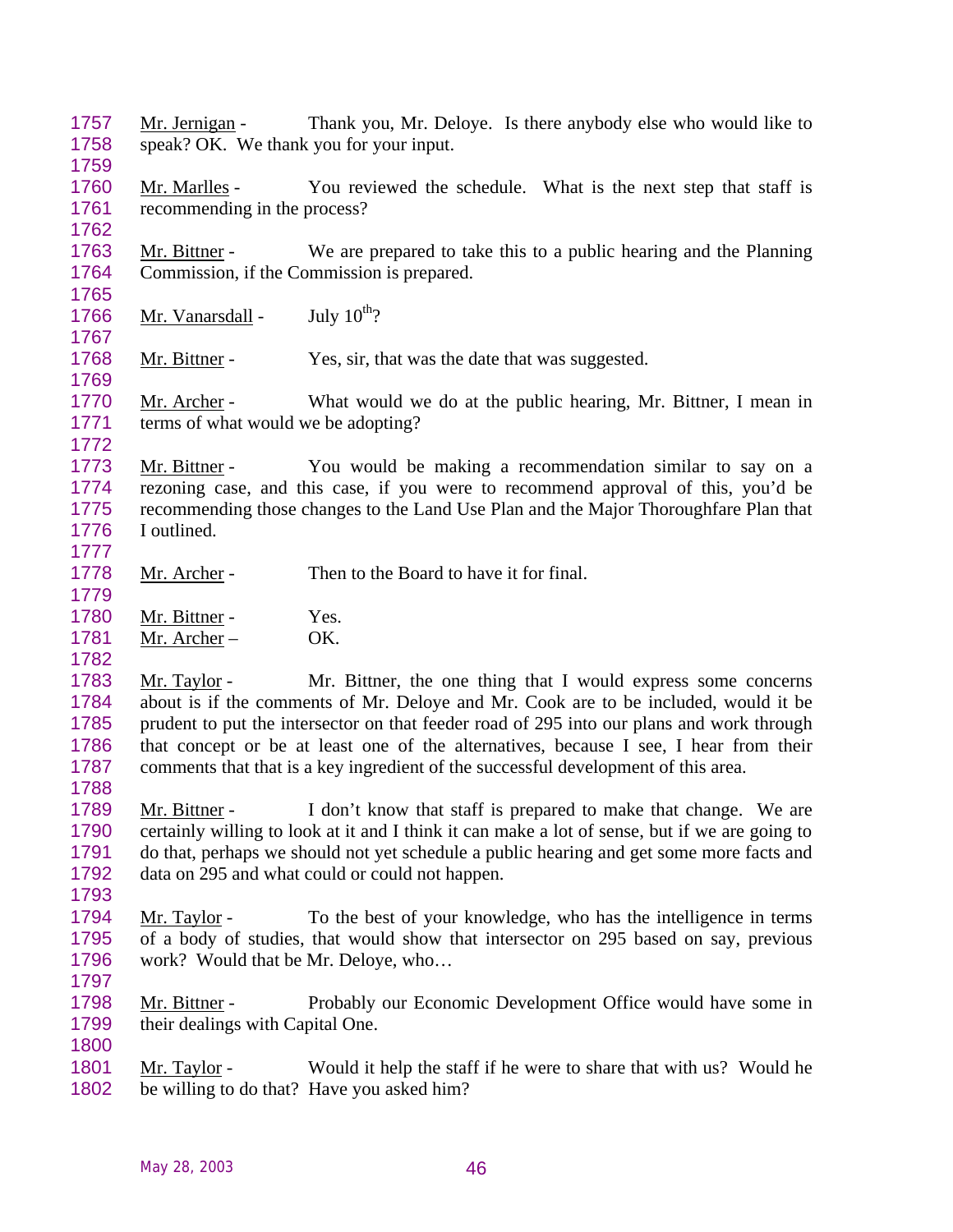Mr. Bittner - No. We have not. It wouldn't hurt. We'd certainly be willing to take a look at it. I just don't think we're prepared to make any decision on what the plan 1806 might ultimately be.

 Mr. Taylor - I realize that, but it seems to me that the intersector on that feeder road is a key ingredient as Mr. Deloye and I think Mr. Cook described in transportation access in that entire acreage, and to me, just looking at the proximity of the I-295 feeder road and accepting many of their comments about the specificity of that approach, I can see that as something that, certainly as an alternative, to developing at this site. That would be one of the alternatives. It would be feeding in from the north directly from the I-295 service road as one alternative.

 Mr. Jernigan - I think Mr. Taylor is right and I'd like to see that incorporated myself, and I think what we ought to do at this point is, I don't think that we should schedule a public hearing now. I think staff needs more time to sit back. Mark, what do you think, 60 to 90 days to incorporate?

1821 Mr. Bittner - Sixty days I think.

 Mr. Jernigan - We just won't set a public hearing at this point, and I think, Mr. Secretary, can we just come back for another work session, and then at that point, we will reschedule a public hearing for the Planning Commission.

 Mr. Taylor - Mr. Chairman, one thing I am not sure of, and perhaps I am at a phase and staying there, the intelligence that has been gathered by the private sector looking at this site, would it be an opportunity if some of that information were made 1829 available to Mr. Bittner?

1831 Mr. Jernigan - Well, I think the gentlemen that spoke today will be more than willing to reincorporate their feelings with Mr. Bittner and work together on that. 

 Mr. Taylor - I think that would help staff considerably in taking advantage of the precursor work here, and showing at least what their thoughts were for this type of development, and my thought is if we review that critically, it might give us some ideas about what we might do and I would hope that they might have some idea even of the economics there.

 Mr. Jernigan - Well, we will just reschedule a public hearing at a later date and we will have another work session.

 Mr. Bittner - Can we perhaps do a work session before the evening meeting in August? August 14, 2003. 

 Mr. Jernigan - OK. August 14, 2003 will be the work session. And we will set a public hearing at that date for the Commission.